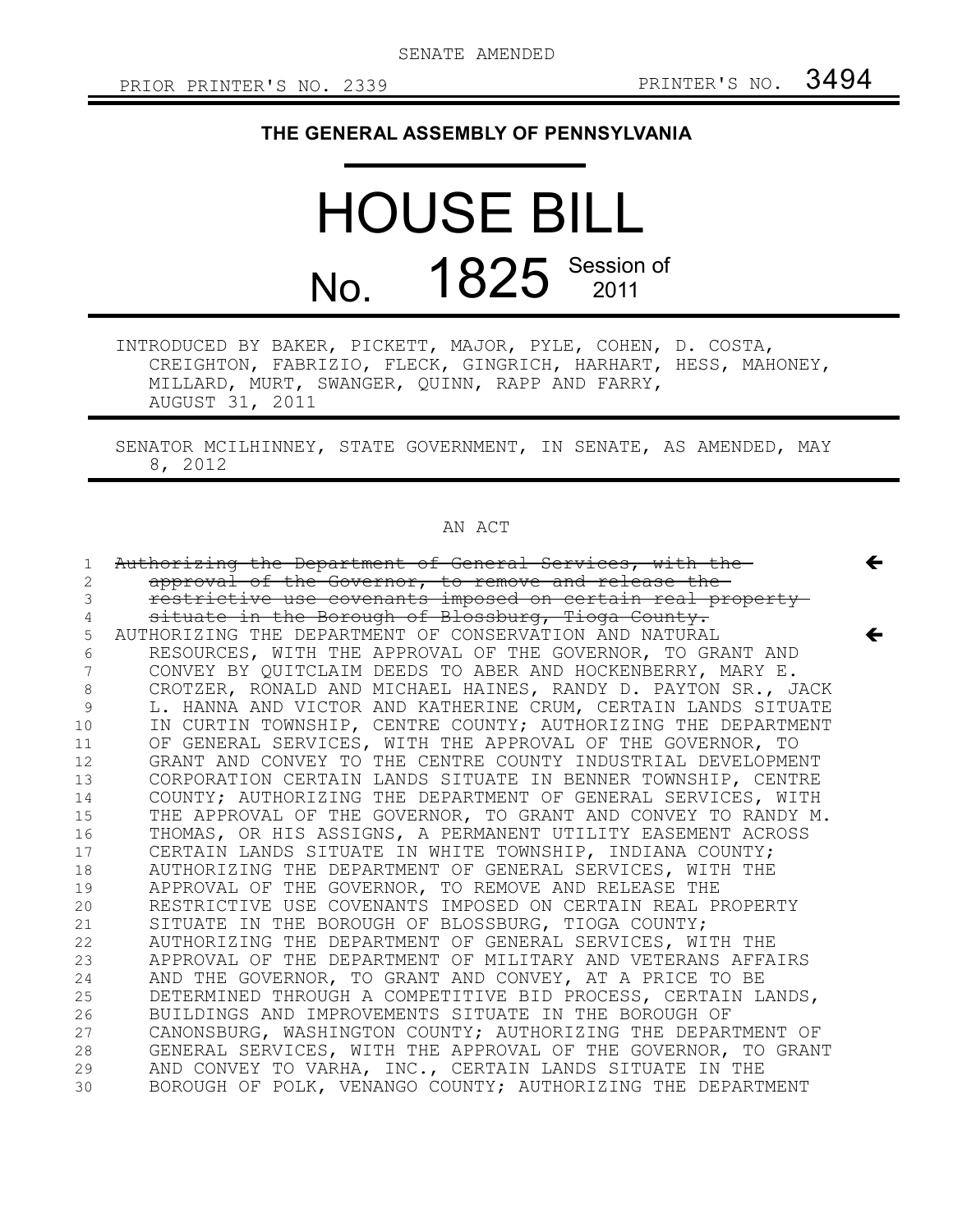OF CONSERVATION AND NATURAL RESOURCES, WITH THE APPROVAL OF THE GOVERNOR, TO GRANT AND CONVEY TO OHIOPYLE BOROUGH CERTAIN LANDS SITUATE IN OHIOPYLE BOROUGH, FAYETTE COUNTY, IN EXCHANGE FOR OHIOPYLE BOROUGH GRANTING AND CONVEYING CERTAIN LANDS TO THE COMMONWEALTH OF PENNSYLVANIA TO BE ADDED TO THOSE EXISTING LANDS AT OHIOPYLE STATE PARK; AUTHORIZING THE DEPARTMENT OF CONSERVATION AND NATURAL RESOURCES, WITH THE APPROVAL OF THE GOVERNOR, TO GRANT AND CONVEY TO KYLE A. AND TAMARA J. BOLTZ CERTAIN LANDS SITUATE IN UNION TOWNSHIP, LEBANON COUNTY, IN EXCHANGE FOR KYLE A. AND TAMARA J. BOLTZ'S GRANTING AND CONVEYING CERTAIN LANDS TO THE COMMONWEALTH OF PENNSYLVANIA, DEPARTMENT OF CONSERVATION AND NATURAL RESOURCES, TO BE ADDED TO THOSE EXISTING LANDS AT SWATARA STATE PARK; AND MAKING RELATED REPEALS. The General Assembly of the Commonwealth of Pennsylvania hereby enacts as follows: Section 1. Release of restrictions in Tioga County. (a) Authorization.--The Department of General Services, with the approval of the Governor, is hereby authorized on behalf of the Commonwealth of Pennsylvania to remove and release the restrictive use covenants imposed on certain real property conveyed to North Penn Comprehensive Health Services by the Department of General Services pursuant to the authority contained in Act 163 of 1986 upon payment of \$440,000 to the Department of General Services by Laurel Health System, their successors or assigns. (b) Property description.--The restrictions to be released pursuant to subsection (a) are on a tract of land totaling approximately 8.766-acres, formerly known as the Blossburg State General Hospital, more particularly described as follows: All that certain lot, piece or parcel of land, together with the improvements located thereon, situate in the Borough of-Blossburg, Tioga County, Pennsylvania, bounded and described in accordance with a survey, dated August, 1979, prepared by Duane-Wetmore under the direction of Boyer Kantz, R.S (revised April, 36 <del>1986) as follows:</del> Beginning at a point in the center line of Granger Street,  $\leftarrow$ 1 2 3 4 5 6 7 8 9 10 11 12 13 14 15 16 17 18 19 20 21 22 23 24 25 26 27 28 29 30 31 32 33 34 35 37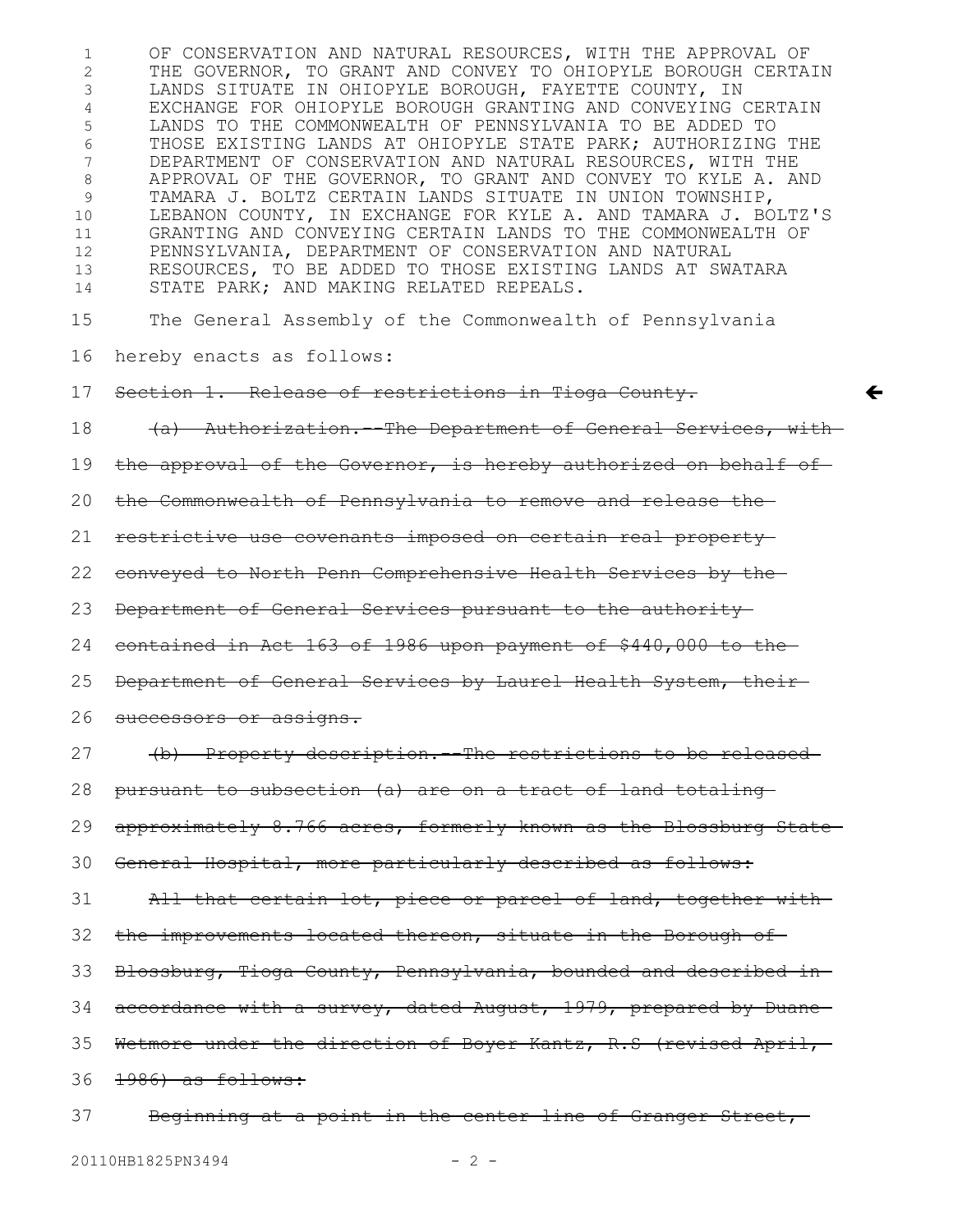said point being the northeast corner of lands now or formerlyof Joseph W. Stempien and the southeast corner hereof; thencealong lands of said Stempien, South 78 degrees 00 minutes 16 seconds west a distance of 699.81 feet to a point in the centerline of Ruah Street (said line passing over reference iron rods set 25.00 feet from the center line of Granger Street and 30.00feet from the center line of Ruah Street), the southwest corner hereof; thence north 19 degrees 10 minutes 51 seconds west a distance of 381.94 feet to a point market by an iron rod set; thence along the former Railroad Street, north 44 degrees 01 minutes 11 seconds west a distance of 343.00 feet to a point market by an iron rod set, the northwest corner hereof; thencenorth 48 degrees 58 minutes 49 seconds east a distance of 868.36 feet to a point in the center line of Ruah Street; thence alonglands now or formerly of Walter Kuzneski, north 48 degrees 58 minutes 49 seconds east a distance of 338.64 feet to a point marked by an old iron rod found (said line passing through an iron rod set 25.00 feet from the center line of Ruah Street), the northernmost corner hereof; thence along lands now orformerly of Robert J. Kuzneski the following two courses and distances: (1) south 38 degrees 30 minutes 54 seconds east a distance of 200.00 feet to an old iron rod found; and (2) north 55 degrees 06 minutes 19 seconds east a distance of 113.66 feet to a point in the center line of Granger Street (said line passing through a utility pole located 11.06 feet from said center line), the northeasternmost corner thereof; thence along the center line of Granger Street, south 38 degrees 07 minutes 43 seconds east a distance of 92.93 feet to a point, the northeast corner of lands now or formerly of Larry Smith; thencealong lands of said Smith the following three courses and 301 2 3 4 5 6 7 8 9 10 11 12 13 14 15 16 17 18 19 20 21 22 23 24 25 26 27 28 29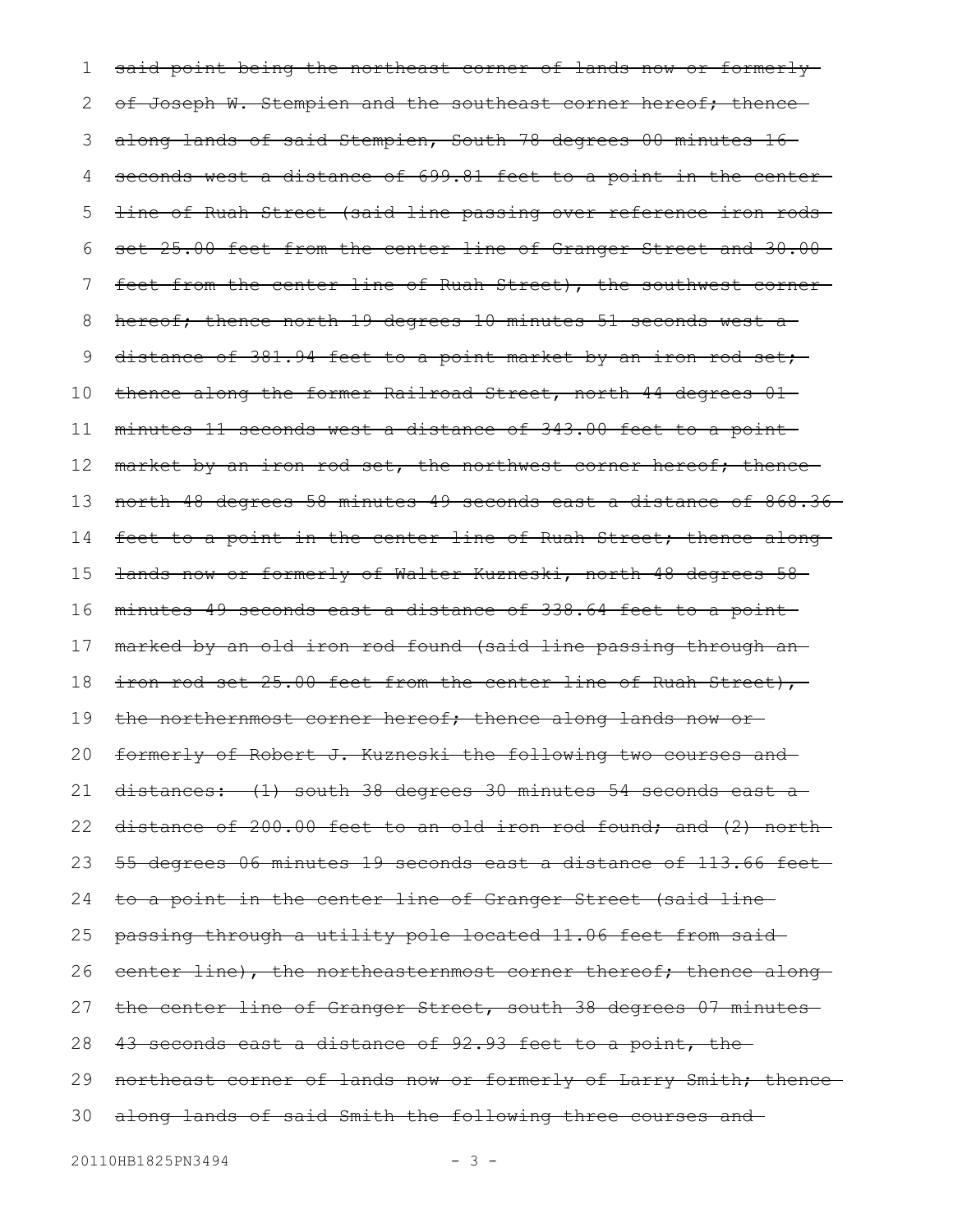distances: (1) south 51 degrees 42 minutes and 31 seconds west a distance of 223.35 feet to an iron rod set (said line passing over an old iron rod found 23.35 feet from the center line of Granger Street); (2) south 38 degrees 36 minutes east a distance of 375.00 feet to a point marked by an old iron rod found; and (3) north 52 degrees 24 minutes east a distance of 226.70 feet to a point in the center line of Granger Street (said line passing over an iron rod set 25.00 feet from said center line); thence along the center line of Granger Street the following four courses and distances: (1) south 39 degrees 06 minutes 17 seconds east a distance of 73.56 feet; (2) south 42 degrees 01minutes 20 seconds east a distance of 81.39 feet; (3) south 35 degrees 48 minutes 29 seconds east a distance of 189.94 feet; and (4) south 11 degrees 16 minutes 25 seconds east a distance of 11.80 feet to the point and place of Beginning. Subject to the easement of right of way of Granger Street as indicated on said survey, and also subject to the easement of right-of-way of Ruah Street located on the western portion of said premises. Containing approximately 8.766-acres of land. Being the same property conveyed to North Penn Comprehensive Health Services by the Commonwealth of Pennsylvania, acting by and through the Department of General Services, by its deed, dated December 3, 1987, and recorded in the Recorder of Deeds of-Tioga County on March 7, 1988 in Deed Book 473, Page 1023. (c) Execution.--Any legal instruments necessary to remove and release the restrictive use covenants shall be executed bythe Secretary of General Services in the name of the Commonwealth of Pennsylvania. (d) Costs and fees--Any costs and fees incidental to the 1 2 3 4 5 6 7 8 9 10 11 12 13 14 15 16 17 18 19 20 21 22 23 24 25 26 27 28 29 30

20110HB1825PN3494 - 4 -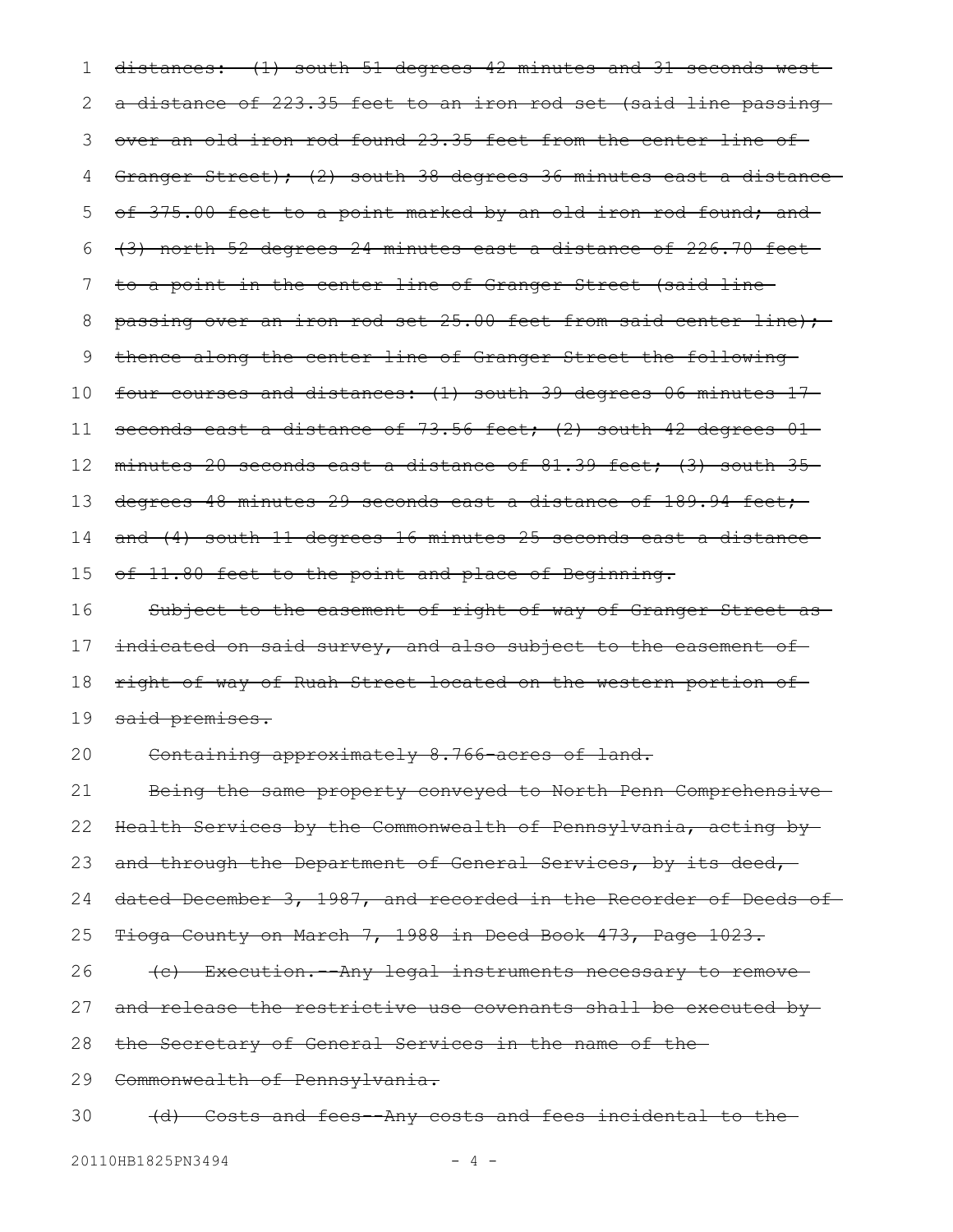removal of the restrictive use covenants shall be borne by the 1

Grantee. 2

(e) Proceeds.--Proceeds received by the Department of 3

General Services for the release of the restrictive use 4

covenants shall be deposited into the General Fund. 5

Section 2. Effective date. 6

This act shall take effect immediately. 7

SECTION 1. CONVEYANCES IN CURTIN TOWNSHIP, CENTRE COUNTY. (A) AUTHORIZATION.--THE DEPARTMENT OF CONSERVATION AND NATURAL RESOURCES, WITH THE APPROVAL OF THE GOVERNOR, IS HEREBY AUTHORIZED ON BEHALF OF THE COMMONWEALTH OF PENNSYLVANIA TO GRANT AND CONVEY BY SIX SEPARATE QUITCLAIM DEEDS TO ABER AND 12 HOCKENBERRY, MARY E. CROTZER, RONALD AND MICHAEL HAINES, RANDY D. PAYTON SR., JACK L. HANNA AND VICTOR AND KATHERINE CRUM, CERTAIN LANDS SITUATE IN CURTIN TOWNSHIP, CENTRE COUNTY. 8 9 10 11 13 14 15

 $\bm{\leftarrow}$ 

(B) PROPERTY DESCRIPTIONS.-–THE PROPERTIES TO BE CONVEYED IN ACCORDANCE WITH THIS SECTION ARE DESCRIBED AS FOLLOWS IN 17 18 ACCORDANCE WITH THE DEPARTMENT OF CONSERVATION AND NATURAL RESOURCES SURVEY DRAWING NO. 3268-J, DATED 2011. 19 16

20 TRACT 1

21 TO: ABER & HOCKENBERRY

DB. 1175 PG.584 22

U.P.I. # 3-2A-9 23

24 N 41° 06' 33"

25 W 77° 45' 19.76"

ALL THAT CERTAIN LAND SITUATED IN CURTIN TOWNSHIP, CENTRE COUNTY, DESCRIBED AS FOLLOWS. BEGINNING AT AN EXISTING POST, 27 28 SAID POST BEING LOCATED IN THE FORMER BEECH CREEK RAIL ROAD 29 RIGHT OF WAY, NOW COMMONWEALTH OF PA; THENCE S 24° 43' 12" E 247.88 FT. ALONG COMMONWEALTH OF PA TO AN EXISTING POST; THENCE 3026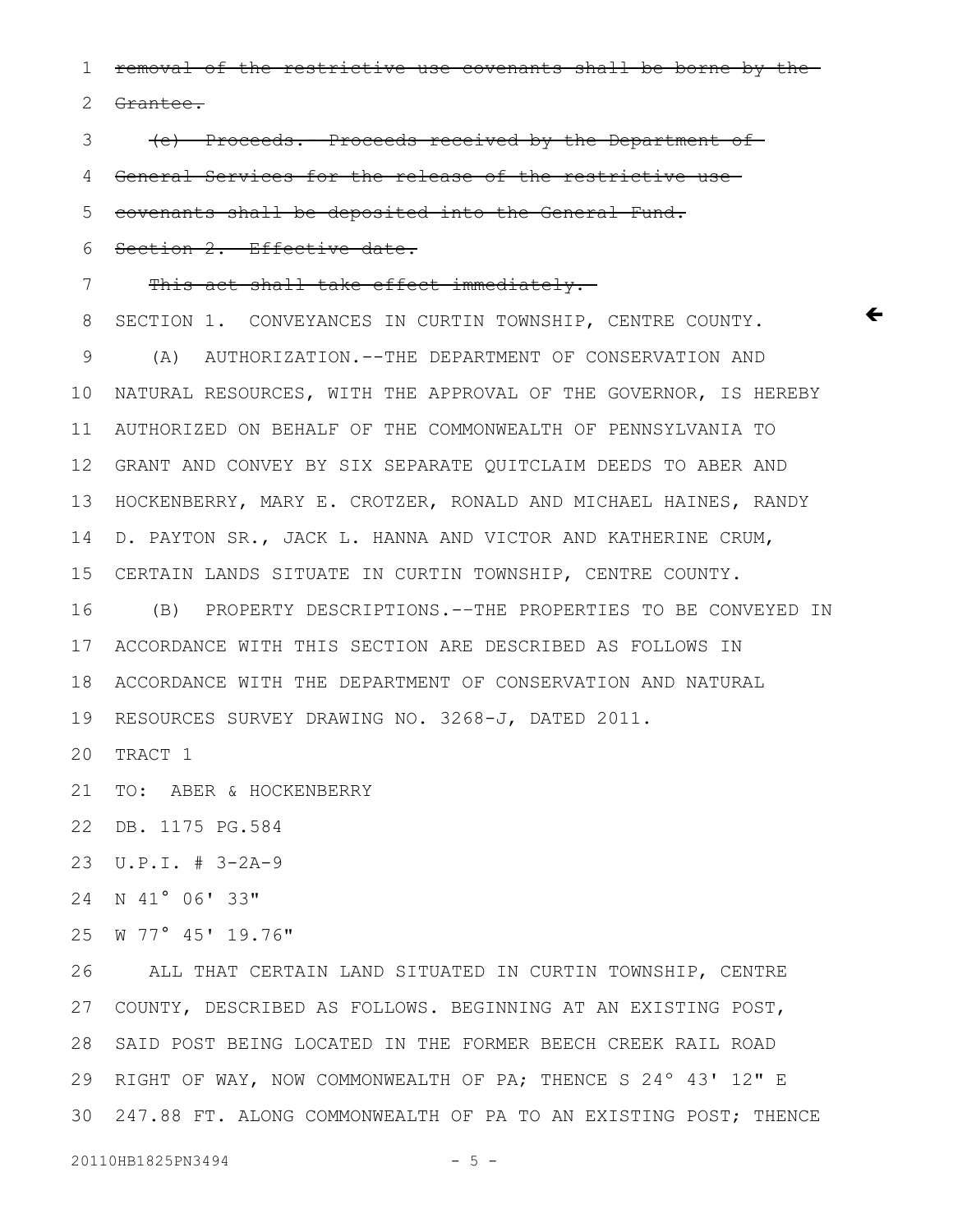ALONG SAME S 26º 08' 08" E 363.00 FT. TO A POINT; THENCE ALONG SAME S 26º 08' 05" E 114.40 FT. TO A POINT; THENCE CROSSING MIDDLETOWN ROAD N 63º 51' 55" E 26.65 FT. TO A POINT ALONG BEECH 3 CREEK; THENCE ALONG CREEK N 24º 14' 19" W 7.70 FT. TO POINT; THENCE ALONG CREEK N 13º 53' 07" W 113.58 FT. TO A POINT; THENCE ALONG MARY E. CROTZER EST. N 26º 02' 05" W 606.28 FT. TO A POINT; THENCE ALONG RANDY D. PAYTON SR. S 64º 09' 03" W 45.95 FT. TO EXISTING POST, POINT OF BEGINNING. 1 2 4 5 6 7 8

CONTAINING – 0.804 ACRE 9

BEING THE SAME PREMISE WHICH WAS CONVEYED TO CHARLES M. AND JENNIE M. ABER BY DEED DATED MARCH 13, 1959, AND RECORDED IN CENTRE COUNTY DEED BOOK 246, PAGE 421. 12 10 11

13 TRACT 2

14 TO: MARY E. CROTZER

15 DB. 1021 PG. 135

U.P.I. # 3-2A-8 16

17 N 41° 06' 33.47"

W 77° 45' 19.03" 18

ALL THAT CERTAIN LAND SITUATED IN CURTIN TOWNSHIP, CENTRE 20 COUNTY, DESCRIBED AS FOLLOWS. BEGINNING AT A POINT; THENCE ALONG ABER & HOCKENBERRY S 26º 02' 05" E 606.28 FT. TO A POINT ALONG 22 BEECH CREEK; THENCE ALONG CREEK N 13° 53' 07" W 28.48 FT. TO A 23 POINT; THENCE N 6° 15' 39" W 260.35 FT. TO A POINT; THENCE ALONG CREEK N 16º 47' 22" W 177.21 FT. TO A POINT; THENCE ALONG CREEK N 26º 49' 36" W 115.75 FT. TO A POINT; THENCE ALONG CREEK N 38º 16' 01" W 43.41 FT. TO A POINT; THENCE LEAVING CREEK ALONG 27 RONALD AND MICHAEL HAINES S 64° 09' 03" W 111.75 FT. TO POINT OF 28 BEGINNING. 19 21 24 25 26

CONTAINING – 0.777 ACRE 29

BEING THE SAME PREMISE WHICH WAS CONVEYED TO BRUCE H. AND 30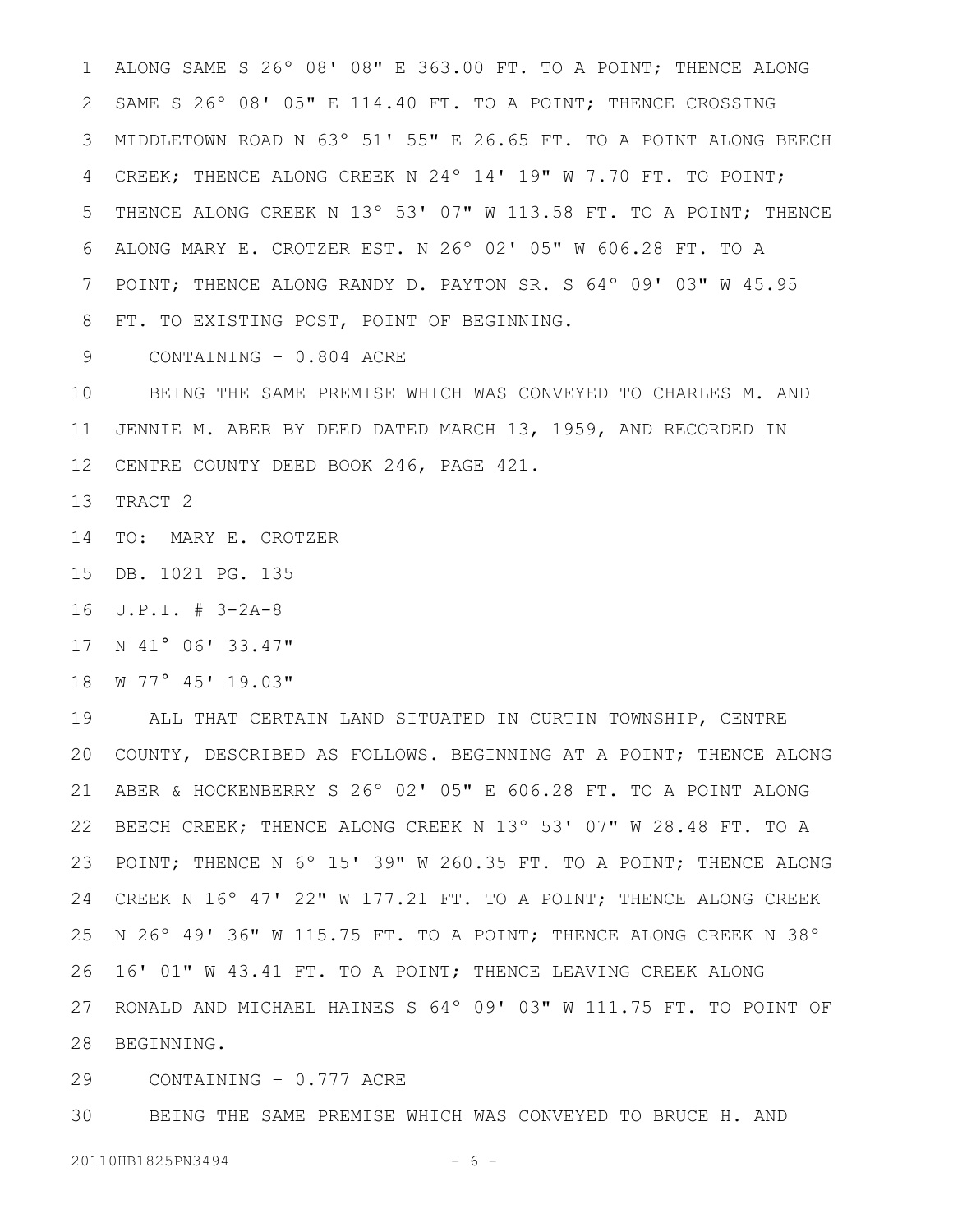DEBRA J. WINSLOW BY DEED DATED 1978, AND RECORDED IN CENTRE 1

2 COUNTY DEED BOOK 383, PAGE 998.

3 TRACT 3

TO: RONALD & MICHAEL HAINES 4

DB. 885 PG. 1079 5

U.P.I. # 3-2A-10 6

7 N 41° 06' 34.42"

W 77° 45' 19.98" 8

ALL THAT CERTAIN LAND SITUATED IN CURTIN TOWNSHIP, CENTRE 10 COUNTY, DESCRIBED AS FOLLOWS. BEGINNING AT A POINT; THENCE ALONG 11 RANDY D. PAYTON SR. N 25° 45' 33" W 93.97 FT. TO A POINT; THENCE ALONG JACK L. HANNA N 64º 32' 50" E 91.05 FT. TO A POINT ALONG 12 13 BEECH CREEK; THENCE ALONG CREEK S 38° 16' 01"E 95.58 FT. TO A 14 POINT; THENCE ALONG MARY E. CROTZER ESTATE S 64° 09' 03" W 15 111.75 FT. TO POINT OF BEGINNING. 9

CONTAINING – 0.218 ACRE 16

BEING THE SAME PREMISE WHICH WAS CONVEYED TO CHARLES M. AND JENNIE M. ABER BY DEED DATED JANUARY 8, 1965 AND RECORDED IN 18 CENTRE COUNTY DEED BOOK 309, PAGE 211. 19 17

20 TRACT 4

21 TO: RANDY D. PAYTON SR.

DB. 1204 PG. 605 22

U.P.I. # 3-2A-11 23

24 N 41° 06' 34.25"

25 W 77° 45' 20.45"

ALL THAT CERTAIN LAND SITUATED IN CURTIN TOWNSHIP, CENTRE COUNTY, DESCRIBED AS FOLLOWS. BEGINNING AT AN EXISTING POST, 27 28 SAID POST BEING LOCATED IN THE FORMER BEECH CREEK RAIL ROAD 29 RIGHT OF WAY, NOW COMMONWEALTH OF PA; THENCE ALONG COMMONWEALTH 30 N 24° 48' 56" W 94.29 FT. TO A POINT; THENCE ALONG JACK L. HANNA 26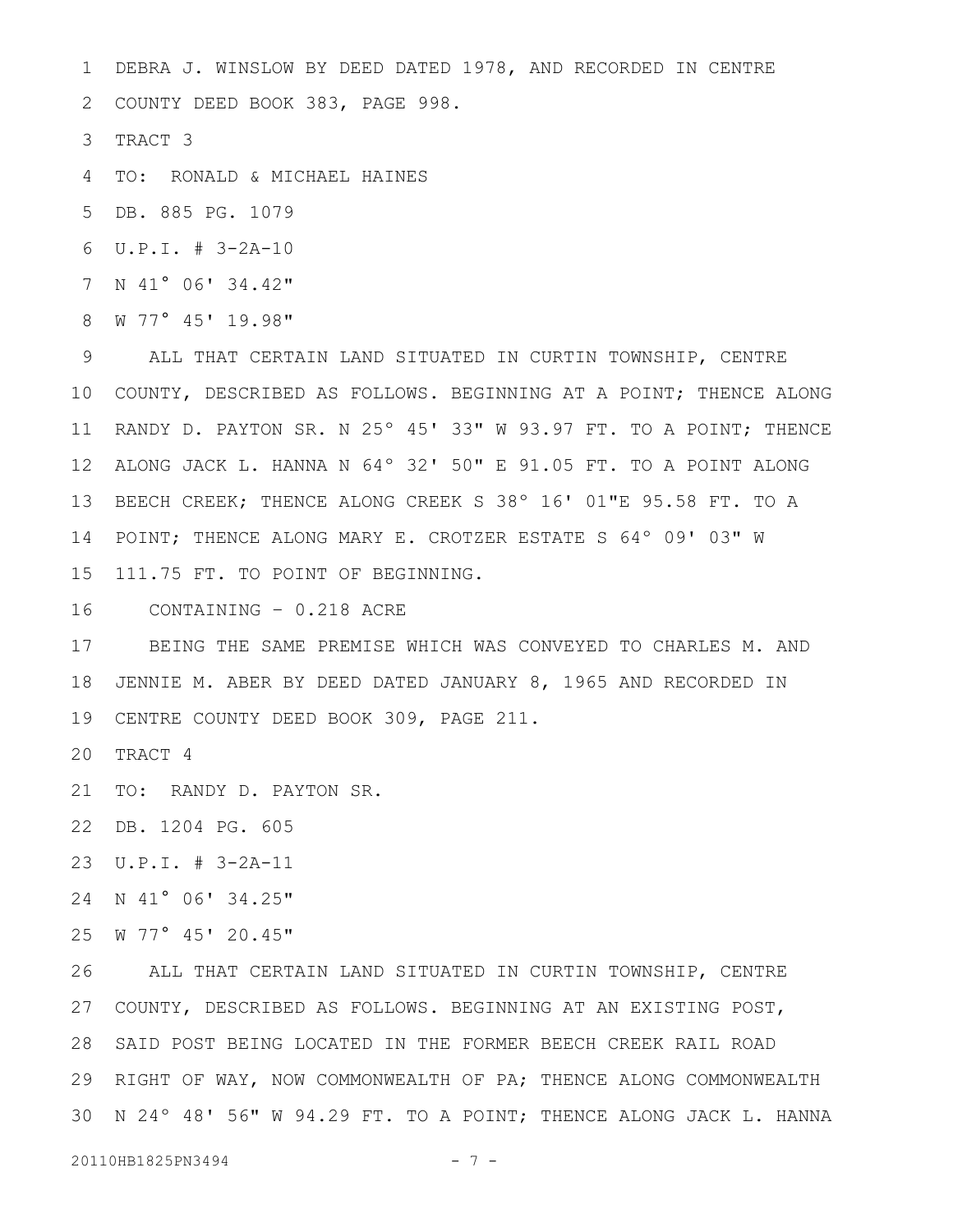N 64º 32' 50" E 44.40 FT. TO A POINT; THENCE ALONG RONALD AND MICHAEL HAINS S 25º 45' 32" E 93.97 FT. TO A POINT; THENCE ALONG ABER AND HOCKENBERRY S 64º 09' 03" W 45.95 TO POINT OF BEGINNING. 1 2 3 4

CONTAINING – 0.098 ACRE 5

BEING THE SAME PREMISE WHICH WAS CONVEYED TO KENNETH R. SCHENCK, SR. AND CONNIE L. SCHHENCK BY DEED DATED SEPTEMBER 20, 1991, AND RECORDED IN CENTRE COUNTY RECORD BOOK 591, PAGE 349. TRACT 5 6 7 8 9

10 TO: JACK L. HANNA

DB. 535 PG. 843 11

U.P.I. # 3-2A-12 12

13 N 41° 06' 36.03"

14 W 77° 45' 20.06"

ALL THAT CERTAIN LAND SITUATED IN CURTIN TOWNSHIP, CENTRE COUNTY, DESCRIBED AS FOLLOWS. BEGINNING AT A POINT, SAID POINT BEING LOCATED IN THE FORMER BEECH CREEK RAIL ROAD RIGHT OF WAY, 17 18 NOW COMMONWEALTH OF PA; THENCE ALONG COMMONWEALTH OF PA N 24° 48' 56" W 28.22 FT. TO AN EXISTING POST; THENCE ALONG SAME N 31º 44' 22" W 347.71 FT. TO AN EXISTING REBAR; THEN ALONG VICTOR AND KATHERINE CRUM N 43º 35' 15" E 62.00 FT. TO A POINT; THENCE ALONG SAME N 41º 36' 12" W 139.49 FT. TO AN EXISTING PIPE IN CONCRETE; THENCE ALONG COMMONWEALTH OF PA N 43º35' 15" E 40.52 FT. TO POINT ALONG BEECH CREEK; THENCE ALONG CREEK S 65º 01' 52" E 52.68 FT. TO A POINT; THENCE ALONG SAME S 49º 46' 27" E 116.01 FT. TO A POINT; THENCE ALONG SAME S 28º 48' 36" E 221.51 FT. TO 27 A POINT; THENCE ALONG SAME S 32° 08' 00" E 167.10 FT TO A POINT; 28 THENCE ALONG SAME S 38° 16' 01"E 11.36 FT. TO A POINT; THENCE ALONG RONALD AND MICHAEL HAINES S 64º 32' 50" W 91.05 FT. TO A 29 POINT; THENCE ALONG RANDY D. PAYTON SR. S 64º 32' 50" W 44.40 3015 16 19 20 21 22 23 24 25 26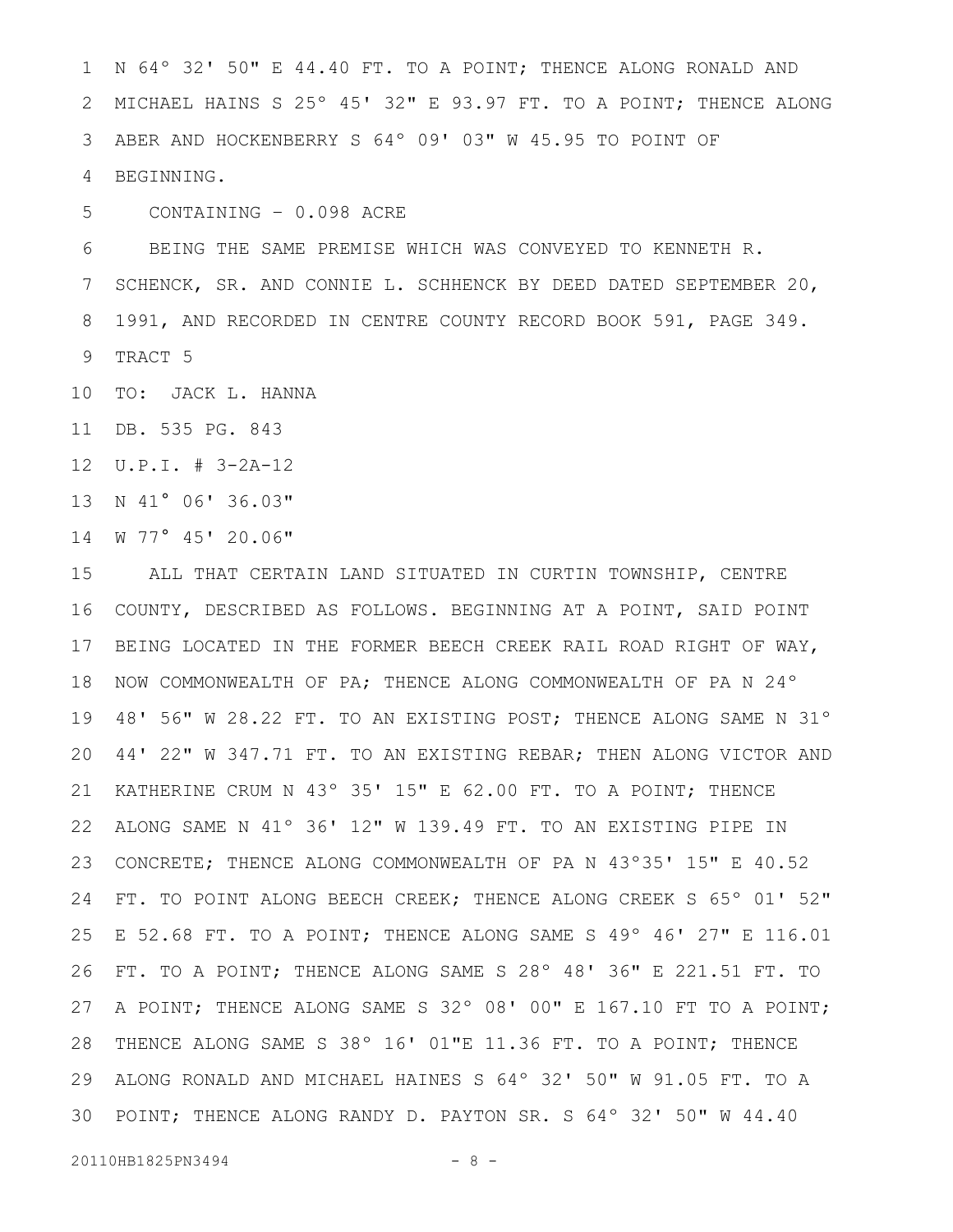FT. TO POINT OF BEGINNING. 1

CONTAINING – 1.417 ACRE 2

BEING THE SAME PREMISE WHICH WAS CONVEYED TO NER T. AND DOROTHY V. HANNA BY DEED DATED SEPTEMBER 16, 1968 AND RECORDED IN CENTRE COUNTY DEED 304, PAGE 519. 3 4 5

TRACT 6 6

7 TO: VICTOR & KATHERINE CRUM

DB. 411 PG. 695 8

U.P.I. # 3-2A-12A 9

10 N 41° 06' 38.66"

W 77° 45' 23.32" 11

ALL THAT CERTAIN LAND SITUATED IN CURTIN TOWNSHIP, CENTRE 12 COUNTY, DESCRIBED AS FOLLOWS. BEGINNING AT AN EXISTING REBAR, 13 SAID POINT BEING LOCATED IN THE FORMER BEECH CREEK RAIL ROAD 14 15 RIGHT OF WAY, NOW COMMONWEALTH OF PA; THENCE ALONG COMMONWEALTH OF PA N 41º 49' 11"W 139.45 FT. TO AN EXISTING PAINTED STONE; 16 17 THENCE ALONG SAME N 43° 35' 15" E 62.53 FT. TO AN EXISTING PIPE 18 IN CONCRETE; THENCE ALONG JACK L. HANNA S 41° 36' 12" E 139.49 19 FT. TO A POINT; THENCE ALONG SAME S 43° 35' 15" W 62.00 FT. TO POINT OF BEGINNING. 20

CONTAINING - 0.199 ACRE 21

BEING THE SAME PREMISE WHICH WAS CONVEYED TO CHARLES J URSO, JR. AND CHARLES M. HOFFMAN BY DEED DATED AUGUST 28, 1968 AND RECORDED IN CENTRE COUNTY DEED BOOK 304, PAGE 198. 22 23 24

(C) CONDITIONS OF CONVEYANCE.--THE CONVEYANCES DESCRIBED IN THIS SECTION SHALL BE MADE CONCURRENTLY AND UNDER AND SUBJECT TO ALL LAWFUL AND ENFORCEABLE EASEMENTS, SERVITUDES AND RIGHTS OF 27 OTHERS, INCLUDING, BUT NOT LIMITED TO, STREETS, ROADWAYS AND 28 29 RIGHTS OF ANY TELEPHONE, TELEGRAPH, WATER, ELECTRIC, GAS OR PIPELINE COMPANIES, AS WELL AS UNDER AND SUBJECT TO ANY LAWFUL 3025 26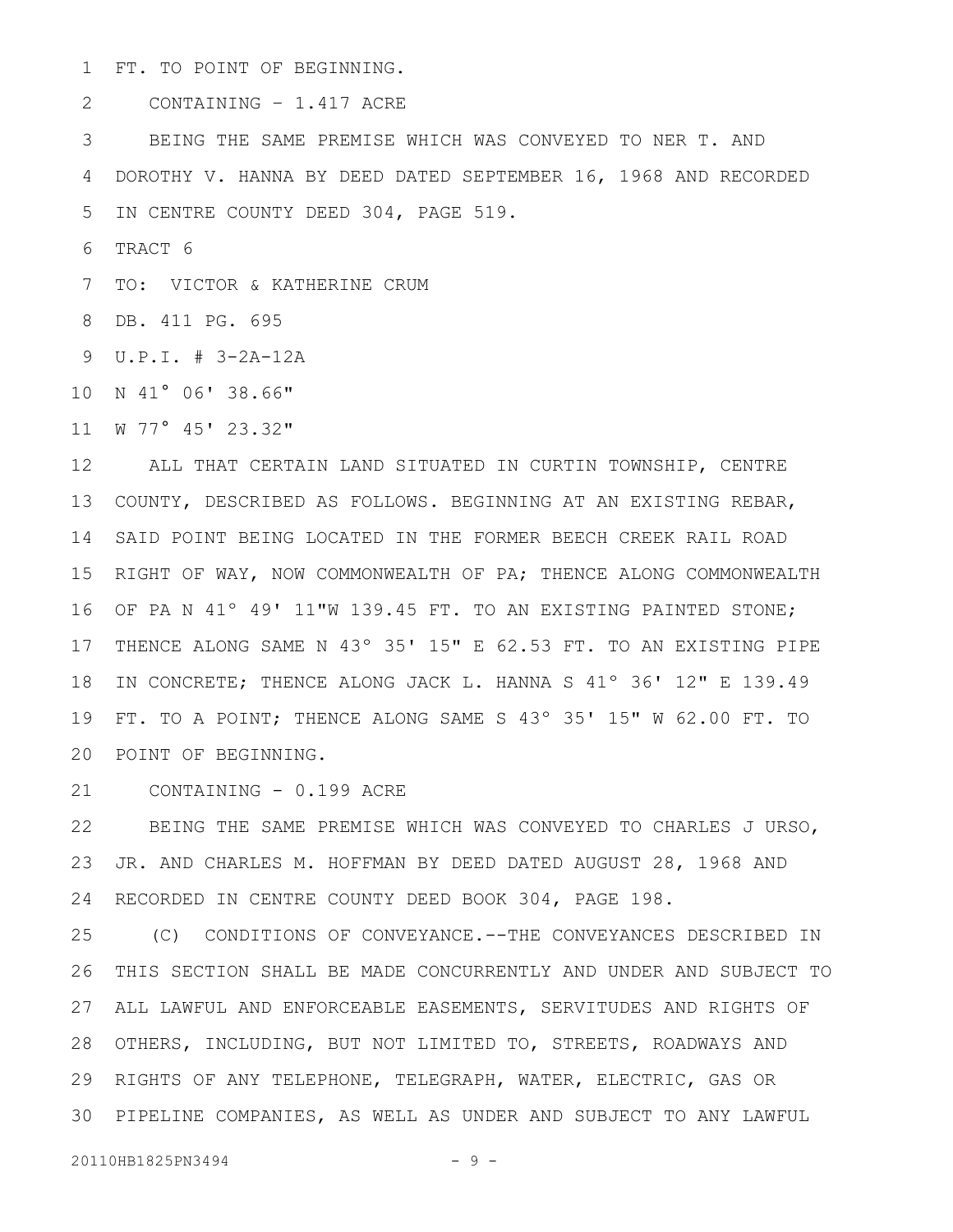AND ENFORCEABLE ESTATES OR TENANCIES VESTED IN THIRD PERSONS APPEARING OF RECORD, FOR ANY PORTION OF THE LAND OR IMPROVEMENTS ERECTED THEREON. 1 2 3

(D) RESTRICTIVE COVENANTS.--ANY CONVEYANCE AUTHORIZED UNDER SUBSECTION (A) SHALL BE MADE UNDER AND SUBJECT TO THE CONDITION, WHICH SHALL BE CONTAINED IN THE DEEDS OF CONVEYANCE, THAT NO PORTION OF THE PROPERTY CONVEYED TO ABER AND HOCKENBERRY, MARY E. CROTZER, RONALD AND MICHAEL HAINES, RANDY D. PAYTON SR., JACK L. HANNA AND VICTOR AND KATHERINE CRUM, SHALL BE USED AS A LICENSED FACILITY, AS DEFINED IN 4 PA.C.S. § 1103 (RELATING TO DEFINITIONS), OR ANY OTHER SIMILAR TYPE OF FACILITY AUTHORIZED UNDER STATE LAW. THE CONDITION SHALL BE A COVENANT RUNNING WITH THE LAND AND SHALL BE BINDING UPON ABER AND HOCKENBERRY, MARY E. CROTZER, RONALD AND MICHAEL HAINES, RANDY D. PAYTON SR., JACK L. HANNA AND VICTOR AND KATHERINE CRUM, THEIR SUCCESSORS AND ASSIGNS. SHOULD ABER AND HOCKENBERRY, MARY E. CROTZER, RONALD 16 17 AND MICHAEL HAINES, RANDY D. PAYTON SR., JACK L. HANNA AND VICTOR AND KATHERINE CRUM, THEIR SUCCESSORS OR ASSIGNS, PERMIT 18 ANY PORTION OF THE PROPERTY AUTHORIZED TO BE CONVEYED TO ABER AND HOCKENBERRY, MARY E. CROTZER, RONALD AND MICHAEL HAINES, RANDY D. PAYTON SR., JACK L. HANNA AND VICTOR AND KATHERINE CRUM, IN THIS SECTION TO BE USED IN VIOLATION OF THIS SUBSECTION, THE TITLE SHALL IMMEDIATELY REVERT TO AND REVEST IN THE COMMONWEALTH OF PENNSYLVANIA. 4 5 6 7 8 9 10 11 12 13 14 15 19 20 21 22 23 24

(E) DEEDS.--THE DEEDS OF CONVEYANCE OF THE PROPERTY IN ACCORDANCE WITH SUBSECTION (A) SHALL BE BY QUITCLAIM DEED FOR NO CONSIDERATION AND SHALL BE EXECUTED BY THE SECRETARY OF 27 CONSERVATION AND NATURAL RESOURCES IN THE NAME OF THE 28 COMMONWEALTH OF PENNSYLVANIA. 29 25 26

(F) COSTS AND FEES.-–ALL COSTS AND FEES INCIDENTAL TO THE 20110HB1825PN3494 - 10 -30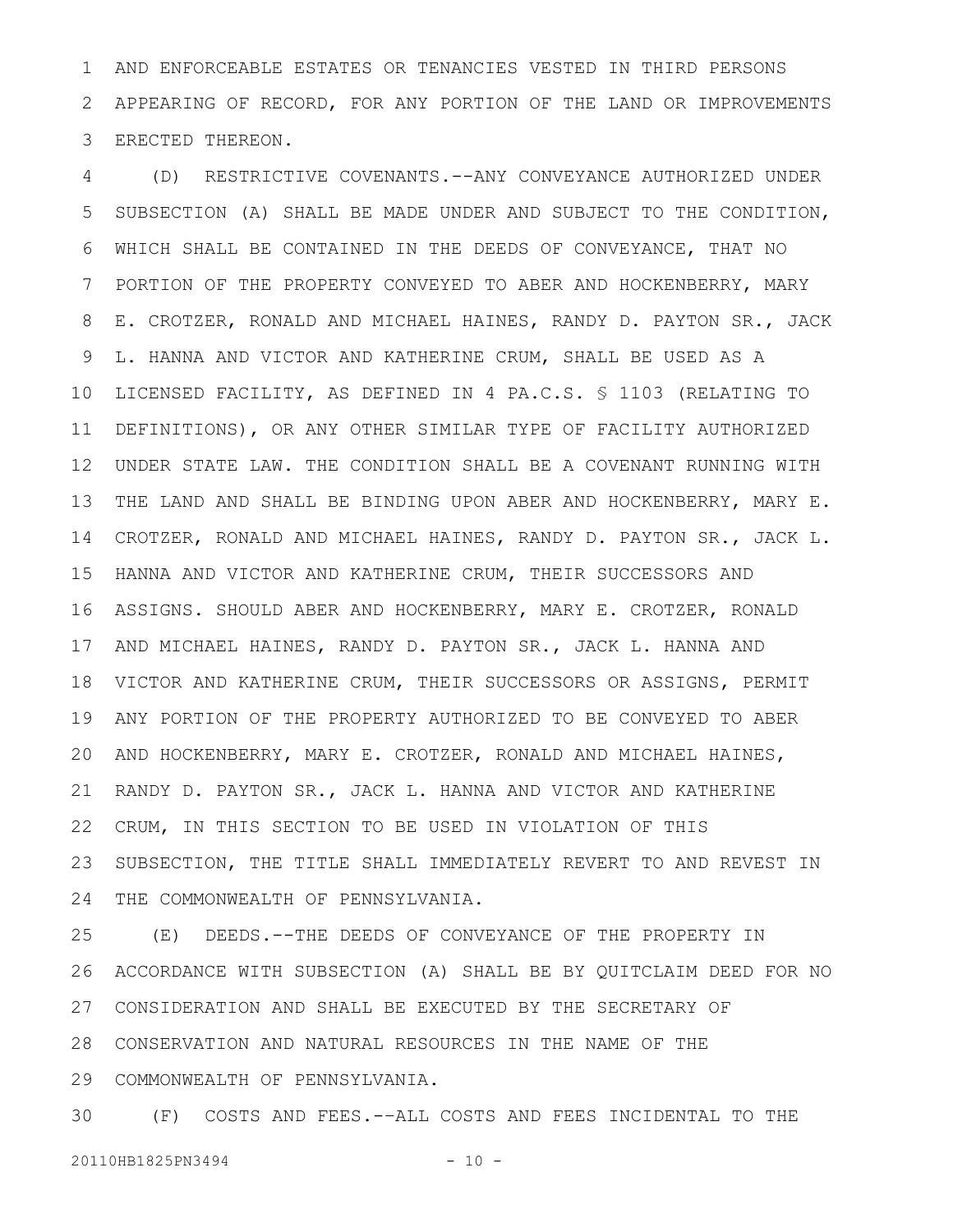CONVEYANCES CONTAINED IN THIS SECTION SHALL BE BORNE BY THEIR RESPECTIVE PARTIES. 1 2

(G) TIME PERIOD FOR CONVEYANCES.-–IN THE EVENT THAT THESE CONVEYANCES ARE NOT EXECUTED WITHIN 24 MONTHS OF THE EFFECTIVE DATE OF THIS SECTION, THE AUTHORIZATION CONTAINED IN THIS SECTION SHALL BECOME NULL AND VOID. 3 4 5 6

SECTION 2. CONVEYANCE IN BENNER TOWNSHIP, CENTRE COUNTY. 7

(A) AUTHORIZATION.--THE DEPARTMENT OF GENERAL SERVICES, WITH THE APPROVAL OF THE GOVERNOR, IS HEREBY AUTHORIZED ON BEHALF OF THE COMMONWEALTH OF PENNSYLVANIA TO GRANT AND CONVEY TO THE CENTRE COUNTY INDUSTRIAL DEVELOPMENT CORPORATION CERTAIN LANDS, AND ANY IMPROVEMENTS LOCATED THEREON, SITUATE IN BENNER TOWNSHIP, CENTRE COUNTY, FOR \$241,861 AS DETERMINED BY AN INDEPENDENT APPRAISAL AND UNDER TERMS AND CONDITIONS TO BE ESTABLISHED IN AN AGREEMENT OF SALE. 8 9 10 11 12 13 14 15

(B) PROPERTY DESCRIPTION.--THE PROPERTY TO BE CONVEYED PURSUANT TO THIS SECTION CONSISTS OF TWO TRACTS OF LAND CONTAINING APPROXIMATELY 32.06 ACRES AND IMPROVEMENTS THEREON BOUNDED AND MORE PARTICULARLY DESCRIBED AS FOLLOWS: 16 17 18 19

20

#### LOT 4AR

ALL THAT CERTAIN TRACT OF LAND SITUATED IN BENNER TOWNSHIP, CENTRE COUNTY, PA, BEING LOT 4AR, AS SHOWN ON A PLAN ENTITLED, "LOT ADDITION AND REPLOT PLAN, FINAL PLAN – BENNER COMMERCE PARK LOT ADDITION AND REPLOTS OF LANDS OF THE CENTRE COUNTY INDUSTRIAL DEVELOPMENT CORPORATION AND THE COMMONWEALTH OF PENNSYLVANIA – REPLOT OF LOT 5BR (OF PLAT BOOK 81, PAGE 168) 26 27 INTO LOT 5BRR AND LOTS 4A & 4B (OF PLAT BOOK 78, PAGE 12) INTO LOTS 4AR & 4BR, LEGAL EXHIBIT, BLOW-UP" DATED FEBRUARY 5, 2009, 29 BY PENNTERRA ENGINEERING, INC., STATE COLLEGE, PA, BEING BOUNDED AND DESCRIBED AS FOLLOWS: 3021 22 23 24 25 28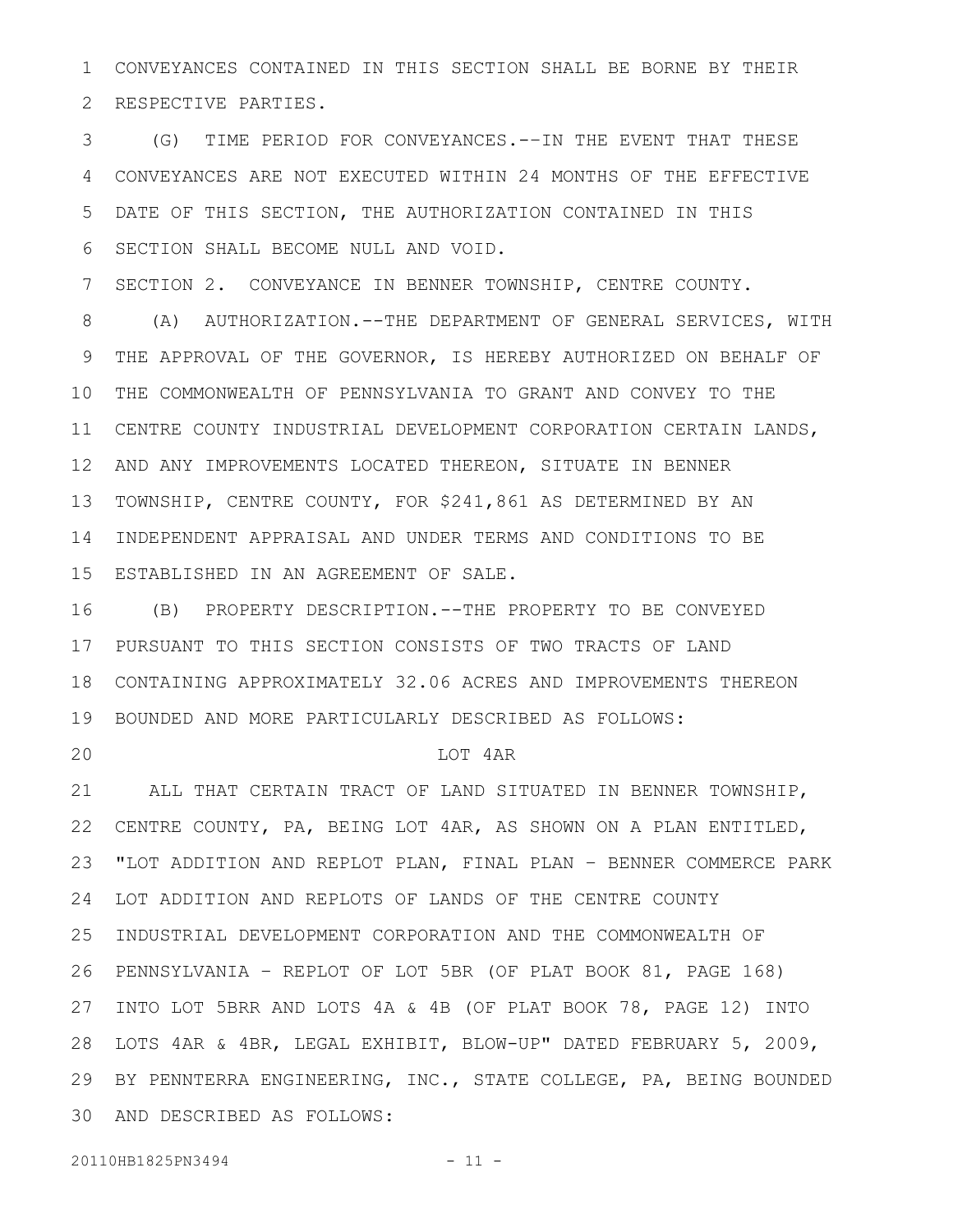BEGINNING AT AN IRON PIN, BEING AN EASTERLY CORNER OF VENTURE DRIVE (PROPOSED 60' R/W) AND LYING IN A SOUTHERLY R/W LINE OF RISHEL HILL ROAD (T-532, 70' R/W); THENCE ALONG RISHEL HILL ROAD THE FOLLOWING BEARINGS AND DISTANCES: ALONG A CURVE TO THE LEFT, HAVING A CHORD BEARING OF N44º35'31"E, A CHORD DISTANCE OF 253.06 FEET, A RADIUS OF 555.87 FEET AND AN ARC LENGTH OF 255.29 FEET TO AN IRON PIN; THENCE N31°26'05"E, 140.94 FEET TO AN IRON PIN; THENCE N20º07'29"E, 50.99 FEET TO AN IRON PIN LYING IN A SOUTHERLY R/W LINE OF RISHEL HILL ROAD (T-532, 50' R/W); THENCE, ALONG SAID R/W N31º26'05"E, 16.59 FEET TO AN IRON PIN; THENCE CONTINUING ALONG SAID R/W ALONG A CURVE TO THE RIGHT, HAVING A CHORD BEARING OF N37º35'53"E, A CHORD DISTANCE OF 424.09 FEET, A RADIUS OF 1975.00 FEET AND AN ARC LENGTH OF 424.91 FEET TO AN IRON PIN, LYING IN A SOUTHERLY LINE OF SAID R/W AND BEING A WESTERLY CORNER OF LANDS OWNED NOW OR FORMERLY BY GERALD E. ROGERS, RONNIE LEE ROGERS, BONNIE LOU MOERSCHBACHER AND GERALDINE ROGERS BOHN (TAX PARCEL 12-3-130, RB 753 PG. 883); THENCE ALONG SAID LANDS S47º10'10"E, 903.84 FEET TO AN IRON PIN, BEING A SOUTHERLY CORNER OF SAID LANDS AND LYING IN A NORTHERLY R/W LINE OF U.S. 0220/FUTURE I-99 (VARIABLE R/W); THENCE ALONG SAID R/W THE FOLLOWING BEARINGS AND DISTANCES: S64º43'55"W, 96.12 FEET TO AN IRON PIN; THENCE S58º28'32"W, 200.00 FEET TO AN IRON PIN; THENCE S56º06'30"W, 363.15 FEET TO AN IRON PIN; THENCE ALONG A CURVE TO THE RIGHT, HAVING A CHORD BEARING OF S59º25'10"W, A CHORD DISTANCE OF 374.92 FEET, A RADIUS OF 11379.16 FEET AND AN ARC LENGTH OF 374.93 FEET TO AN IRON PIN, LYING IN A NORTHERLY LINE OF SAID R/W AND BEING AN EASTERLY CORNER OF VENTURE DRIVE (PROPOSED 60'R/W); THENCE ALONG SAID R/W, THE FOLLOWING BEARINGS AND DISTANCES: N31º45'22"W, 93.01 FEET TO AN IRON PIN; THENCE ALONG A CURVE TO THE LEFT, HAVING A 301 2 3 4 5 6 7 8 9 10 11 12 13 14 15 16 17 18 19 20 21 22 23 24 25 26 27 28 29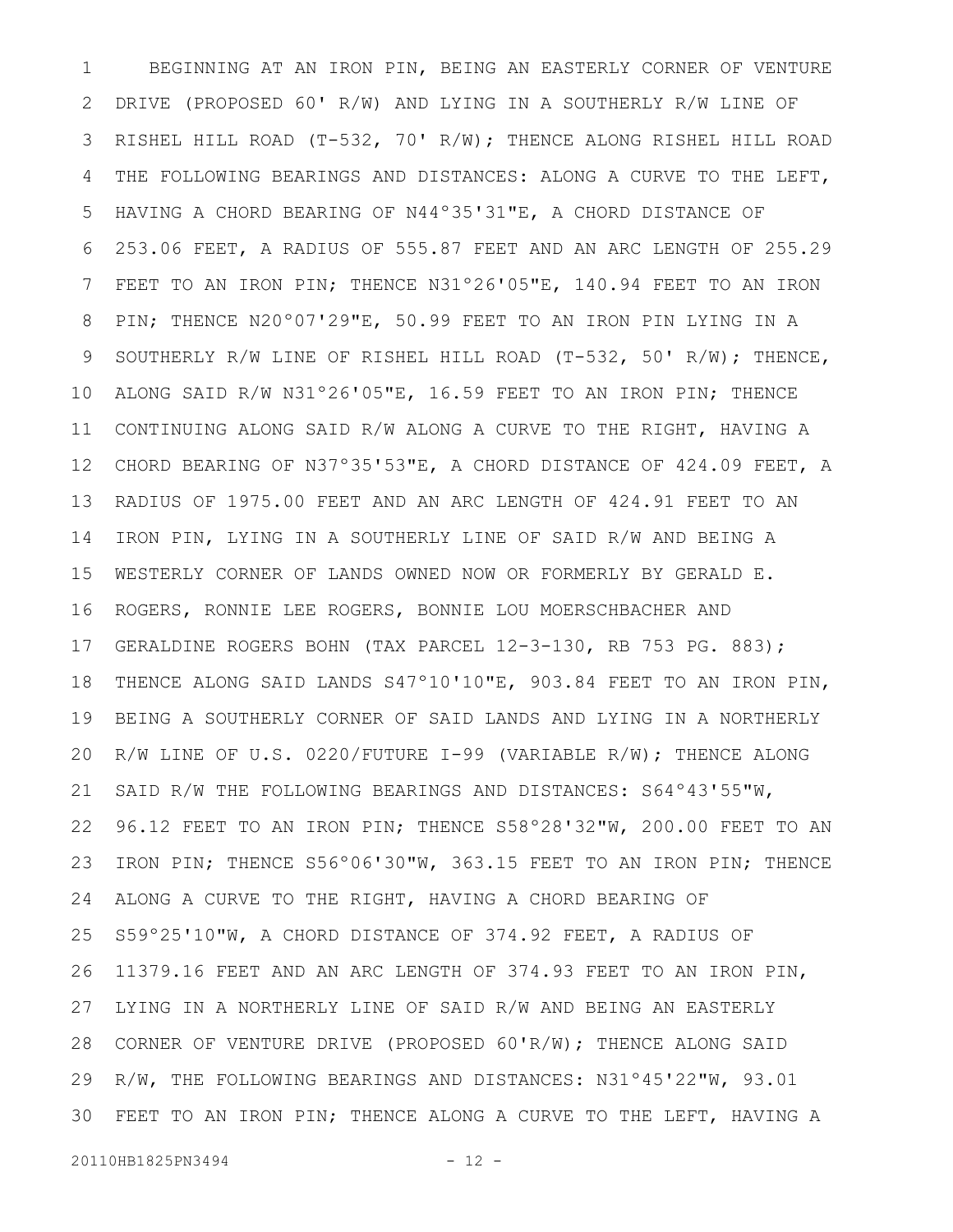CHORD BEARING OF N39º41'44"W, A CHORD DISTANCE OF 146.42 FEET, A RADIUS OF 530.00 FEET AND AN ARC LENGTH OF 146.89 FEET TO AN IRON PIN; THENCE N47º38'06"W, 153.52 FEET TO AN IRON PIN; THENCE ALONG A CURVE TO THE RIGHT, HAVING A CHORD BEARING OF N40º24'58"W, A CHORD DISTANCE OF 118.12 FEET, A RADIUS OF 470.00 FEET AND AN ARC LENGTH OF 118.44 FEET TO AN IRON PIN; THENCE ALONG A CURVE TO THE RIGHT, HAVING A CHORD BEARING OF N12º16'33"E, A CHORD DISTANCE OF 71.29 FEET, A RADIUS OF 50.00 FEET AND AN ARC LENGTH OF 79.37 FEET TO AN IRON PIN, BEING THE PLACE OF BEGINNING, CONTAINING 15.709 ACRES. 1 2 3 4 5 6 7 8 9 10

#### 11

### LOT 4BR

ALL THAT CERTAIN TRACT OF LAND SITUATED IN BENNER TOWNSHIP, CENTRE COUNTY, PA, BEING LOT 4BR, AS SHOWN ON A PLAN ENTITLED, "LOT ADDITION AND REPLOT PLAN, FINAL PLAN – BENNER COMMERCE PARK LOT ADDITION AND REPLOTS OF LANDS OF THE CENTRE COUNTY INDUSTRIAL DEVELOPMENT CORPORATION AND THE COMMONWEALTH OF PENNSYLVANIA – REPLOT OF LOT 5BR (OF PLAT BOOK 81, PAGE 168) INTO LOT 5BRR AND LOTS 4A & 4B (OF PLAT BOOK 78, PAGE 12) INTO LOTS 4AR & 4BR, LEGAL EXHIBIT, BLOW-UP" DATED FEBRUARY 5, 2009, BY PENNTERRA ENGINEERING, INC., STATE COLLEGE, PA, BEING BOUNDED AND DESCRIBED AS FOLLOWS: 12 13 14 15 16 17 18 19 20 21

BEGINNING AT AN IRON PIN, LYING IN A SOUTHERLY R/W LINE OF RISHEL HILL ROAD (T-532, 70' R/W) AND BEING A WESTERLY CORNER OF VENTURE DRIVE (PROPOSED 60' R/W); THENCE ALONG SAID PROPOSED VENTURE DRIVE, THE FOLLOWING BEARINGS AND DISTANCES: ALONG A CURVE TO THE RIGHT, HAVING A CHORD BEARING OF S68º52'58"E, A CHORD DISTANCE OF 61.66 FEET, A RADIUS OF 50.00 FEET AND AN ARC LENGTH OF 66.44 FEET TO AN IRON PIN; THENCE ALONG A CURVE TO THE LEFT, HAVING A CHORD BEARING OF S39º13'29"E, A CHORD DISTANCE OF 155.04 FEET, A RADIUS OF 530.00 FEET AND AN ARC LENGTH OF 155.59 22 23 24 25 26 27 28 29 30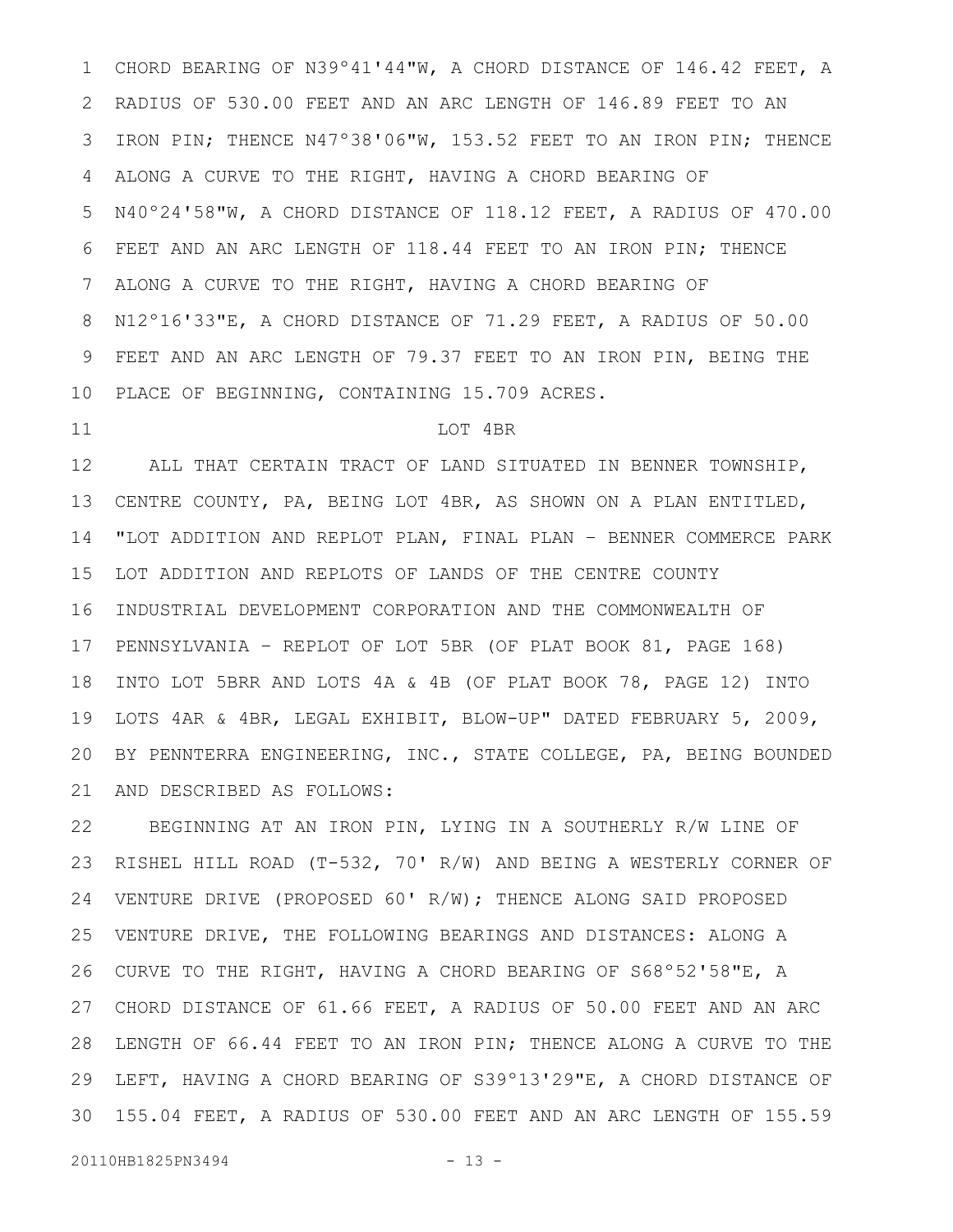FEET TO AN IRON PIN; THENCE S47°38'06"E, 153.52 FEET TO AN IRON PIN; THENCE ALONG A CURVE TO THE RIGHT, HAVING A CHORD BEARING OF S39º41'44"E, A CHORD DISTANCE OF 129.84 FEET, A RADIUS OF 470.00 FEET AND AN ARC LENGTH OF 130.26 FEET TO AN IRON PIN; THENCE S31º45'22"E, 90.63 FEET TO AN IRON PIN, BEING A SOUTHERLY CORNER OF SAID R/W AND LYING IN A NORTHERLY R/W LINE OF U.S. 0220/FUTURE I-99 (VARIABLE R/W); THENCE ALONG SAID R/W THE FOLLOWING BEARINGS AND DISTANCES: ALONG A CURVE TO THE RIGHT, HAVING A CHORD BEARING OF S61º19'14"W, A CHORD DISTANCE OF 260.13 FEET, A RADIUS OF 11379.16 FEET AND AN ARC LENGTH OF 260.13 FEET TO AN IRON PIN; THENCE S61º58'32"W, 478.19 FEET TO AN IRON PIN; THENCE ALONG A CURVE TO THE RIGHT, HAVING A CHORD BEARING OF S77º02'31"W, A CHORD DISTANCE OF 145.57 FEET, A RADIUS OF 280.00 FEET AND AN ARC LENGTH OF 147.26 FEET TO AN IRON PIN; THENCE N87º53'30"W, 330.60 FEET TO AN IRON PIN, LYING IN A NORTHERLY LINE OF SAID R/W AND BEING AN EASTERLY CORNER OF BENNER PIKE (S.R. 0150, VARIABLE R/W); THENCE ALONG THE BENNER PIKE R/W, ALONG A CURVE TO THE LEFT, HAVING A CHORD BEARING OF N01º50'29"W, A CHORD DISTANCE OF 797.38 FEET, A RADIUS OF 6945.55 FEET AND AN ARC LENGTH OF 797.82 FEET TO AN IRON PIN LYING ALONG SAID R/W AND BEING A SOUTHERLY CORNER OF RISHEL HILL ROAD (T-532; 70' R/W); THENCE ALONG THE RISHEL HILL ROAD R/W N33º18'46"E, 55.19 FEET TO AN IRON PIN; THENCE N57º35'25"E, 41.13 FEET TO AN IRON PIN; THENCE N79º16'07"E, 41.17 FEET TO AN IRON PIN; THENCE S84º04'41"E, 80.12 FEET TO AN IRON PIN; THENCE S73º17'38"E, 252.18 FEET TO AN IRON PIN; THENCE ALONG A CURVE TO THE LEFT, HAVING A CHORD BEARING OF N89º52'40"E, A CHORD DISTANCE OF 321.86 FEET, A RADIUS OF 555.87 FEET AND AN ARC LENGTH OF 326.53 FEET TO AN IRON PIN, BEING THE PLACE OF BEGINNING, CONTAINING 16.351 ACRES. 1 2 3 4 5 6 7 8 9 10 11 12 13 14 15 16 17 18 19 20 21 22 23 24 25 26 27 28 29 30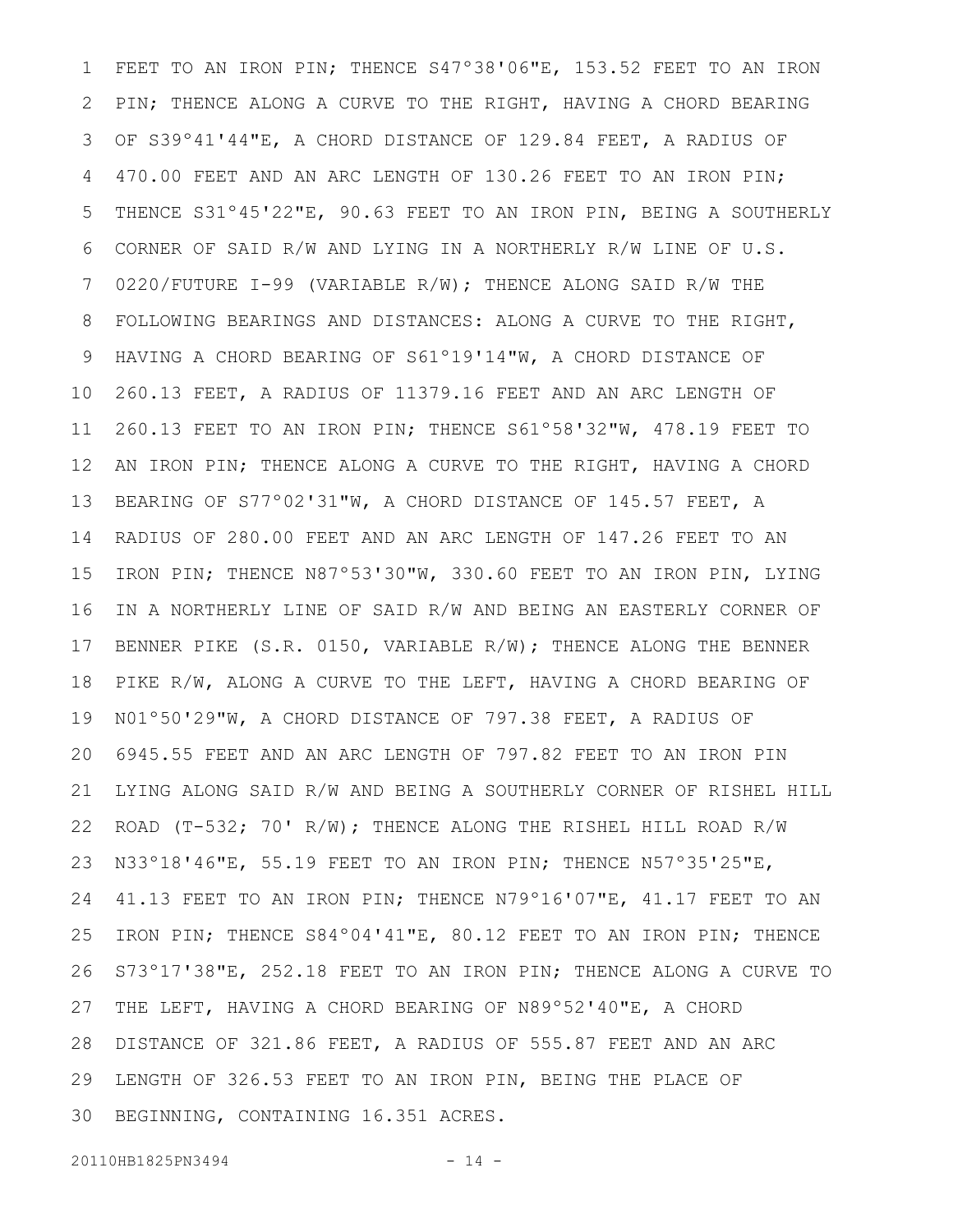(C) EASEMENTS.--THE CONVEYANCE SHALL BE MADE UNDER AND SUBJECT TO ALL LAWFUL AND ENFORCEABLE EASEMENTS, SERVITUDES AND RIGHTS OF OTHERS, INCLUDING, BUT NOT CONFINED TO, STREETS, ROADWAYS AND RIGHTS OF ANY TELEPHONE, TELEGRAPH, WATER, ELECTRIC, GAS OR PIPELINE COMPANIES, AS WELL AS UNDER AND SUBJECT TO ANY LAWFUL AND ENFORCEABLE ESTATES OR TENANCIES VESTED IN THIRD PERSONS APPEARING OF RECORD, FOR ANY PORTION OF THE LAND OR IMPROVEMENTS ERECTED THEREON. 1 2 3 4 5 6 7 8

(D) CONDITION.--ANY CONVEYANCE AUTHORIZED UNDER THIS ACT SHALL BE MADE UNDER AND SUBJECT TO THE CONDITION, WHICH SHALL BE CONTAINED IN THE DEED OF CONVEYANCE, THAT NO PORTION OF THE PROPERTY CONVEYED SHALL BE USED AS A LICENSED FACILITY, AS 12 DEFINED IN 4 PA.C.S. § 1103 (RELATING TO DEFINITIONS), OR ANY OTHER SIMILAR TYPE OF FACILITY AUTHORIZED UNDER STATE LAW. THE CONDITION SHALL BE A COVENANT RUNNING WITH THE LAND AND SHALL BE 16 BINDING UPON THE GRANTEE, ITS SUCCESSORS AND ASSIGNS. SHOULD THE GRANTEE, ITS SUCCESSORS OR ASSIGNS PERMIT ANY PORTION OF THE 17 PROPERTY AUTHORIZED TO BE CONVEYED IN THIS SECTION TO BE USED IN 18 VIOLATION OF THIS SUBSECTION, THE TITLE SHALL IMMEDIATELY REVERT 20 TO AND REVEST IN THE GRANTOR. 9 10 11 13 14 15 19

(E) DEED.--THE DEED OF CONVEYANCE SHALL BE BY SPECIAL WARRANTY DEED AND SHALL BE EXECUTED BY THE SECRETARY OF GENERAL SERVICES IN THE NAME OF THE COMMONWEALTH OF PENNSYLVANIA. (F) COSTS AND FEES.--COSTS AND FEES INCIDENTAL TO THIS CONVEYANCE SHALL BE BORNE BY THE GRANTEE. 21 22 23 24 25

(G) ALTERNATE DISPOSITION.--IN THE EVENT THAT THE HEREIN NAMED GRANTEE FAILS TO ENTER INTO AN AGREEMENT OF SALE WITH THE DEPARTMENT OF GENERAL SERVICES WITHIN 12 MONTHS OF THE EFFECTIVE 28 DATE OF THIS SECTION, THE PROPERTY MAY BE DISPOSED OF IN ACCORDANCE WITH SECTION 2405-A OF THE ACT OF APRIL 9, 1929 3026 27 29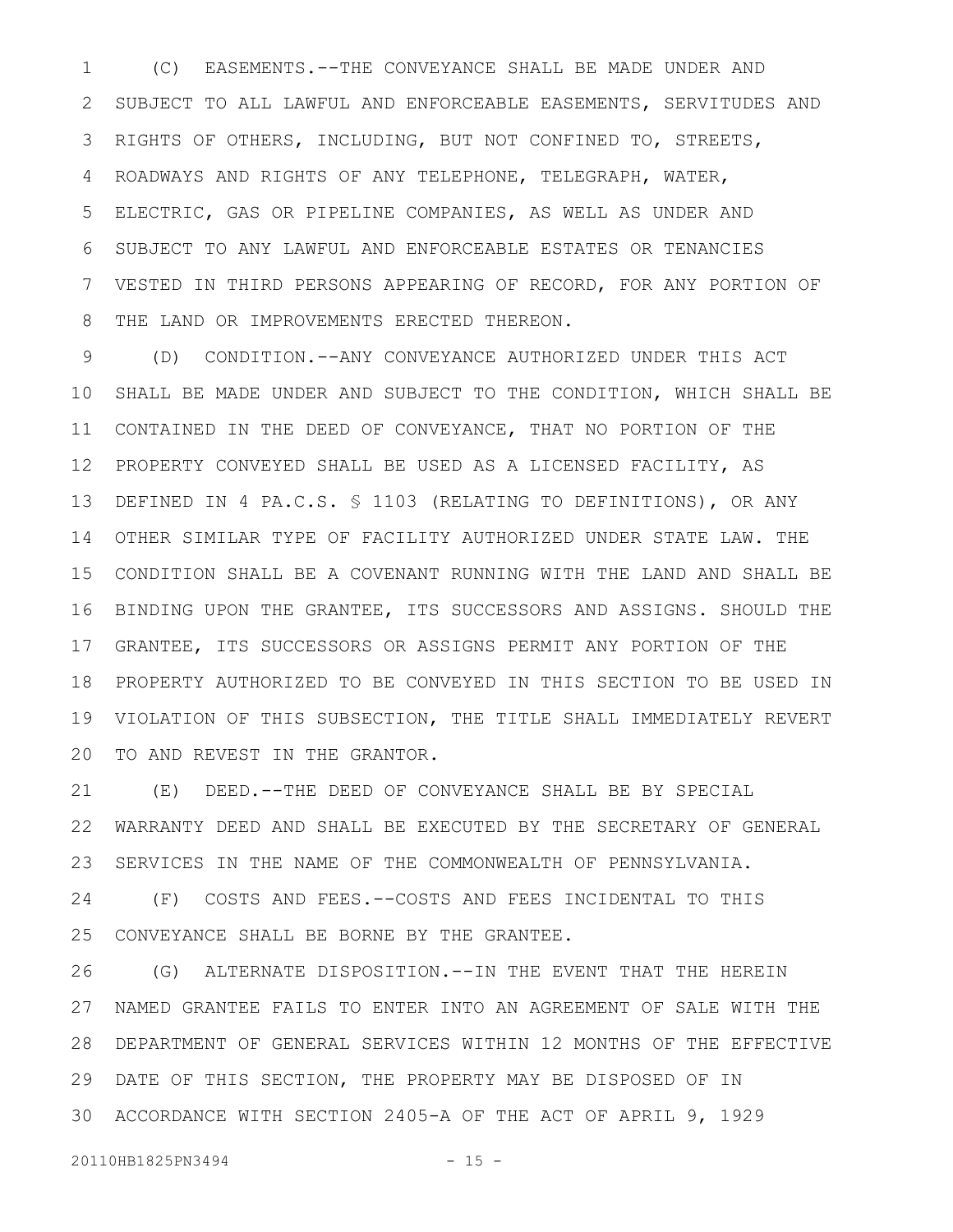(P.L.177, NO.175), KNOWN AS THE ADMINISTRATIVE CODE OF 1929. SECTION 3. CONVEYANCE IN WHITE TOWNSHIP, INDIANA COUNTY. 1 2

(A) AUTHORIZATION.--THE DEPARTMENT OF GENERAL SERVICES, WITH THE APPROVAL OF THE GOVERNOR, IS HEREBY AUTHORIZED ON BEHALF OF THE COMMONWEALTH OF PENNSYLVANIA TO GRANT AND CONVEY TO RANDY M. THOMAS, OR HIS ASSIGNS, A PERMANENT UTILITY EASEMENT ACROSS CERTAIN LANDS OF THE COMMONWEALTH OF PENNSYLVANIA AT INDIANA UNIVERSITY OF PENNSYLVANIA SITUATE IN WHITE TOWNSHIP, INDIANA COUNTY, FOR \$1 AND UNDER TERMS AND CONDITIONS TO BE ESTABLISHED IN AN EASEMENT AGREEMENT. 3 4 5 6 7 8 9 10

(B) DESCRIPTION OF EASEMENT.--THE PERMANENT UTILITY EASEMENT TO BE CONVEYED PURSUANT TO SUBSECTION (A) CONSISTS OF 18,495 SQUARE FEET BOUNDED AND MORE PARTICULARLY DESCRIBED AS FOLLOWS: BEGINNING AT THE NORTHEAST CORNER AT A POINT IN COMMON WITH THE COMMONWEALTH OF PENNSYLVANIA AND THE PROPERTY NOW OR FORMERLY OF CHRISTOPHER BUTTERWORTH, AT A POINT; THENCE SOUTH 3° 7' 10" WEST ALONG THE LANDS NOW OR FORMERLY OF CHRISTOPHER BUTTERWORTH, A DISTANCE OF 352.32 FEET TO A POINT; THENCE NORTH 48°37'02" WEST, ALONG THE LANDS NOW OR FORMERLY OF THE COMMONWEALTH OF PENNSYLVANIA, A DISTANCE OF 62.07 FEET TO A POINT; THENCE NORTH 02°57'08" WEST, ALONG THE SAME LANDS NOW OR FORMERLY OF THE COMMONWEALTH OF PENNSYLVANIA, A DISTANCE OF 133.60 FEET TO A POINT; THENCE NORTH 25°02'42" WEST, ALONG THE LANDS NOW OR FORMERLY OF THE COMMONWEALTH OF PENNSYLVANIA, AND UNDER A PORTION OF AN EXISTING STEEL BUILDING, TO A POINT IN COMMON WITH THE LANDS OF THE COMMONWEALTH OF PENNSYLVANIA, AND THE LANDS NOW OR FORMERLY OF RANDY M. THOMAS, TO WHOM THIS EASEMENT SHALL BENEFIT; THENCE SOUTH 78°33'00" EAST ALONG THE 28 LANDS NOW OR FORMERLY OF RANDY M. THOMAS, A DISTANCE OF 41.73 FEET TO A POINT; THENCE NORTH 49°32'30" EAST ALONG THE LANDS NOW 3011 12 13 14 15 16 17 18 19 20 21 22 23 24 25 26 27 29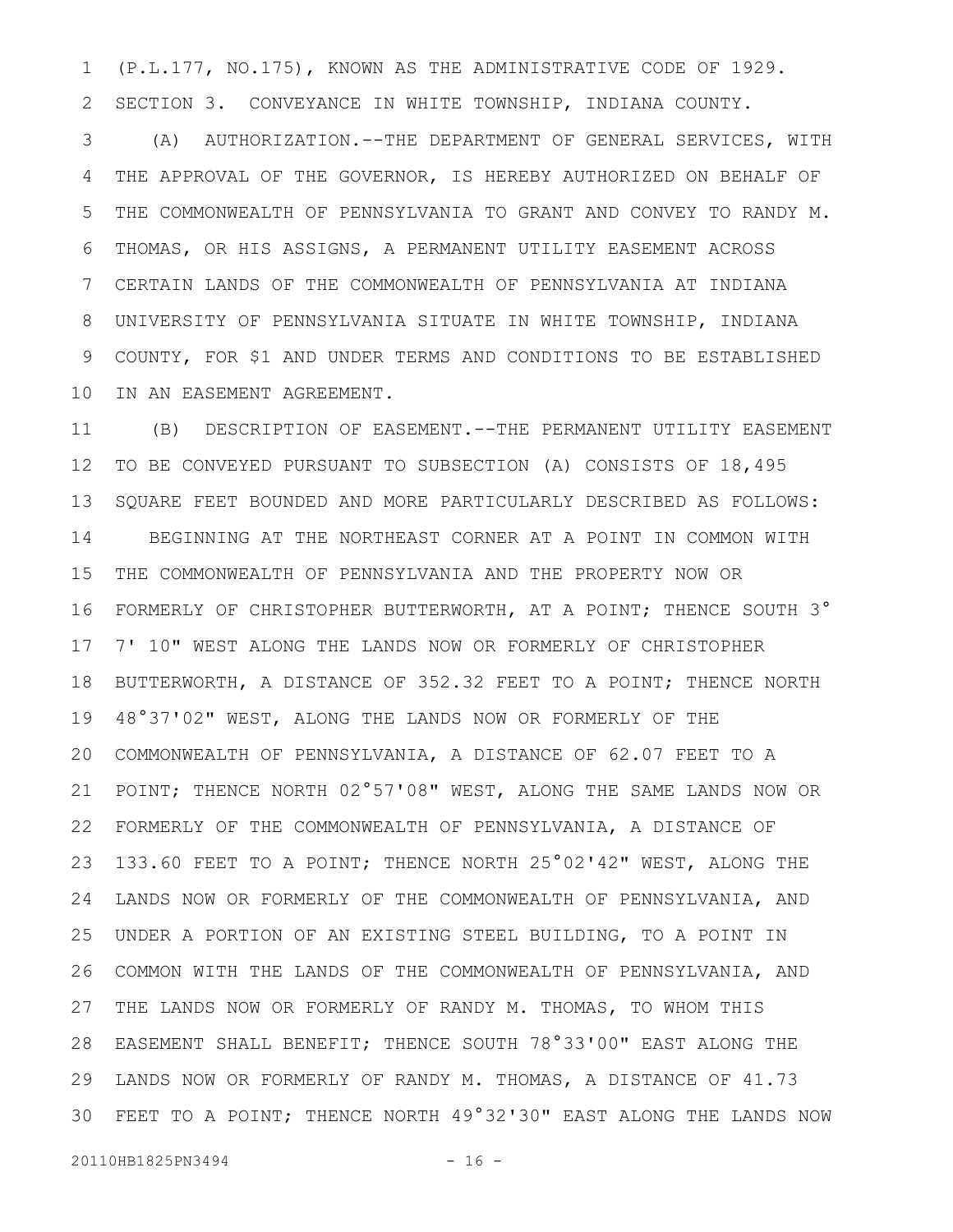OR FORMERLY OF THE SAID RANDY M. THOMAS, A DISTANCE OF 67.70 FEET TO A POINT; THENCE NORTH 07°26'00" EAST, ALONG THE SAME LANDS NOW OR FORMERLY OF THE SAID RANDY M. THOMAS, A DISTANCE OF 56.16 FEET TO A POINT; THENCE SOUTH 72°30'10" EAST ALONG THE LANDS NOW OR FORMERLY OF THE COMMONWEALTH OF PENNSYLVANIA, A DISTANCE OF 16.16 FEET TO A POINT, BEING THE PLACE OF BEGINNING. SAID EASEMENT IS FOR SANITARY SEWER, WATER, GAS, TELEPHONE, AND CABLE TELEVISION. 8 1 2 3 4 5 6 7

CONTAINING 18,495 SQUARE FEET. 9

BEING THE SAME PROPERTY AS SHOWN ON A SURVEY PLAN BY PARKER SURVEYING COMPANY OF INDIANA, PENNSYLVANIA DATED FEBRUARY 18, 2011. 12 10 11

(C) EASEMENT AGREEMENT.--THE EASEMENT AGREEMENT SHALL BE 14 EXECUTED BY THE SECRETARY OF GENERAL SERVICES IN THE NAME OF THE COMMONWEALTH OF PENNSYLVANIA. 15 13

(D) COSTS AND FEES.--COSTS AND FEES INCIDENTAL TO THE CONVEYANCE OF THIS PERMANENT UTILITY EASEMENT SHALL BE BORNE BY 17 18 THE GRANTEE. 16

(E) ALTERNATE DISPOSITION.--IN THE EVENT THAT THE PARTIES HAVE NOT ENTERED INTO AN EASEMENT AGREEMENT WITHIN 12 MONTHS OF 20 21 THE EFFECTIVE DATE OF THIS SECTION, THE AUTHORIZATION CONTAINED IN THIS SECTION SHALL EXPIRE. 19 22

SECTION 4. RELEASE OF RESTRICTIONS IN TIOGA COUNTY. 23

(A) AUTHORIZATION.--THE DEPARTMENT OF GENERAL SERVICES, WITH THE APPROVAL OF THE GOVERNOR, IS HEREBY AUTHORIZED ON BEHALF OF THE COMMONWEALTH OF PENNSYLVANIA TO REMOVE AND RELEASE THE 26 27 RESTRICTIVE USE COVENANTS IMPOSED ON CERTAIN REAL PROPERTY CONVEYED TO NORTH PENN COMPREHENSIVE HEALTH SERVICES BY THE 28 DEPARTMENT OF GENERAL SERVICES PURSUANT TO THE AUTHORITY 29 CONTAINED IN ACT 163 OF 1986 UPON PAYMENT OF \$440,000 TO THE 3024 25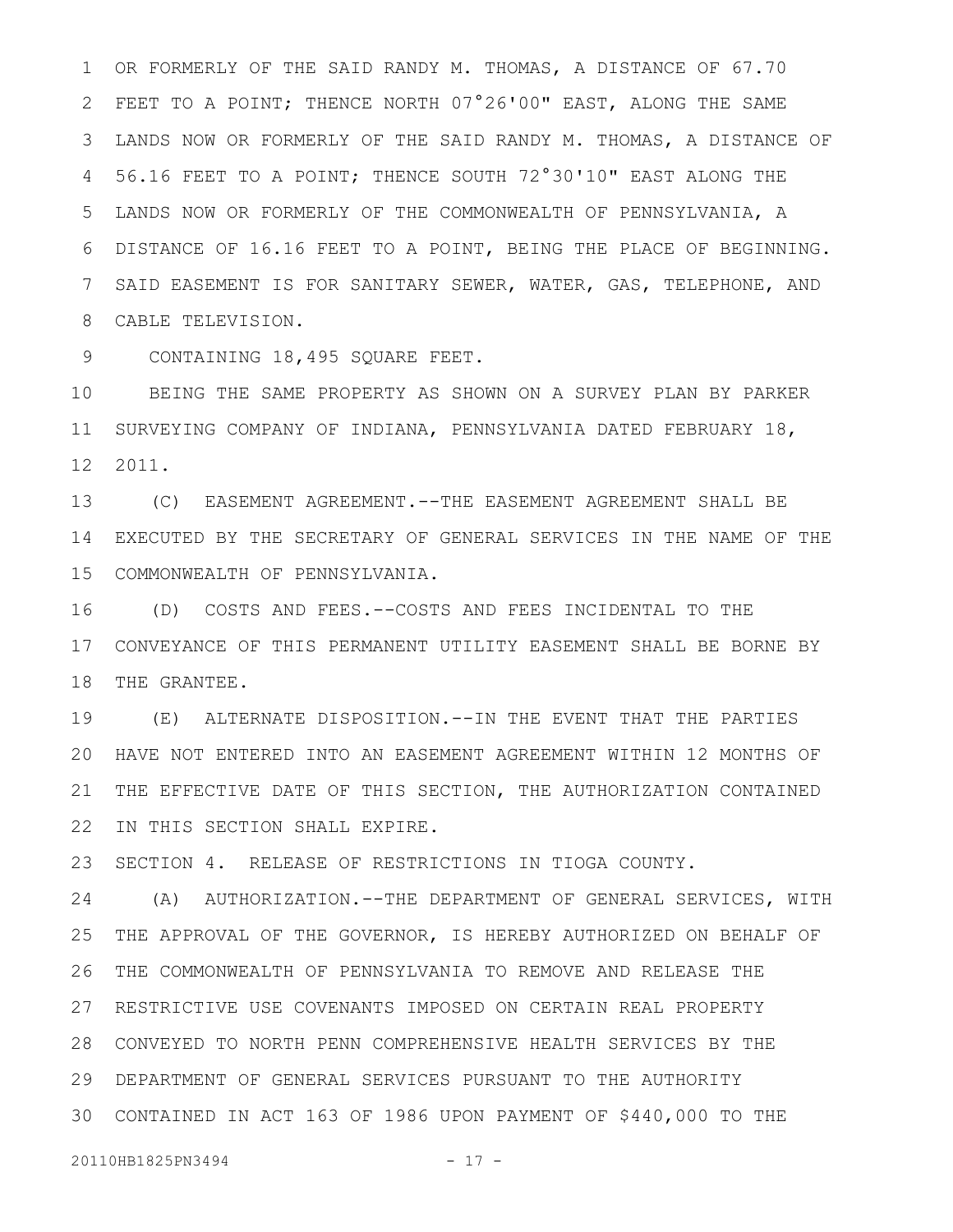DEPARTMENT OF GENERAL SERVICES BY LAUREL HEALTH SYSTEM, THEIR SUCCESSORS OR ASSIGNS. 1 2

(B) PROPERTY DESCRIPTION.--THE RESTRICTIONS TO BE RELEASED PURSUANT TO SUBSECTION (A) ARE ON A TRACT OF LAND TOTALING APPROXIMATELY 8.766-ACRES, FORMERLY KNOWN AS THE BLOSSBURG STATE GENERAL HOSPITAL, MORE PARTICULARLY DESCRIBED AS FOLLOWS: ALL THAT CERTAIN LOT, PIECE OR PARCEL OF LAND, TOGETHER WITH THE IMPROVEMENTS LOCATED THEREON, SITUATE IN THE BOROUGH OF BLOSSBURG, TIOGA COUNTY, PENNSYLVANIA, BOUNDED AND DESCRIBED IN ACCORDANCE WITH A SURVEY, DATED AUGUST, 1979, PREPARED BY DUANE WETMORE UNDER THE DIRECTION OF BOYER KANTZ, R.S (REVISED APRIL, 1986) AS FOLLOWS: 3 4 5 6 7 8 9 10 11 12

BEGINNING AT A POINT IN THE CENTER LINE OF GRANGER STREET, SAID POINT BEING THE NORTHEAST CORNER OF LANDS NOW OR FORMERLY OF JOSEPH W. STEMPIEN AND THE SOUTHEAST CORNER HEREOF; THENCE ALONG LANDS OF SAID STEMPIEN, SOUTH 78 DEGREES 00 MINUTES 16 SECONDS WEST A DISTANCE OF 699.81 FEET TO A POINT IN THE CENTER LINE OF RUAH STREET (SAID LINE PASSING OVER REFERENCE IRON RODS SET 25.00 FEET FROM THE CENTER LINE OF GRANGER STREET AND 30.00 FEET FROM THE CENTER LINE OF RUAH STREET), THE SOUTHWEST CORNER HEREOF; THENCE NORTH 19 DEGREES 10 MINUTES 51 SECONDS WEST A DISTANCE OF 381.94 FEET TO A POINT MARKET BY AN IRON ROD SET; THENCE ALONG THE FORMER RAILROAD STREET, NORTH 44 DEGREES 01 MINUTES 11 SECONDS WEST A DISTANCE OF 343.00 FEET TO A POINT MARKET BY AN IRON ROD SET, THE NORTHWEST CORNER HEREOF; THENCE NORTH 48 DEGREES 58 MINUTES 49 SECONDS EAST A DISTANCE OF 868.36 FEET TO A POINT IN THE CENTER LINE OF RUAH STREET; THENCE ALONG LANDS NOW OR FORMERLY OF WALTER KUZNESKI, NORTH 48 DEGREES 58 MINUTES 49 SECONDS EAST A DISTANCE OF 338.64 FEET TO A POINT 29 MARKED BY AN OLD IRON ROD FOUND (SAID LINE PASSING THROUGH AN 3013 14 15 16 17 18 19 20 21 22 23 24 25 26 27 28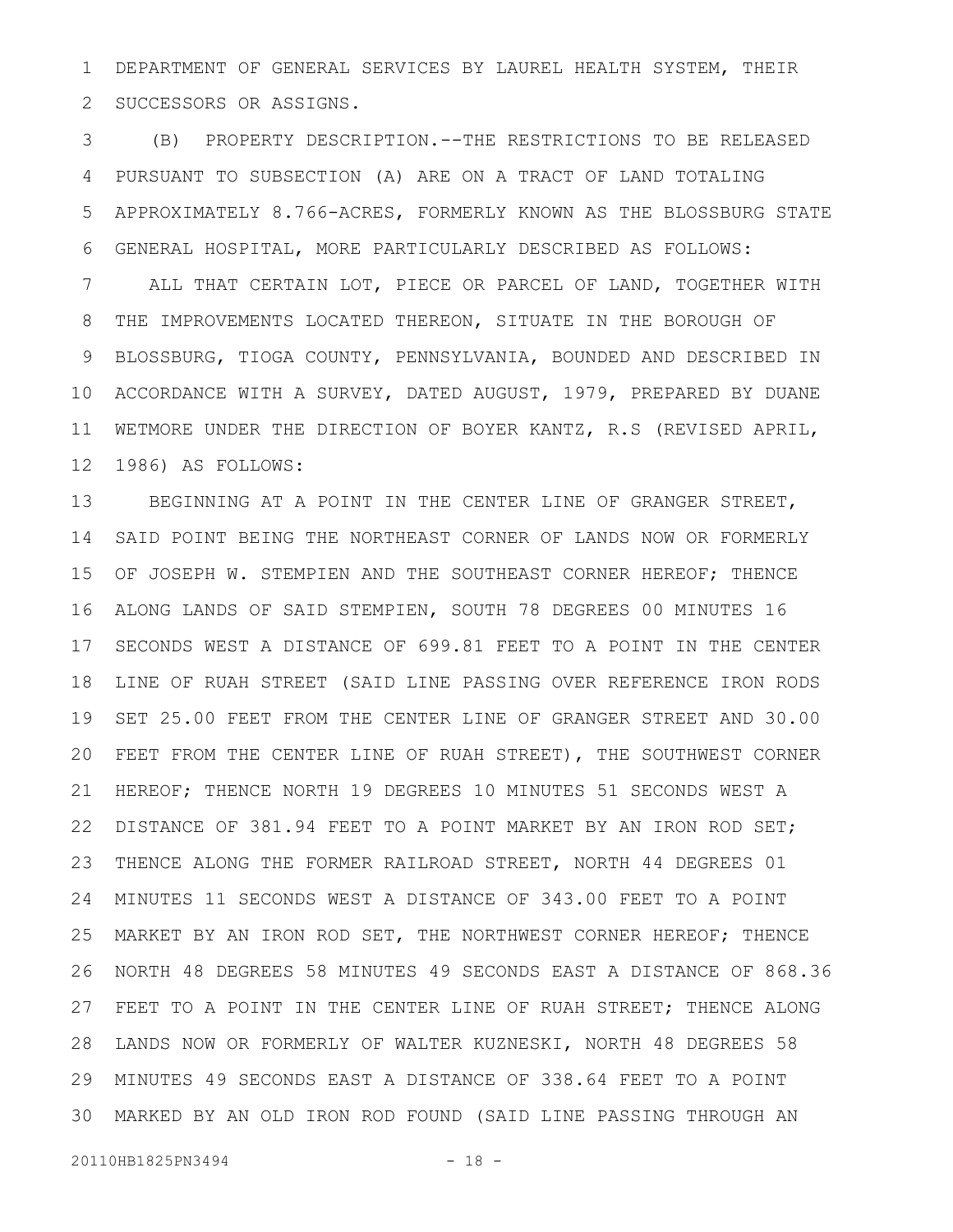IRON ROD SET 25.00 FEET FROM THE CENTER LINE OF RUAH STREET), THE NORTHERNMOST CORNER HEREOF; THENCE ALONG LANDS NOW OR FORMERLY OF ROBERT J. KUZNESKI THE FOLLOWING TWO COURSES AND DISTANCES: (1) SOUTH 38 DEGREES 30 MINUTES 54 SECONDS EAST A DISTANCE OF 200.00 FEET TO AN OLD IRON ROD FOUND; AND (2) NORTH 55 DEGREES 06 MINUTES 19 SECONDS EAST A DISTANCE OF 113.66 FEET TO A POINT IN THE CENTER LINE OF GRANGER STREET (SAID LINE PASSING THROUGH A UTILITY POLE LOCATED 11.06 FEET FROM SAID CENTER LINE), THE NORTHEASTERNMOST CORNER THEREOF; THENCE ALONG THE CENTER LINE OF GRANGER STREET, SOUTH 38 DEGREES 07 MINUTES 43 SECONDS EAST A DISTANCE OF 92.93 FEET TO A POINT, THE NORTHEAST CORNER OF LANDS NOW OR FORMERLY OF LARRY SMITH; THENCE ALONG LANDS OF SAID SMITH THE FOLLOWING THREE COURSES AND DISTANCES: (1) SOUTH 51 DEGREES 42 MINUTES AND 31 SECONDS WEST A DISTANCE OF 223.35 FEET TO AN IRON ROD SET (SAID LINE PASSING OVER AN OLD IRON ROD FOUND 23.35 FEET FROM THE CENTER LINE OF GRANGER STREET); (2) SOUTH 38 DEGREES 36 MINUTES EAST A DISTANCE OF 375.00 FEET TO A POINT MARKED BY AN OLD IRON ROD FOUND; AND (3) NORTH 52 DEGREES 24 MINUTES EAST A DISTANCE OF 226.70 FEET TO A POINT IN THE CENTER LINE OF GRANGER STREET (SAID LINE PASSING OVER AN IRON ROD SET 25.00 FEET FROM SAID CENTER LINE); THENCE ALONG THE CENTER LINE OF GRANGER STREET THE FOLLOWING FOUR COURSES AND DISTANCES: (1) SOUTH 39 DEGREES 06 MINUTES 17 SECONDS EAST A DISTANCE OF 73.56 FEET; (2) SOUTH 42 DEGREES 01 MINUTES 20 SECONDS EAST A DISTANCE OF 81.39 FEET; (3) SOUTH 35 DEGREES 48 MINUTES 29 SECONDS EAST A DISTANCE OF 189.94 FEET; AND (4) SOUTH 11 DEGREES 16 MINUTES 25 SECONDS EAST A DISTANCE OF 11.80 FEET TO THE POINT AND PLACE OF BEGINNING. 1 2 3 4 5 6 7 8 9 10 11 12 13 14 15 16 17 18 19 20 21 22 23 24 25 26 27 28

SUBJECT TO THE EASEMENT OF RIGHT-OF-WAY OF GRANGER STREET AS INDICATED ON SAID SURVEY, AND ALSO SUBJECT TO THE EASEMENT OF 29 30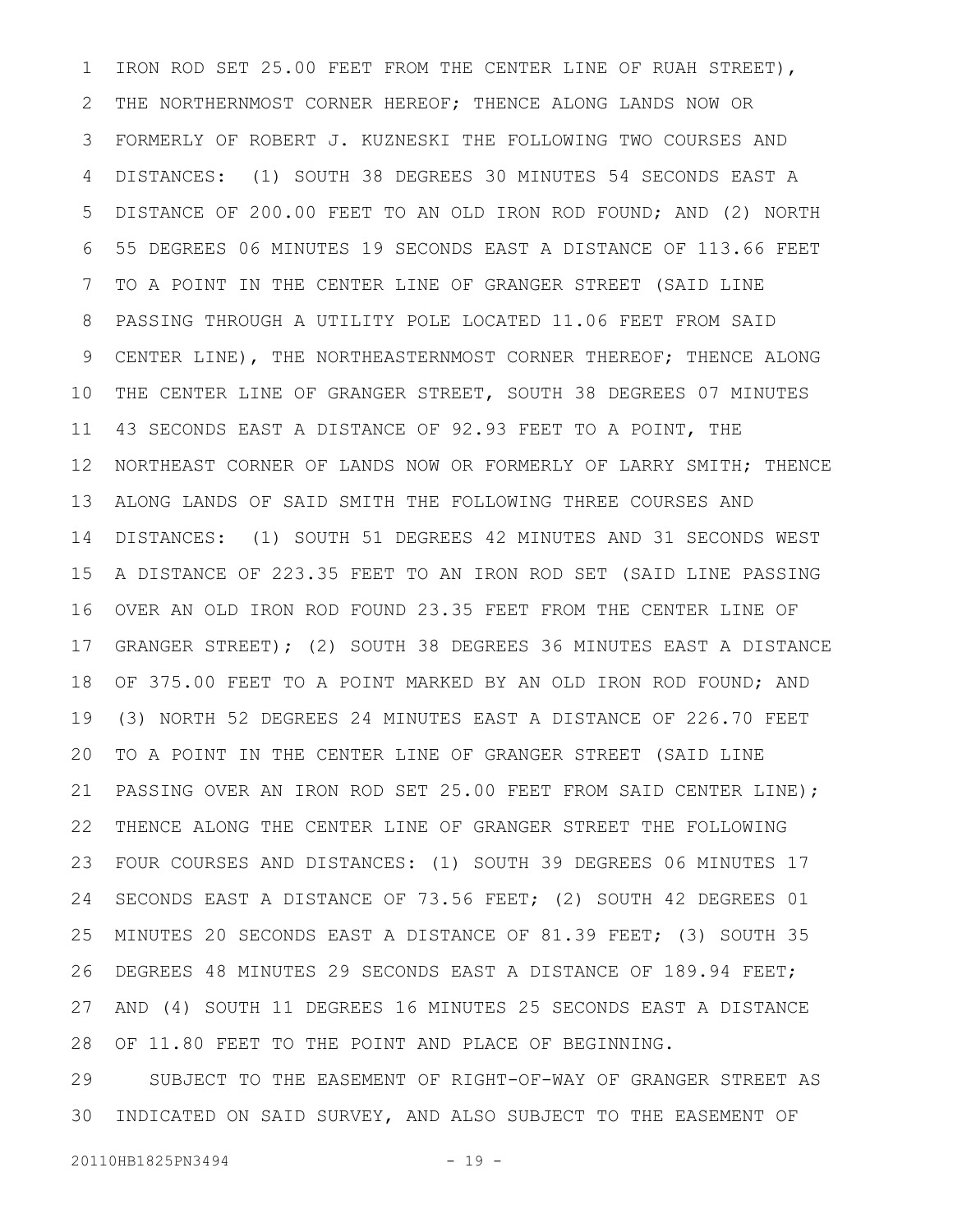RIGHT-OF-WAY OF RUAH STREET LOCATED ON THE WESTERN PORTION OF 2 SAID PREMISES. 1

CONTAINING APPROXIMATELY 8.766-ACRES OF LAND. 3

BEING THE SAME PROPERTY CONVEYED TO NORTH PENN COMPREHENSIVE HEALTH SERVICES BY THE COMMONWEALTH OF PENNSYLVANIA, ACTING BY AND THROUGH THE DEPARTMENT OF GENERAL SERVICES, BY ITS DEED, DATED DECEMBER 3, 1987, AND RECORDED IN THE RECORDER OF DEEDS OF TIOGA COUNTY ON MARCH 7, 1988 IN DEED BOOK 473, PAGE 1023. 4 5 6 7 8

(C) EXECUTION.--ANY LEGAL INSTRUMENTS NECESSARY TO REMOVE AND RELEASE THE RESTRICTIVE USE COVENANTS SHALL BE EXECUTED BY 10 11 THE SECRETARY OF GENERAL SERVICES IN THE NAME OF THE COMMONWEALTH OF PENNSYLVANIA. 12 9

(D) COSTS AND FEES.--ANY COSTS AND FEES INCIDENTAL TO THE 13 14 REMOVAL OF THE RESTRICTIVE USE COVENANTS SHALL BE BORNE BY THE GRANTEE. 15

(E) PROCEEDS.--PROCEEDS RECEIVED BY THE DEPARTMENT OF GENERAL SERVICES FOR THE RELEASE OF THE RESTRICTIVE USE 17 COVENANTS SHALL BE DEPOSITED INTO THE GENERAL FUND. 18 16

SECTION 5. CONVEYANCE IN BOROUGH OF CANONSBURG, WASHINGTON 20 COUNTY. 19

21 (A) AUTHORIZATION.--THE DEPARTMENT OF GENERAL SERVICES, WITH THE APPROVAL OF THE DEPARTMENT OF MILITARY AND VETERANS AFFAIRS 22 AND THE GOVERNOR, IS HEREBY AUTHORIZED ON BEHALF OF THE COMMONWEALTH OF PENNSYLVANIA TO GRANT AND CONVEY, AT A PRICE TO 24 25 BE DETERMINED THROUGH A COMPETITIVE BIDDING PROCESS, THE TRACTS OF LAND UNDER SUBSECTION (B) TOGETHER WITH ANY BUILDINGS, 26 27 STRUCTURES OR IMPROVEMENTS THEREON, SITUATE IN THE BOROUGH OF CANONSBURG, WASHINGTON COUNTY. 28 23

(B) DESCRIPTION.--THE PROPERTY TO BE CONVEYED PURSUANT TO 29 SUBSECTION (A) CONSISTS OF TWO TRACTS OF LAND TOTALING 30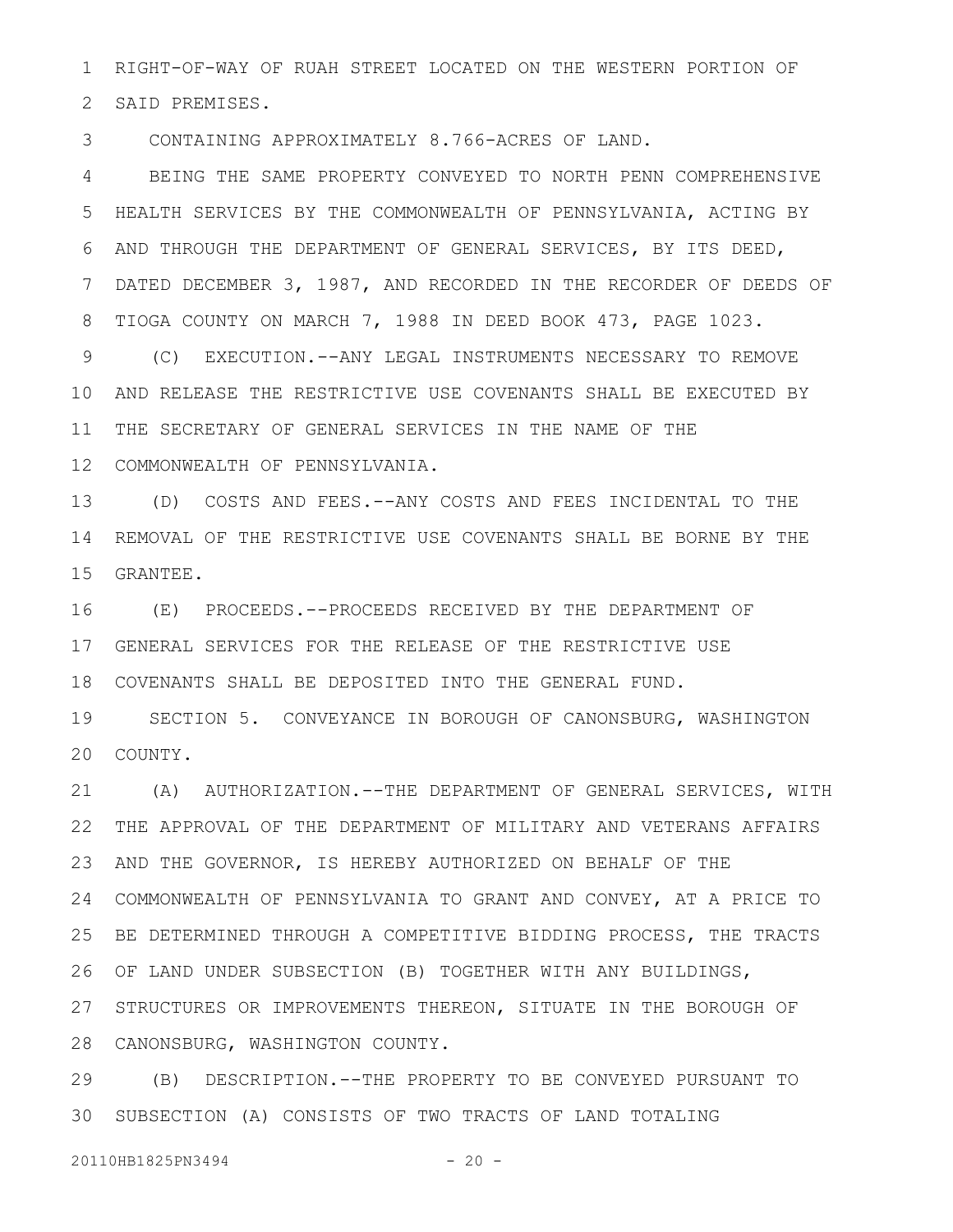APPROXIMATELY 0.51 ACRES, INCLUDING ANY IMPROVEMENTS THEREON, 1

MORE PARTICULARLY DESCRIBED AS FOLLOWS: 2

3

## TRACT 1

BEGINNING AT A PEG COMMON TO THE WESTERLY PROPERTY LINE OF NORTH CENTRAL AVENUE AND THE NORTHERLY PROPERTY LINE OF WEST COLLEGE STREET, THENCE ALONG THE NORTHERLY PROPERTY LINE OF WEST COLLEGE STREET SOUTH 75 DEGREES 31 MINUTES WEST, 166.4 FEET TO LOT FORMERLY OF NATHAN BERMAN, THENCE BY LOT FORMERLY OF SAID NATHAN BERMAN NORTH 14 DEGREES 29 MINUTES WEST 97.08 FEET TO 10 OTHER PROPERTY OF MABEL H. BARR; THENCE ALONG OTHER PROPERTY OF 11 SAID MABEL H. BARR AND WALTER J. WAGNER, ET. UX., NORTH 76 DEGREES 5 MINUTES EAST 166.9 FEET TO A POINT IN THE WESTERLY 12 PROPERTY LINE OF NORTH CENTRAL AVENUE; THENCE ALONG THE WESTERN PROPERTY LINE OF NORTH CENTRAL AVENUE SOUTH 14 DEGREES 11 14 MINUTES EAST 95.5 FEET TO A POINT, THE PLACE OF BEGINNING. 15 BEING TAX PARCEL NO. 100-02-0-2-06 4 5 6 7 8 9 13 16

BEING THE SAME PREMISES CONVEYED FROM MABEL H. BARR AND THOMAS C. BARR, HER HUSBAND TO THE COMMONWEALTH OF PENNSYLVANIA BY DEED DATED JULY 17, 1937 AND RECORDED JULY 19, 1937, IN THE 20 RECORDER OF DEEDS OFFICE FOR WASHINGTON COUNTY, PENNSYLVANIA, IN DEED BOOK 6158, PAGE 215. 21 17 18 19

22

#### TRACT 2

BEGINNING AT A POINT AT THE NORTHWEST CORNER OF PROPERTY 24 BELONGING TO THE GRANTEE HEREIN; THENCE FROM SAID POINT OF BEGINNING SOUTH 75 DEGREES 0 MINUTES WEST, 86 FEET TO A POINT; THENCE ALONG LAND NOW OR FORMERLY OF ST. PAUL'S EVANGELICAL LUTHERAN CHURCH, NORTH 15 DEGREES 0 MINUTES WEST, 48.5 FEET TO A POINT ON LINE OF LAND OF THE FIRST BAPTIST CHURCH FORMERLY THE 28 MARGARET CRANE PROPERTY; THENCE ALONG SAID FIRST BAPTIST CHURCH 29 30 LINE, NORTH 75 DEGREES 0 MINUTES EAST, 104 FEET TO A POINT; 23 25 26 27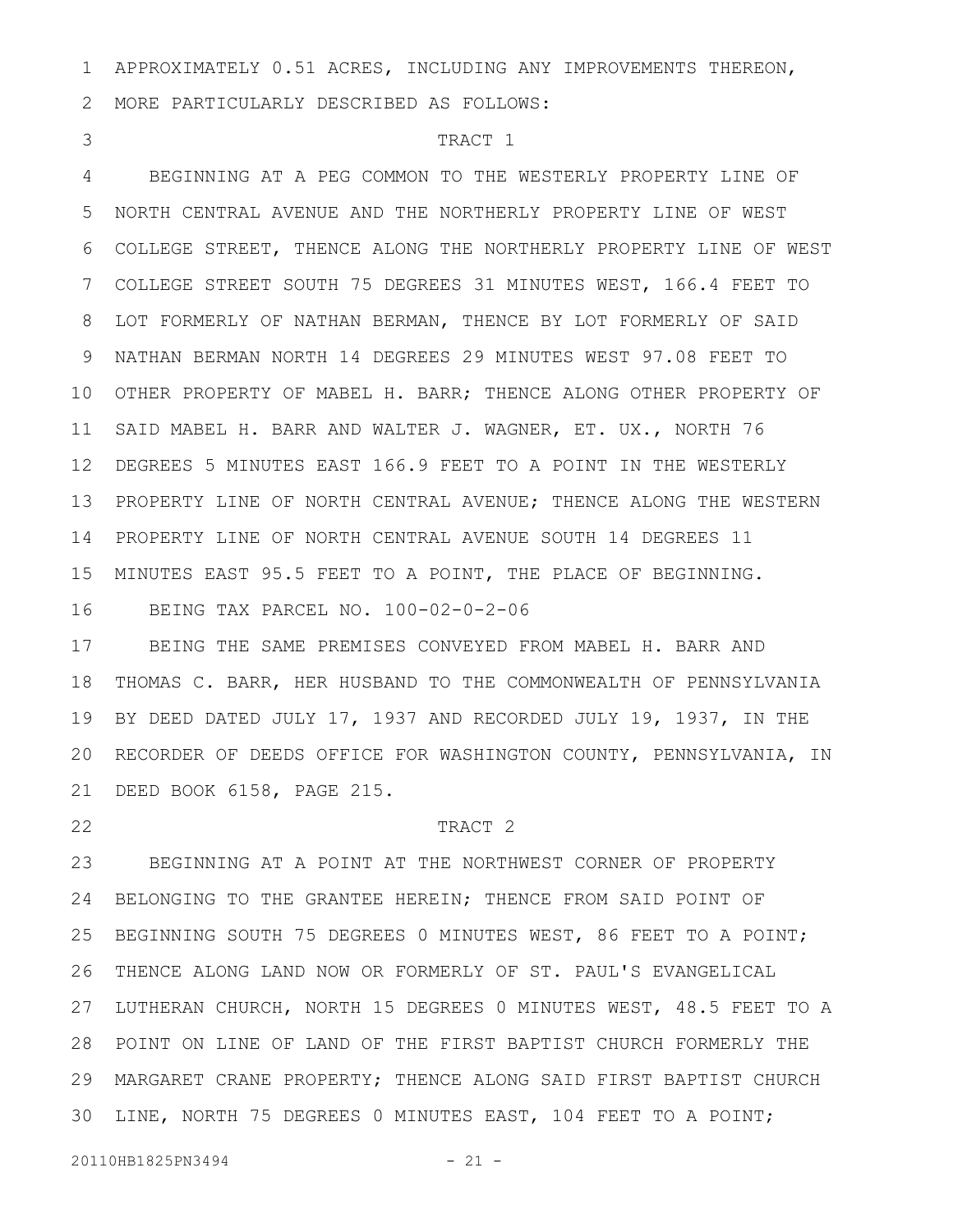THENCE ALONG LINE OF LAND NOW OR FORMERLY OF N. BAXTER, SOUTH 15 DEGREES 0 MINUTES EAST, 18.5 FEET; THENCE CONTINUING ALONG THE SAME, NORTH 75 DEGREES 0 MINUTES EAST, 30 FEET TO A POINT; THENCE ALONG LAND NOW OR FORMERLY OF GEORGIA STEWART, SOUTH 15 DEGREES 0 MINUTES EAST, 30 FEET TO A POINT ON LINE OF LAND OF GRANTEE; THENCE ALONG LAND OF GRANTEE, SOUTH 75 DEGREES 0 MINUTES WEST, 46 FEET TO A POINT, THE PLACE OF BEGINNING. BEING TAX PARCEL NO. 100-02-0-2-07 1 2 3 4 5 6 7 8

BEING THE SAME PREMISES CONVEYED FROM THE BOROUGH OF CANONSBURG TO THE COMMONWEALTH OF PENNSYLVANIA BY DEED DATED 10 SEPTEMBER 17, 1965 AND RECORDED OCTOBER 8, 1965 IN RECORDER OF DEEDS OFFICE FOR WASHINGTON COUNTY, PENNSYLVANIA IN DEED BOOK 1218, PAGE 557. 9 11 12 13

(C) EASEMENTS.--THE CONVEYANCE SHALL BE MADE UNDER AND SUBJECT TO ALL LAWFUL AND ENFORCEABLE EASEMENTS, SERVITUDES AND 16 RIGHTS OF OTHERS, INCLUDING, BUT NOT CONFINED TO, STREETS, ROADWAYS AND RIGHTS OF ANY TELEPHONE, TELEGRAPH, WATER, 17 ELECTRIC, GAS OR PIPELINE COMPANIES, AS WELL AS UNDER AND SUBJECT TO ANY LAWFUL AND ENFORCEABLE ESTATES OR TENANCIES VESTED IN THIRD PERSONS APPEARING OF RECORD, FOR ANY PORTION OF 20 THE LAND OR IMPROVEMENTS ERECTED THEREON. 14 15 18 19 21

(D) CONDITIONS AND RESTRICTIONS.--THE SECRETARY OF GENERAL SERVICES IS AUTHORIZED TO CONVEY THE PROPERTY SUBJECT TO SUCH COVENANTS, CONDITIONS OR RESTRICTIONS AS MAY BE IN THE BEST INTERESTS OF THIS COMMONWEALTH. 22 23 24 25

(E) DEED.--THE DEED OF CONVEYANCE SHALL BE EXECUTED BY THE SECRETARY OF GENERAL SERVICES IN THE NAME OF THE COMMONWEALTH OF 28 PENNSYLVANIA. 26 27

(F) PROCEEDS.--THE PROCEEDS FROM THE SALE SHALL BE DEPOSITED 30 IN THE STATE TREASURY ARMORY FUND. 29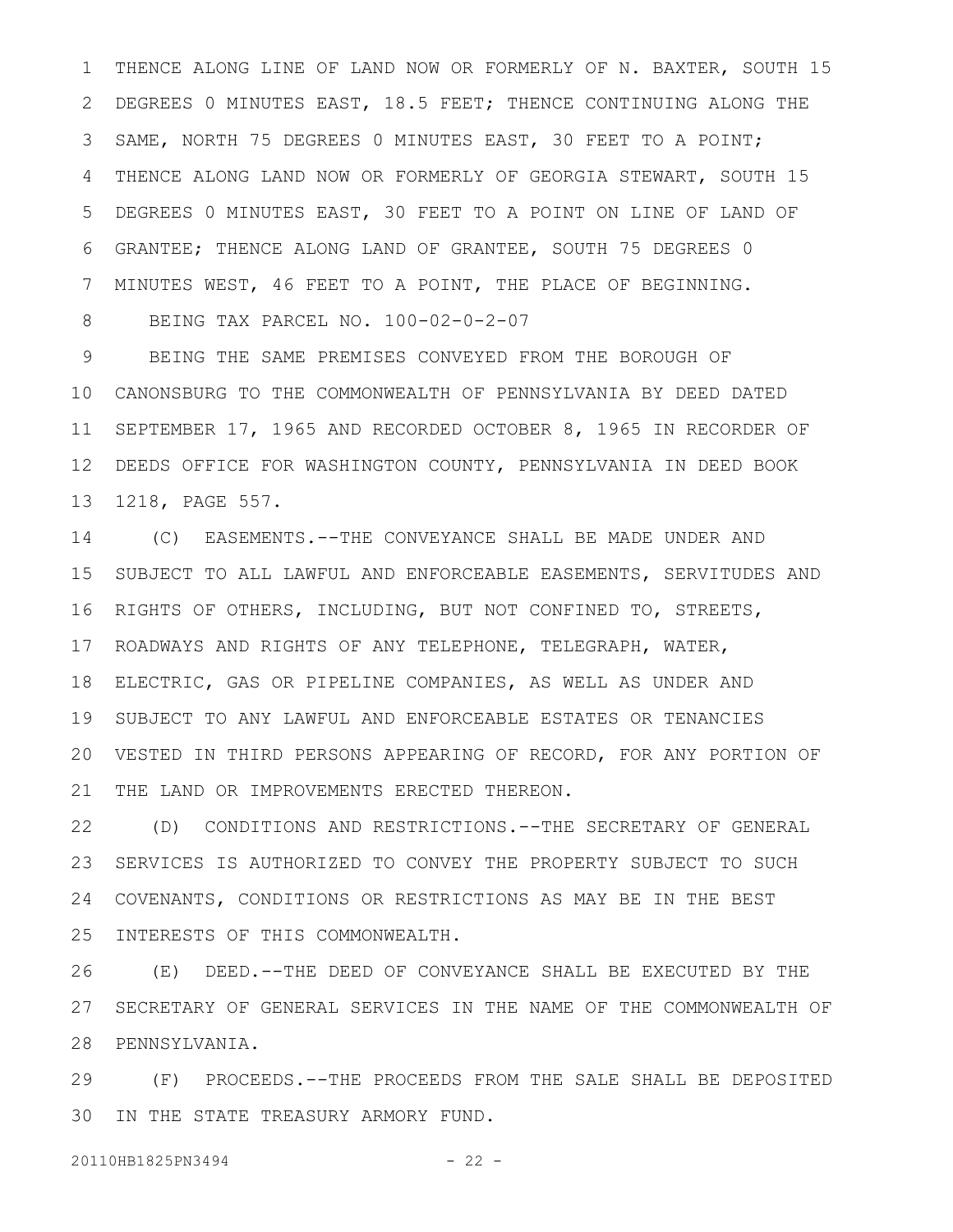SECTION 6. CONVEYANCE IN POLK BOROUGH, VENANGO COUNTY. 1

(A) AUTHORIZATION.--THE DEPARTMENT OF GENERAL SERVICES, WITH THE APPROVAL OF THE GOVERNOR, IS HEREBY AUTHORIZED ON BEHALF OF THE COMMONWEALTH OF PENNSYLVANIA TO GRANT AND CONVEY TO VARHA, INC., APPROXIMATELY 8.14 ACRES OF LAND IN POLK BOROUGH, VENANGO COUNTY, INCLUDING ANY IMPROVEMENTS THEREON, AS DESCRIBED IN SUBSECTION (B) FOR \$11,750 AND UNDER TERMS AND CONDITIONS TO BE ESTABLISHED IN AN AGREEMENT OF SALE WITH THE DEPARTMENT OF GENERAL SERVICES. 2 3 4 5 6 7 8 9

(B) PROPERTY DESCRIPTION.--THE PROPERTY TO BE CONVEYED PURSUANT TO THIS SECTION CONSISTS OF APPROXIMATELY 8.14 ACRES, 12 INCLUDING ANY IMPROVEMENTS THEREON, MORE PARTICULARLY DESCRIBED AS FOLLOWS: 10 11 13

ALL THAT CERTAIN TRACT OF LAND AND THE IMPROVEMENTS ERECTED THEREON, LOCATED AT THE NORTHEAST INTERSECTION OF SR 0062 WITH T-356, BEING A PORTION OF THE FORMER POLK STATE SCHOOL AND HOSPITAL, SITUATE IN THE BOROUGH OF POLK, COUNTY OF VENANGO AND 18 COMMONWEALTH OF PENNSYLVANIA, BEING MORE FULLY BOUNDED AND 19 DESCRIBED TO WIT: BEGINNING AT A POINT, BEING THE CENTERLINE 20 INTERSECTION OF SR 0062 AND T-356; THENCE ALONG THE CENTERLINE OF T-356. N 2° 44' 13" E, 877.03' TO A POINT; THENCE LEAVING SAID T-356 AND ALONG LANDS OF THE VENANGO AREA RIDING FOR THE HANDICAPPED ASSOCIATION, INC., (VARHA), THE TWO (2) FOLLOWING COURSES AND DISTANCES VIZ: 24 14 15 16 17 21 22 23

1. S 70° 50' 38" E - 460.94' TO A POINT 25

2. S 04° 04' 28" W - 758.53' TO A POINT IN THE CENTERLINE OF SR 0062 26 27

28 THENCE, ALONG THE CENTERLINE OF SAID SR 0062, N 85° 42' 47" W 424.61' TO THE POINT OF BEGINNING. 29

SAID PREMISES ARE DESCRIBED BY A CERTAIN SURVEY PREPARED BY 20110HB1825PN3494 - 23 -30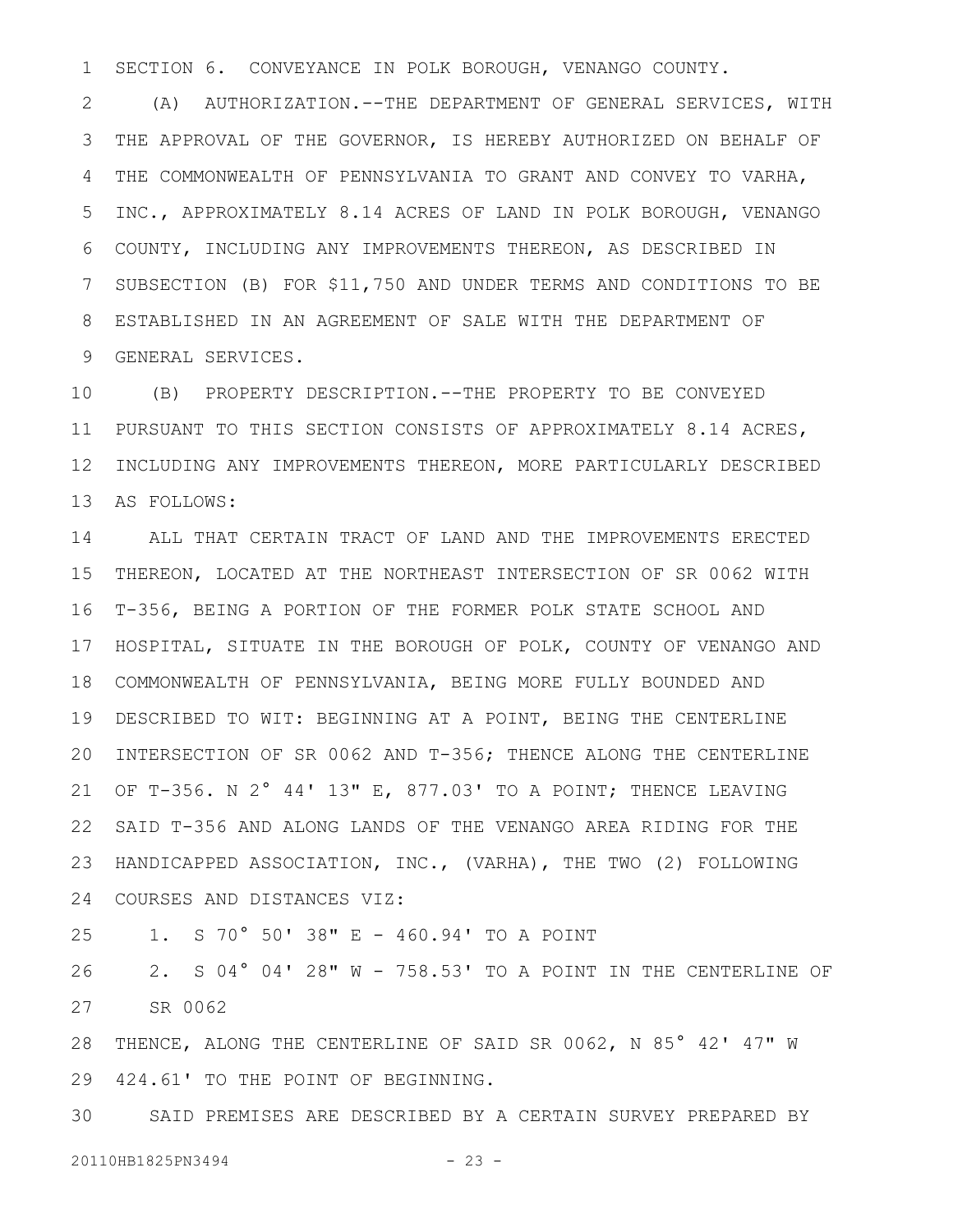DODD SURVEYING, DATED NOVEMBER 15, 2000, WHICH PLAN IS ON FILE AT THE OFFICES OF THE BUREAU OF REAL ESTATE OF THE DEPARTMENT OF GENERAL SERVICES. 1 2 3

CONTAINING 8.149-ACRES. 4

(C) CONDITIONS.--THE CONVEYANCE SHALL BE MADE UNDER AND SUBJECT TO ALL LAWFUL AND ENFORCEABLE EASEMENTS, SERVITUDES AND RIGHTS OF OTHERS, INCLUDING, BUT NOT CONFINED TO, STREETS, ROADWAYS AND RIGHTS OF ANY TELEPHONE, TELEGRAPH, WATER, ELECTRIC, GAS OR PIPELINE COMPANIES, AS WELL AS UNDER AND 10 SUBJECT TO ANY LAWFUL AND ENFORCEABLE ESTATES OR TENANCIES VESTED IN THIRD PERSONS APPEARING OF RECORD, FOR ANY PORTION OF THE LAND OR IMPROVEMENTS ERECTED THEREON. 5 6 7 8 9 11 12

(D) RESTRICTION.--THE CONVEYANCE SHALL BE MADE UNDER AND SUBJECT TO THE CONDITION, WHICH SHALL BE CONTAINED IN THE DEED OF CONVEYANCE, THAT NO PORTION OF THE PROPERTY CONVEYED SHALL BE USED AS A LICENSED FACILITY, AS DEFINED IN 4 PA.C.S. § 1103 16 17 (RELATING TO DEFINITIONS), OR ANY OTHER SIMILAR TYPE OF FACILITY AUTHORIZED UNDER STATE LAW. THE CONDITION SHALL BE A COVENANT 18 19 RUNNING WITH THE LAND AND SHALL BE BINDING UPON THE GRANTEE, ITS 20 SUCCESSORS AND ASSIGNS. SHOULD THE GRANTEE, ITS SUCCESSORS OR ASSIGNS, PERMIT ANY PORTION OF THE PROPERTY AUTHORIZED TO BE 22 CONVEYED IN THIS SECTION TO BE USED IN VIOLATION OF THIS SUBSECTION, THE TITLE SHALL IMMEDIATELY REVERT TO AND REVEST IN THE GRANTOR. 13 14 15 21 23 24

(E) DEED OF CONVEYANCE.--THE DEED OF CONVEYANCE SHALL BE EXECUTED BY THE SECRETARY OF GENERAL SERVICES IN THE NAME OF THE COMMONWEALTH OF PENNSYLVANIA. 27 25 26

(F) COSTS AND FEES.--COSTS AND FEES INCIDENTAL TO THIS 29 CONVEYANCE SHALL BE BORNE BY THE GRANTEE. 28

(G) ALTERNATE DISPOSITION.--IN THE EVENT THAT AN AGREEMENT 20110HB1825PN3494 - 24 -30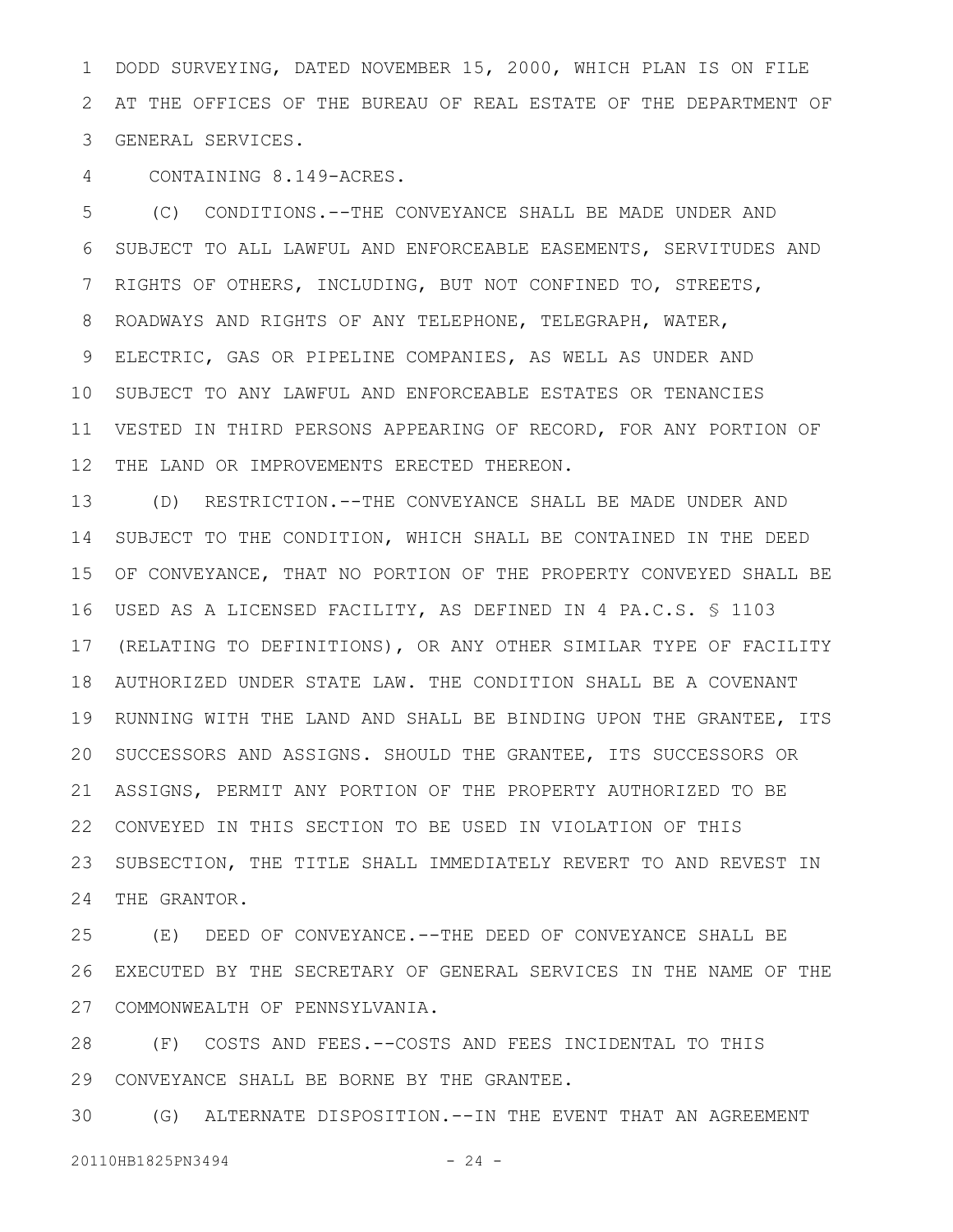OF SALE BETWEEN THE PARTIES IS NOT EXECUTED WITHIN TWO YEARS OF THE EFFECTIVE DATE OF THIS SECTION, THE PROPERTY MAY BE DISPOSED OF IN ACCORDANCE WITH SECTION 2405-A OF THE ACT OF APRIL 9, 1929 (P.L.177, NO.175), KNOWN AS THE ADMINISTRATIVE CODE OF 1929. SECTION 7. CONVEYANCE IN OHIOPYLE BOROUGH, FAYETTE COUNTY. (A) AUTHORIZATION.--THE DEPARTMENT OF CONSERVATION AND NATURAL RESOURCES, WITH THE APPROVAL OF THE GOVERNOR, IS HEREBY AUTHORIZED ON BEHALF OF THE COMMONWEALTH OF PENNSYLVANIA TO GRANT AND CONVEY TO OHIOPYLE BOROUGH, SUBJECT TO RESIDENTIAL USE ONLY RESTRICTIONS, AND FREE OF RESTRICTIONS ON USE AND ALIENATION IMPOSED BY SECTION 20 OF THE ACT OF JUNE 22, 1964 (SP.SESS.1, P.L.131, NO.8), KNOWN AS THE PROJECT 70 LAND ACQUISITION AND BORROWING ACT, CERTAIN LANDS SITUATE IN OHIOPYLE BOROUGH, FAYETTE COUNTY, IN EXCHANGE FOR THAT CERTAIN PROPERTY TO BE CONVEYED TO THE COMMONWEALTH OF PENNSYLVANIA IN ACCORDANCE WITH SUBSECTION (C). 1 2 3 4 5 6 7 8 9 10 11 12 13 14 15 16

(B) DESCRIPTION OF PROPERTY.--THE PROPERTY TO BE CONVEYED IN ACCORDANCE WITH SUBSECTION (A) CONSISTS OF ONE TRACT OF LAND TOTALING APPROXIMATELY 2.65 ACRES AND IMPROVEMENTS THEREON BOUNDED AND MORE PARTICULARLY DESCRIBED AS FOLLOWS: ALL THAT CERTAIN TRACT OF LAND SITUATE IN THE BOROUGH OF OHIOPYLE, COUNTY OF FAYETTE, COMMONWEALTH OF PENNSYLVANIA. BEGINNING AT FOUND REBAR & CAP S 52 DEGREES, 23 MINUTES, 42 SECONDS WEST 166.64 FEET, THENCE S 43 DEGREES, 58 MINUTES, 40 SECONDS EAST 262.44 FEET, THENCE S 47 DEGREES, 18 MINUTES, 52 SECONDS WEST 224.94 FEET, THENCE N 44 DEGREES, 12 MINUTES, 20 SECONDS WEST 144.96 FEET, THENCE ALONG THE SAME 10.5 FEET, THENCE S 46 DEGREES, 18 MINUTES, 49 SECONDS WEST 50.00 FEET, THENCE S 44 DEGREES, 09 MINUTES, 33 SECONDS EAST 258.03 FEET, THENCE N. 50 DEGREES, 16 MINUTES, 07 SECONDS EAST 496.84 FEET, 17 18 19 20 21 22 23 24 25 26 27 28 29 30

20110HB1825PN3494 - 25 -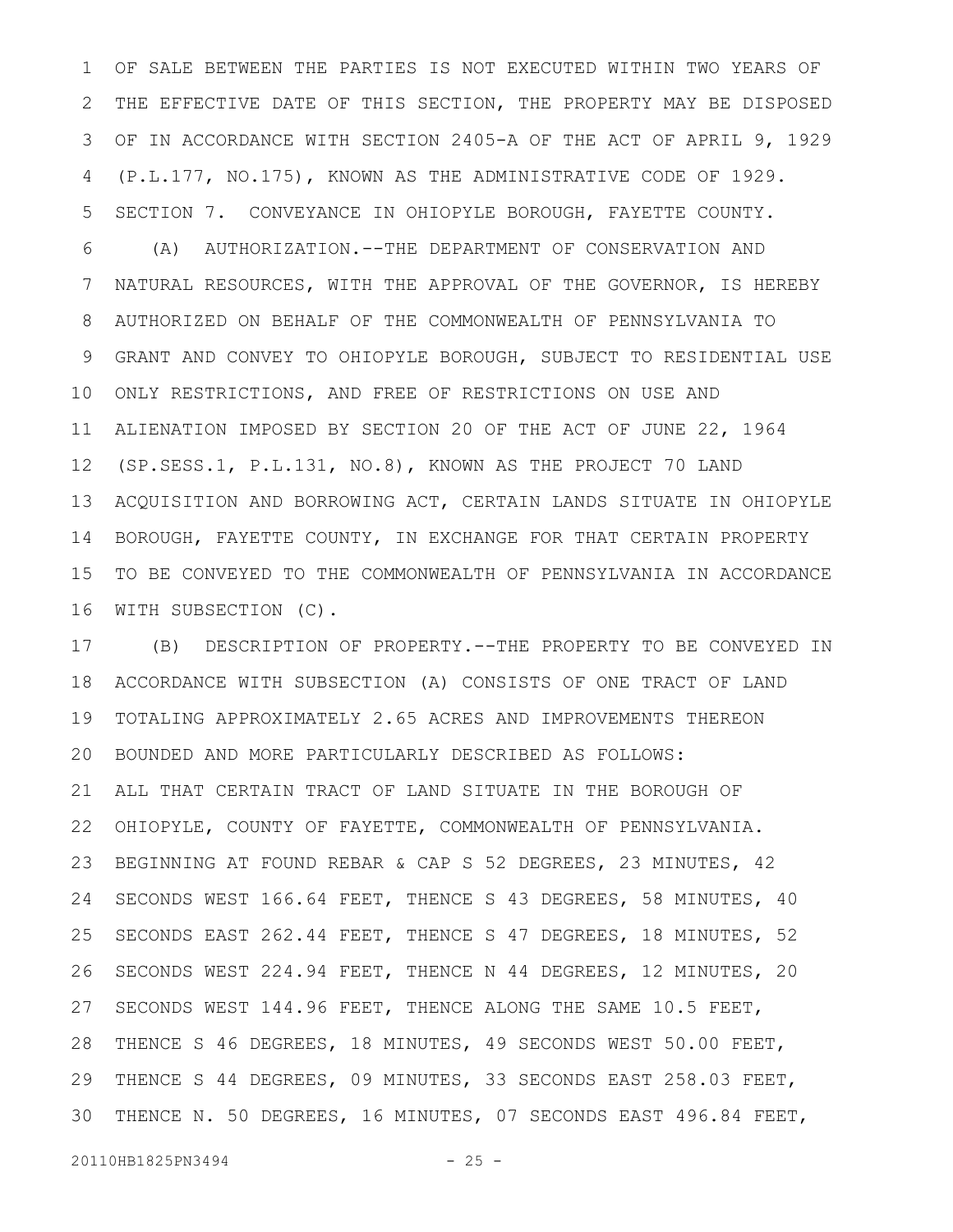THENCE N 52 DEGREES, 04 MINUTES, 10 SECONDS WEST 392.39 FEET TO THE PLACE OF BEGINNING. 1 2

CONTAINING 2.65 ACRES MORE OR LESS. 3

(C) AUTHORIZATION TO RECEIVE PROPERTY.--THE DEPARTMENT OF CONSERVATION AND NATURAL RESOURCES, WITH THE APPROVAL OF THE GOVERNOR, IS HEREBY AUTHORIZED ON BEHALF OF THE COMMONWEALTH OF PENNSYLVANIA TO RECEIVE FROM OHIOPYLE BOROUGH CERTAIN LANDS SITUATE IN OHIOPYLE BOROUGH, FAYETTE COUNTY, IN EXCHANGE FOR THAT PROPERTY TO BE CONVEYED TO THE BOROUGH IN ACCORDANCE WITH 10 SUBSECTION (A). 4 5 6 7 8 9

(D) DESCRIPTION OF PROPERTY TO BE RECEIVED.--THE PROPERTY TO BE CONVEYED IN ACCORDANCE WITH SUBSECTION (C) CONSISTS OF APPROXIMATELY 2.65 ACRES AND IMPROVEMENTS, EXCEPT THE SEWER 14 TREATMENT PLANT AND ITS UTILITIES AS OUTLINED IN THE AGREEMENT 15 BETWEEN OHIOPYLE BOROUGH AND THE BUREAU OF STATE PARKS, THEREON BOUNDED AND MORE PARTICULARLY DESCRIBED IN THE FAYETTE COUNTY 16 DEED BOOK 1043 PAGE 701: 17 11 12 13

ALL THAT CERTAIN PARCEL OF LAND SITUATE IN THE BOROUGH OF OHIOPYLE, FAYETTE COUNTY, PENNSYLVANIA, BOUNDED ON THE SOUTH BY MEADOW RUN, ON THE EAST BY A PUBLIC HIGHWAY KNOWN AS TRAVEL ROUTE 381, FOR A DISTANCE OF 900 FEET NORTHWARDLY FROM MEADOW RUN, ON THE NORTH BY A LINE EXTENDING TO THE YOUGHIOGHENY RIVER HAVING A BEARING OF NORTH 85º 32' 30" WEST AND ON THE WEST BY THE EAST BANK OF THE YOUGHIOGHENY RIVER IN A SOUTHERLY DIRECTION TO MEADOW RUN. CONTAINING 2.65 ACRES AND BEING THE AREA OUTLINED IN RED ON DRAWING PREPARED BY THE CHESTER ENGINEERING DATED 1965, ATTACHED HERTO AND MADE PART HEAROF. 18 19 20 21 22 23 24 25 26 27 28

CONTAINING IN AREA 2.65 ACRES, MORE OR LESS. 29

(E) EASEMENTS AND ENCUMBRANCES.--THE CONVEYANCES DESCRIBED 30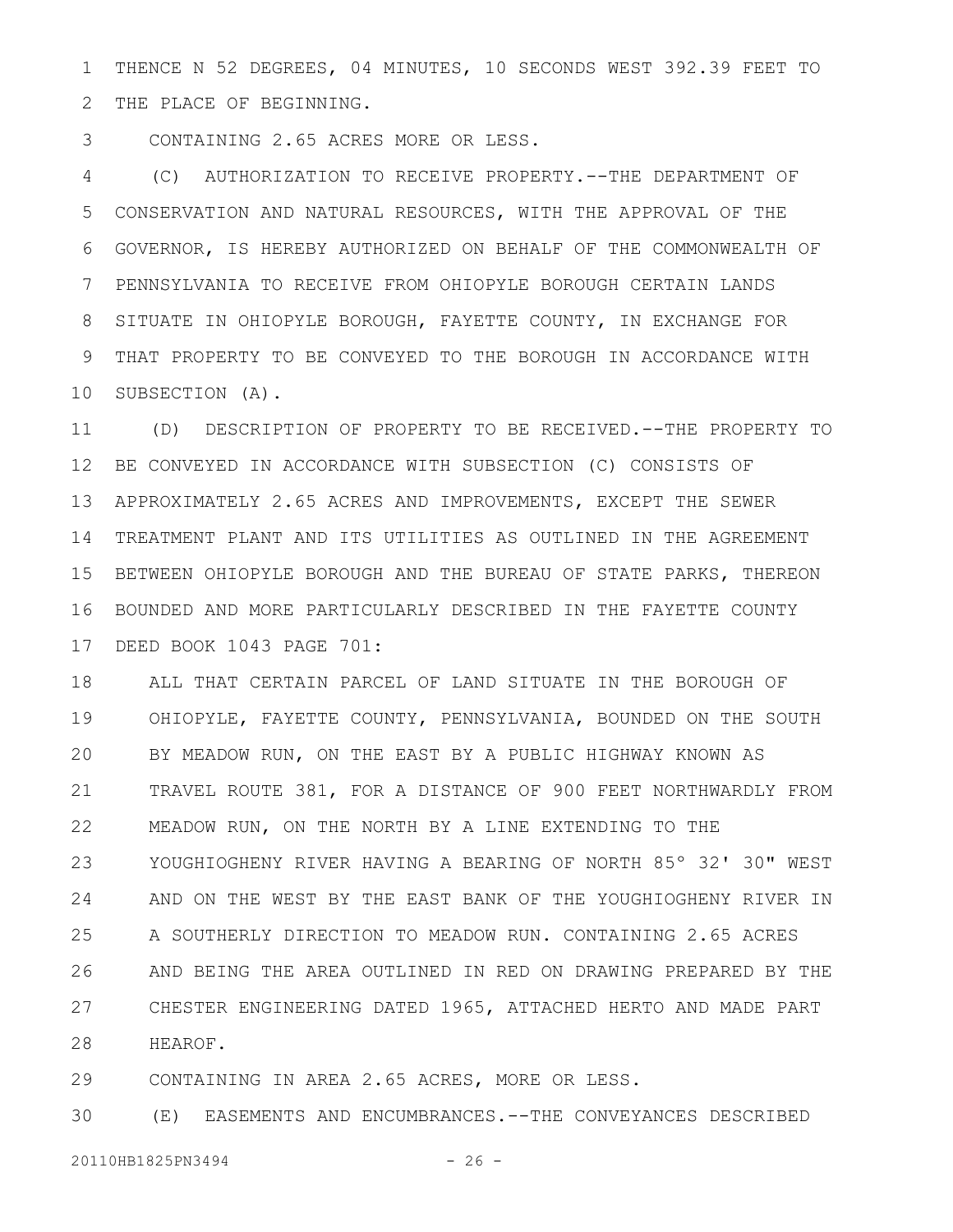IN THIS SECTION SHALL BE MADE CONCURRENTLY AND UNDER AND SUBJECT TO ALL LAWFUL AND ENFORCEABLE EASEMENTS, SERVITUDES AND RIGHTS OF OTHERS, INCLUDING, BUT NOT CONFINED TO, STREETS, ROADWAYS AND RIGHTS OF ANY TELEPHONE, TELEGRAPH, WATER, ELECTRIC, GAS OR PIPELINE COMPANIES, AS WELL AS UNDER AND SUBJECT TO ANY LAWFUL AND ENFORCEABLE ESTATES OR TENANCIES VESTED IN THIRD PERSONS APPEARING OF RECORD, FOR ANY PORTION OF THE LAND OR IMPROVEMENTS ERECTED THEREON. 1 2 3 4 5 6 7 8

(F) RESTRICTIVE COVENANTS.-- 9

(1) THE DEPARTMENT OF CONSERVATION AND NATURAL RESOURCES SHALL IMPOSE AND RECORD PROJECT 70 RESTRICTIONS ON THE PROPERTY TO BE CONVEYED IN ACCORDANCE WITH SUBSECTION (C). 10 11 12

(2) ANY CONVEYANCE AUTHORIZED UNDER SUBSECTION (A) SHALL BE MADE UNDER AND SUBJECT TO THE CONDITION, WHICH SHALL BE CONTAINED IN THE DEED OF CONVEYANCE, THAT NO PORTION OF THE PROPERTY CONVEYED TO OHIOPYLE BOROUGH SHALL BE USED AS A LICENSED FACILITY, AS DEFINED IN 4 PA.C.S. § 1103 (RELATING TO DEFINITIONS), OR ANY OTHER SIMILAR TYPE OF FACILITY AUTHORIZED UNDER THE LAWS OF THIS COMMONWEALTH. THE CONDITION SHALL BE A COVENANT RUNNING WITH THE LAND AND SHALL BE BINDING UPON OHIOPYLE BOROUGH, ITS SUCCESSORS AND ASSIGNS. SHOULD OHIOPYLE BOROUGH, ITS SUCCESSORS OR ASSIGNS PERMIT ANY PORTION OF THE PROPERTY AUTHORIZED TO BE CONVEYED TO THE BOROUGH IN THIS SECTION TO BE USED IN VIOLATION OF THIS PARAGRAPH, THE TITLE SHALL IMMEDIATELY REVERT TO AND REVEST IN THE COMMONWEALTH OF PENNSYLVANIA. 13 14 15 16 17 18 19 20 21 22 23 24 25 26

(3) THE DEPARTMENT OF CONSERVATION AND NATURAL RESOURCES SHALL IMPOSE RESIDENTIAL USE ONLY RESTRICTIONS ON THE PROPERTY TO BE CONVEYED IN ACCORDANCE WITH SUBSECTION (B). (G) SPECIAL WARRANTY DEED.--THE DEED FOR THE CONVEYANCE OF 27 28 29 30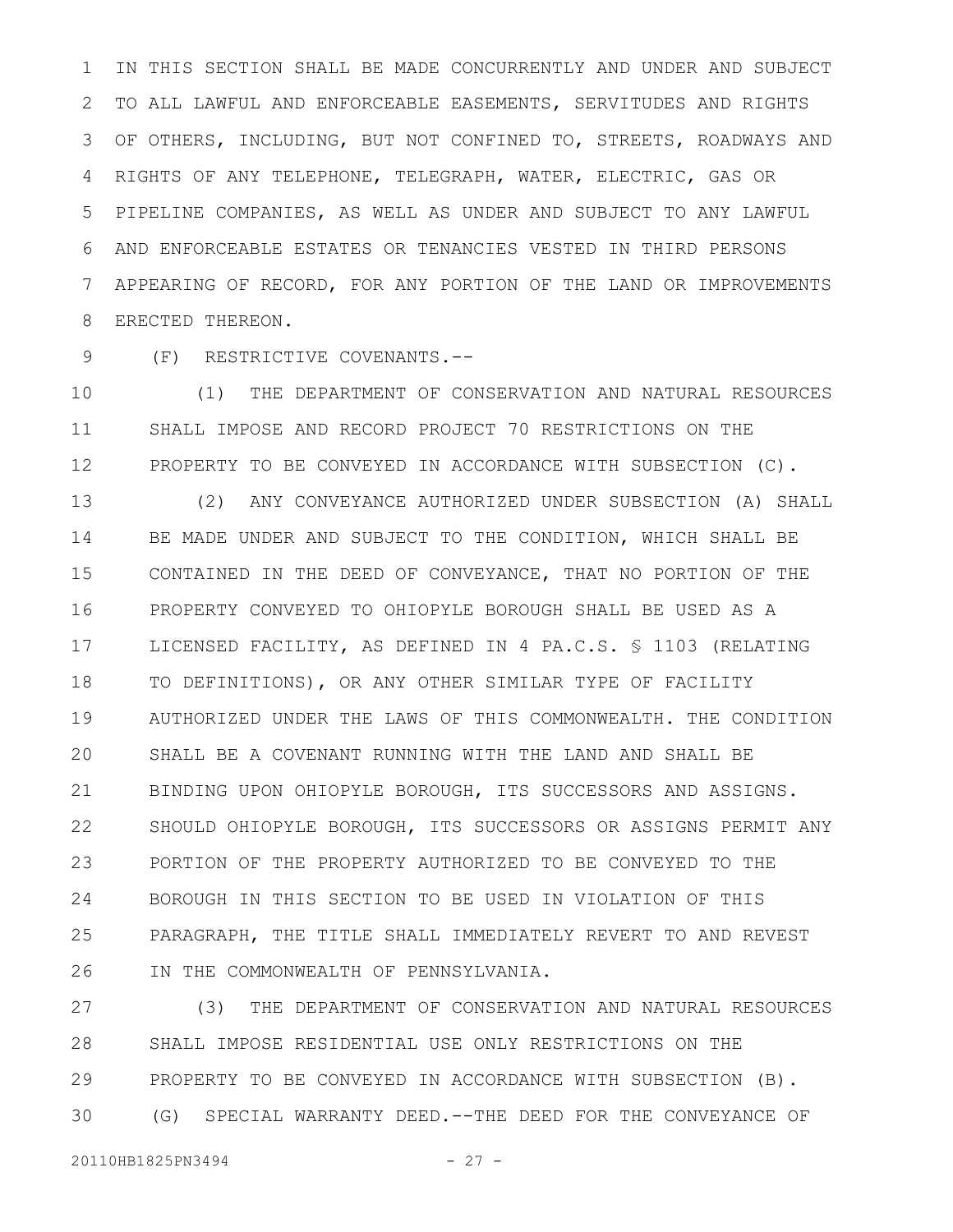THE PROPERTY IN ACCORDANCE WITH SUBSECTIONS (A) AND (C) SHALL BE BY SPECIAL WARRANTY DEED AND SHALL BE EXECUTED BY THE SECRETARY OF CONSERVATION AND NATURAL RESOURCES IN THE NAME OF THE COMMONWEALTH OF PENNSYLVANIA. 1 2 3 4

(H) COSTS.--ALL COSTS AND FEES INCIDENTAL TO THE CONVEYANCES CONTAINED IN THIS SECTION SHALL BE BORNE BY THE DEPARTMENT OF CONSERVATION AND NATURAL RESOURCES. 5 6 7

(I) EXPIRATION OF AUTHORIZATION.--IN THE EVENT THAT THESE CONVEYANCES ARE NOT EXECUTED BY JULY 7, 2013, THE AUTHORIZATION CONTAINED IN THIS SECTION SHALL BECOME NULL AND VOID. 10 SECTION 8. CONVEYANCE IN UNION TOWNSHIP, LEBANON COUNTY. 8 9 11

(A) AUTHORIZATION.--THE DEPARTMENT OF CONSERVATION AND NATURAL RESOURCES, WITH THE APPROVAL OF THE GOVERNOR, IS HEREBY AUTHORIZED ON BEHALF OF THE COMMONWEALTH OF PENNSYLVANIA TO GRANT AND CONVEY TO KYLE A. AND TAMARA J. BOLTZ CERTAIN LANDS 16 SITUATE IN UNION TOWNSHIP, LEBANON COUNTY, IN EXCHANGE FOR THAT CERTAIN PROPERTY TO BE CONVEYED TO THE COMMONWEALTH OF 17 18 PENNSYLVANIA IN ACCORDANCE WITH SUBSECTION (C). 12 13 14 15

(B) PROPERTY DESCRIPTION.--THE PROPERTY TO BE CONVEYED IN ACCORDANCE WITH THIS SECTION CONSISTS OF APPROXIMATELY 4.191 ACRES, LOCATED IN UNION TOWNSHIP, LEBANON COUNTY, COMMONWEALTH OF PENNSYLVANIA, BEING A PORTION OF THAT LAND CONVEYED BY THE UNITED STATES OF AMERICA ACTING BY AND THROUGH THE REGIONAL DIRECTOR, NATIONAL PARK SERVICE, MID-ATLANTIC REGION, PURSUANT TO AUTHORITY DELEGATED BY THE SECRETARY OF THE INTERIOR, AND AS AUTHORIZED BY THE FEDERAL PROPERTY AND ADMINISTRATIVE SERVICES 27 ACT OF 1949 (63 STAT. 377), AS AMENDED, AND PARTICULARLY AS AMENDED BY PUBLIC LAW 91-485 (84 STAT. 1084), AND REGULATIONS 28 AND ORDERS PROMULGATED THEREUNDER TO BUREAU OF STATE PARKS, 29 COMMONWEALTH OF PENNSYLVANIA, BY DEED DATED APRIL 12, 1989, AND 3019 20 21 22 23 24 25 26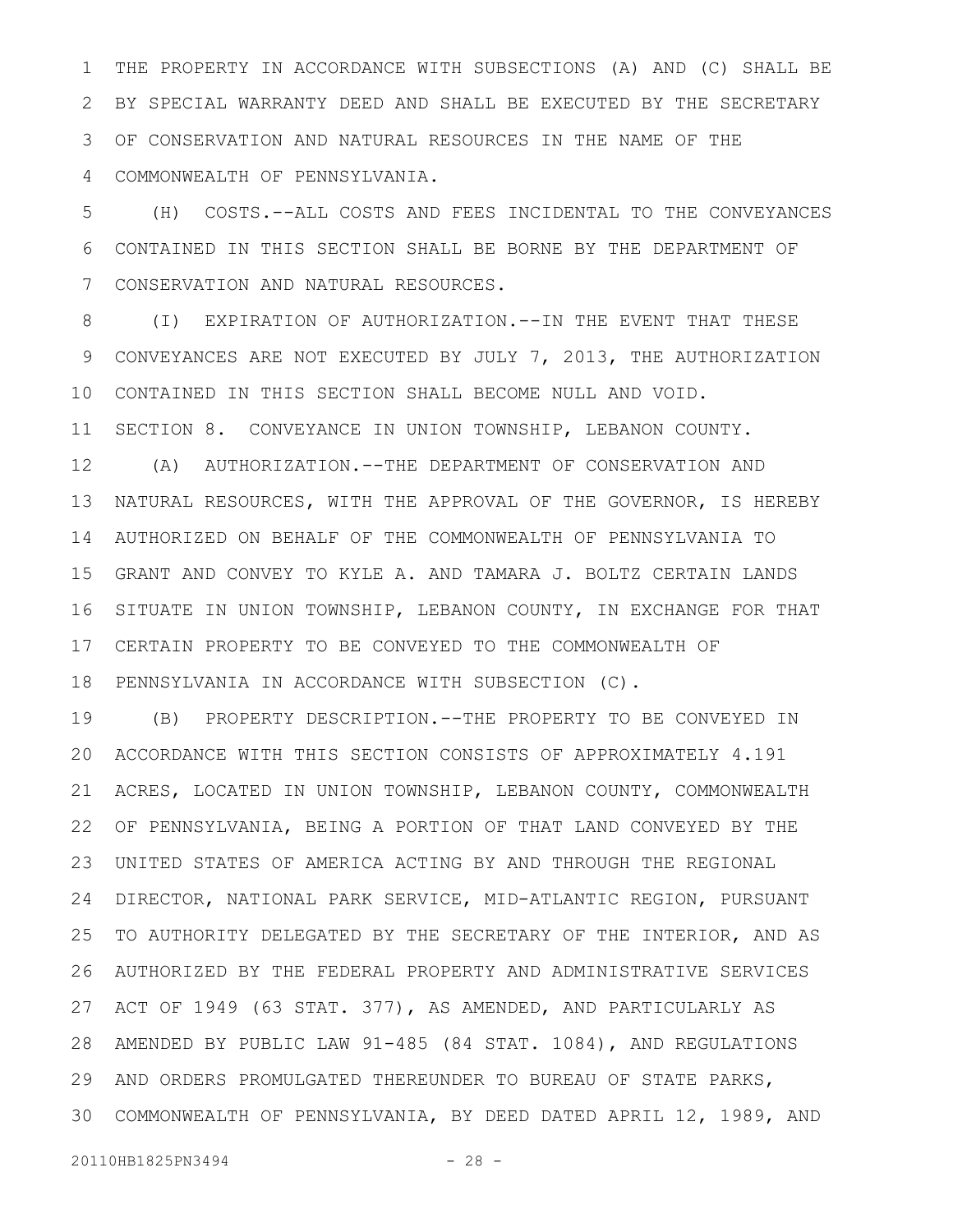RECORDED IN THE OFFICE OF THE RECORDER OF DEEDS OF LEBANON COUNTY, PENNSYLVANIA, IN DEED BOOK 285 AT PAGE 109. BEGINNING AT A POINT MARKED WITH REBAR, SAID POINT BEING LOCATED ALONG THE COMMON DIVISION LINE BETWEEN KYLE A. AND TAMARA J. BOLTZ AND THE COMMONWEALTH OF PENNSYLVANIA, SAID POINT BEING SOUTHERLY CORNER OF THE LANDS OF THE COMMONWEALTH OF PENNSYLVANIA HEREIN DESCRIBED; THENCE, ALONG THE LINE OF LANDS OF KYLE A. AND TAMARA J. BOLTZ, NORTH FOURTEEN DEGREES FORTY-THREE MINUTES FIFTY SECONDS EAST (N 14º43'50" E) A DISTANCE OF ONE THOUSAND ONE HUNDRED TWENTY AND EIGHTY-TWO HUNDREDTH FEET (1120.82 FT) TO A POINT MARKED WITH REBAR; THENCE, THROUGH THE LANDS OF THE COMMONWEALTH OF PENNSYLVANIA, SOUTH SEVENTY-FIVE DEGREES FIFTEEN 12 MINUTES FIFTY SECONDS EAST (S 75º15'50" E) A DISTANCE OF THREE HUNDRED THIRTY-ONE AND TEN HUNDREDTHS FEET  $(331.10)$ ; THENCE, ALONG COMMON DIVISION LINE BETWEEN THE LANDS OF THE COMMONWEALTH OF PENNSYLVANIA AND KYLE A. AND TAMARA J. BOLTZ, SOUTH THIRTY-FOUR DEGREES THIRTY-EIGHT MINUTES TWENTY-ONE SECONDS WEST (S 34º38'21" W) A DISTANCE OF EIGHTY-FOUR AND NINETY-THREE HUNDREDTHS FEET (84.93 FT) TO A POINT MARKED WITH A PIPE; THENCE, ALONG COMMON DIVISION LINE BETWEEN THE LANDS OF THE COMMONWEALTH OF PENNSYLVANIA AND KYLE A. AND TAMARA J. BOLTZ, SOUTH THIRTY DEGREES FIFTY-SEVEN MINUTES THREE SECONDS WEST (S 30º57'03" W) A DISTANCE OF FOUR HUNDRED FORTY-SIX AND SIXTY-FOUR HUNDREDTHS FEET (446.64 FT) TO A POINT MARKED WITH A PIPE; THENCE, ALONG COMMON DIVISION LINE BETWEEN THE LANDS OF THE COMMONWEALTH OF PENNSYLVANIA AND KYLE A. AND TAMARA J. BOLTZ, SOUTH THIRTY DEGREES FIFTY-ONE MINUTES FORTY-NINE SECONDS WEST (S 30º51'49" W) A DISTANCE OF TWO HUNDRED SIXTY-ONE AND SIXTY-SEVEN HUNDREDTHS FEET (261.67 FT) TO A POINT MARKED WITH A PIPE; THENCE, ALONG COMMON DIVISION LINE BETWEEN THE LANDS OF THE 1 2 3 4 5 6 7 8 9 10 11 13 14 15 16 17 18 19 20 21 22 23 24 25 26 27 28 29 30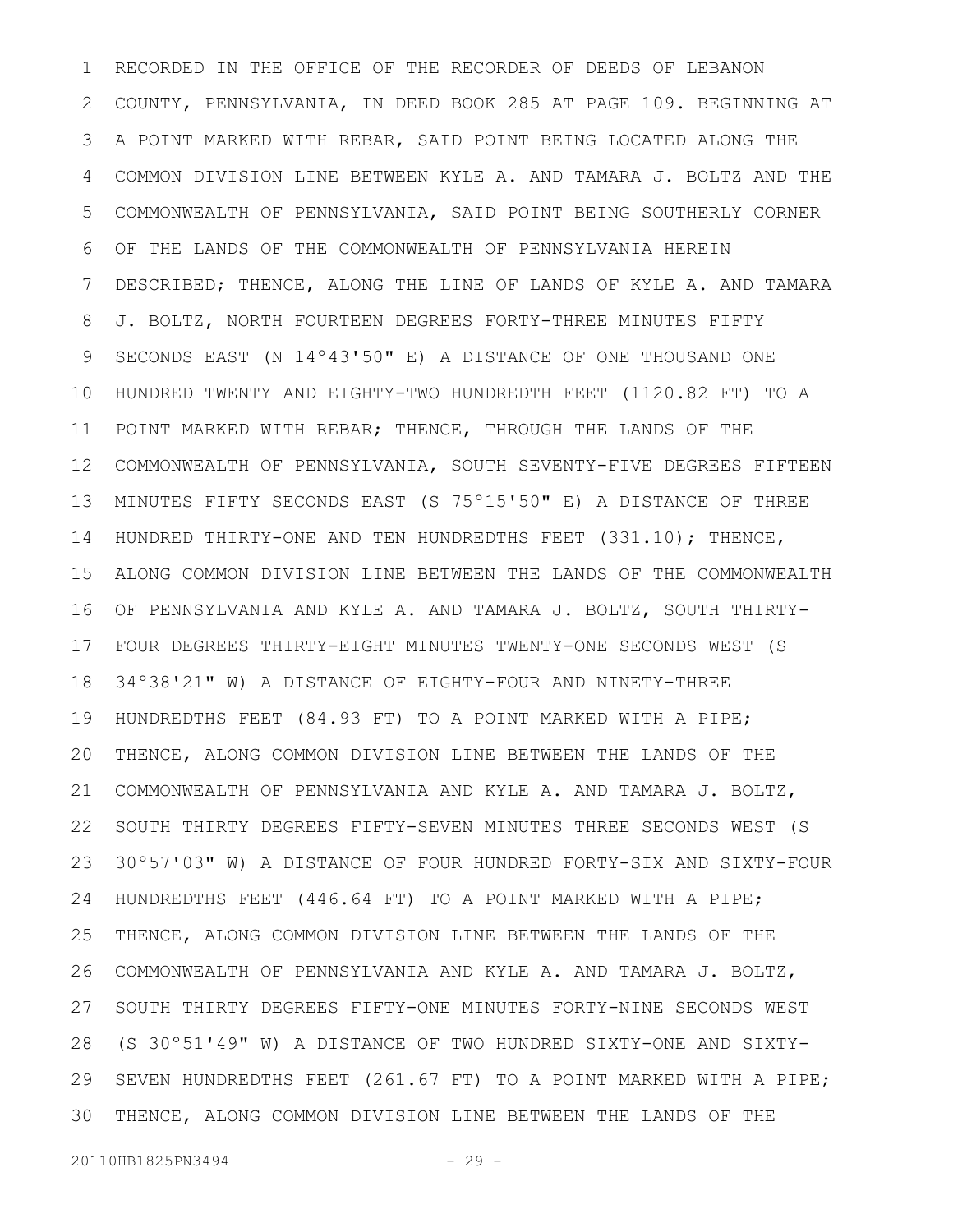COMMONWEALTH OF PENNSYLVANIA AND KYLE A. AND TAMARA J. BOLTZ, 2 SOUTH THIRTY DEGREES FIFTY-SIX MINUTES TWELVE SECONDS WEST (S 30º56'12" W) A DISTANCE OF THREE HUNDRED SEVENTY-FIVE AND EIGHTY HUNDREDTHS FEET (375.80 FT) TO THE POINT OF BEGINNING; CONTAINING AN AREA OF 4.191 ACRES. 1 3 4 5

(C) CONVEYANCE OF LANDS TO COMMONWEALTH.--THE DEPARTMENT OF CONSERVATION AND NATURAL RESOURCES, WITH THE APPROVAL OF THE GOVERNOR, IS HEREBY AUTHORIZED ON BEHALF OF THE COMMONWEALTH OF PENNSYLVANIA TO RECEIVE FROM KYLE A. AND TAMARA J. BOLTZ CERTAIN LANDS SITUATE IN UNION TOWNSHIP, LEBANON COUNTY, IN EXCHANGE FOR THAT PROPERTY TO BE CONVEYED TO KYLE A. AND TAMARA J. BOLTZ IN ACCORDANCE WITH THIS SECTION. 6 7 8 9 10 11 12

(D) PROPERTY DESCRIPTION OF LANDS TO COMMONWEALTH.--THE PROPERTY TO BE CONVEYED IN ACCORDANCE WITH SUBSECTION (C) CONSISTS OF APPROXIMATELY 11.908 ACRES, LOCATED IN UNION TOWNSHIP, LEBANON COUNTY, COMMONWEALTH OF PENNSYLVANIA, BEING A PORTION OF THAT LAND CONVEYED BY DAVID A. CARBAUGH TO KYLE A. AND TAMARA J. BOLTZ BY DEED DATED AUGUST 8, 2002, AND RECORDED IN THE OFFICE OF THE RECORDER OF DEEDS OF LEBANON COUNTY, PENNSYLVANIA, IN DEED BOOK 2010 AT PAGE 3375. ALSO BEING A PORTION OF THAT LAND RECORDED IN A BOUNDARY LINE AGREEMENT BETWEEN KYLE A. AND TAMARA J. BOLTZ AND CHARLES AND PATRICIA A. GAMLER AND RECORDED IN THE OFFICE OF THE RECORDER OF DEEDS OF LEBANON COUNTY, PENNSYLVANIA, ON AUGUST 24, 2004, IN DEED BOOK 2050 AT PAGE 4634. BEGINNING AT A POINT MARKED WITH A PIPE, SAID POINT BEING LOCATED ALONG THE COMMON DIVISION LINE BETWEEN KYLE A. AND TAMARA J. BOLTZ AND THE COMMONWEALTH OF PENNSYLVANIA A DISTANCE OF ONE-THOUSAND NINE-HUNDRED FIFTY FEET (1,950 FT) MORE 28 OR LESS NORTHEASTERLY FROM THE CENTERLINE OF PENNSYLVANIA SR 29 1020 (FREDERICKSBURG ROAD); THENCE, ALONG SAID COMMON DIVISION 3013 14 15 16 17 18 19 20 21 22 23 24 25 26 27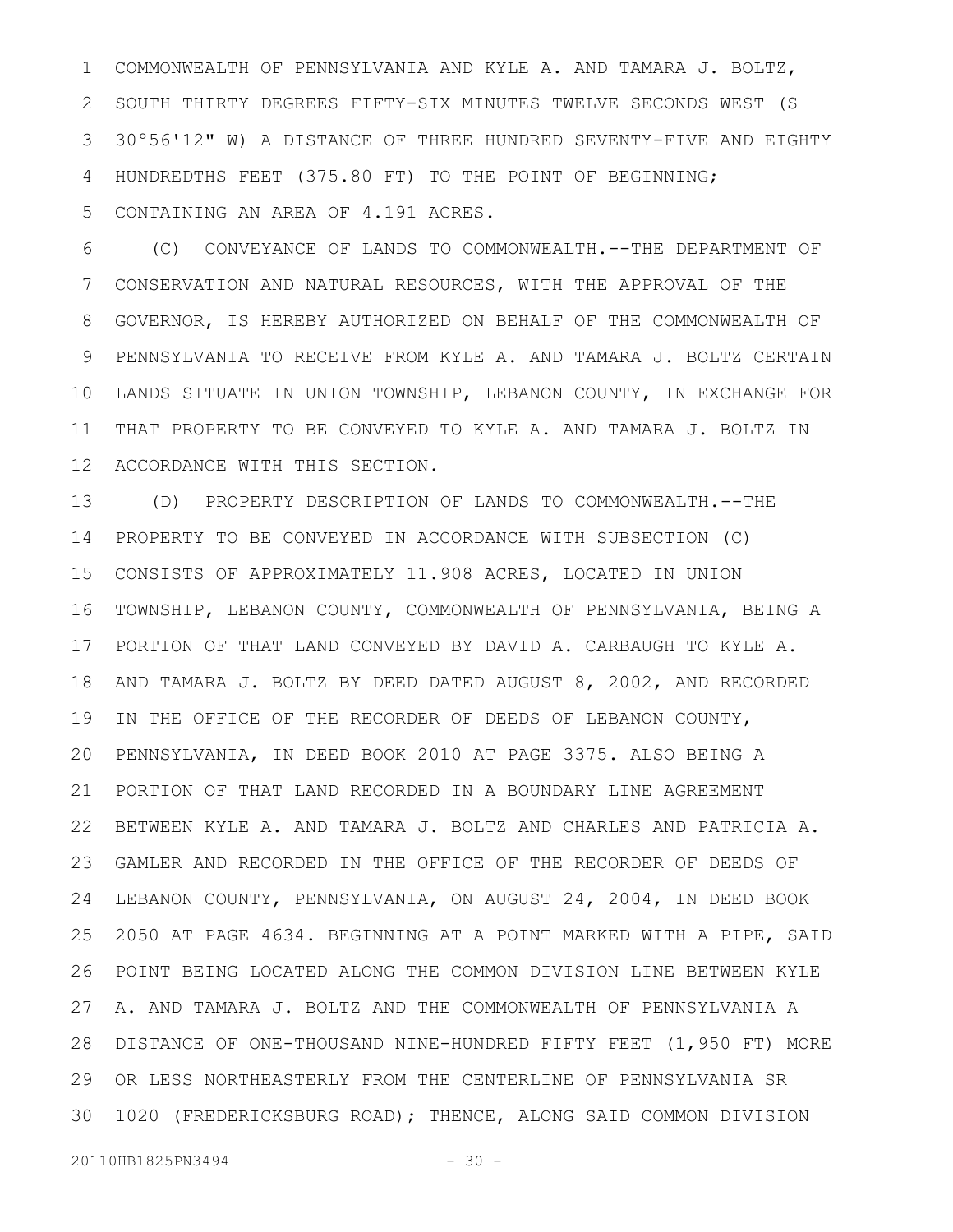LINE NORTH TWENTY-EIGHT DEGREES FORTY-THREE MINUTES NINETEEN SECONDS EAST (N 28º43'19" E) A DISTANCE OF ONE-HUNDRED TWENTY-FOUR AND TWENTY HUNDREDTHS FEET (124.20 FT) TO A POINT MARKED WITH A PIPE; THENCE, ALONG SAID COMMON DIVISION LINE NORTH ONE DEGREE EIGHTEEN MINUTES FOURTEEN SECONDS EAST (N 01º18'14" E) A DISTANCE OF TWO-HUNDRED SEVENTY-FOUR AND TWENTY-THREE HUNDREDTHS FEET (274.23 FT) TO A POINT MARKED WITH A PIPE; THENCE, ALONG SAID COMMON DIVISION LINE NORTH ELEVEN DEGREES FOUR MINUTES FORTY-SIX SECONDS EAST (N 11º04'46" E) A DISTANCE OF TWO-HUNDRED FIFTY-SEVEN AND FORTY-TWO HUNDREDTHS FEET (257.42 FT) TO A POINT MARKED WITH A CONCRETE MONUMENT; THENCE, ALONG SAID COMMON DIVISION LINE NORTH SIX DEGREES TWO MINUTES FIFTY-THREE SECONDS EAST (N 06º02'53" E) A DISTANCE OF ONE-HUNDRED FIFTY-SEVEN AND FIFTY-FIVE HUNDREDTHS FEET (157.55 FT) TO A POINT MARKED WITH A PIPE; THENCE, ALONG SAID COMMON DIVISION LINE SOUTH EIGHTY-ONE DEGREES TWO MINUTES TWENTY-SEVEN SECONDS EAST (N 81º02'27" E) A DISTANCE OF THIRTY-FOUR AND SEVENTY-SEVEN HUNDREDTHS FEET (34.77 FT) TO A POINT MARKED WITH A PIPE; THENCE, ALONG SAID COMMON DIVISION LINE NORTH TWO DEGREES TWO MINUTES THIRTEEN SECONDS EAST (N 02º02'13" E) A DISTANCE OF THREE-HUNDRED THREE AND TWENTY-ONE HUNDREDTHS FEET (303.21 FT) TO A POINT MARKED WITH A CONCRETE MONUMENT; THENCE, ALONG SAID COMMON DIVISION LINE NORTH EIGHT DEGREES TWO MINUTES ONE SECOND EAST (N 08º02'01" E) A DISTANCE OF TWO-HUNDRED EIGHTY-FOUR AND THIRTY-ONE HUNDREDTHS FEET (284.31 FT) TO A POINT MARKED WITH A CONCRETE MONUMENT; THENCE, ALONG SAID COMMON DIVISION LINE NORTH TWO DEGREES TWO MINUTES TWENTY-THREE SECONDS WEST (N 02º02'23" W) A DISTANCE OF TWO-HUNDRED THIRTY-THREE AND TWENTY-EIGHT HUNDREDTHS FEET (233.28 FT) TO A POINT MARKED WITH A PIPE; THENCE, ALONG SAID COMMON DIVISION LINE NORTH THIRTY-NINE DEGREES FIFTY-THREE 301 2 3 4 5 6 7 8 9 10 11 12 13 14 15 16 17 18 19 20 21 22 23 24 25 26 27 28 29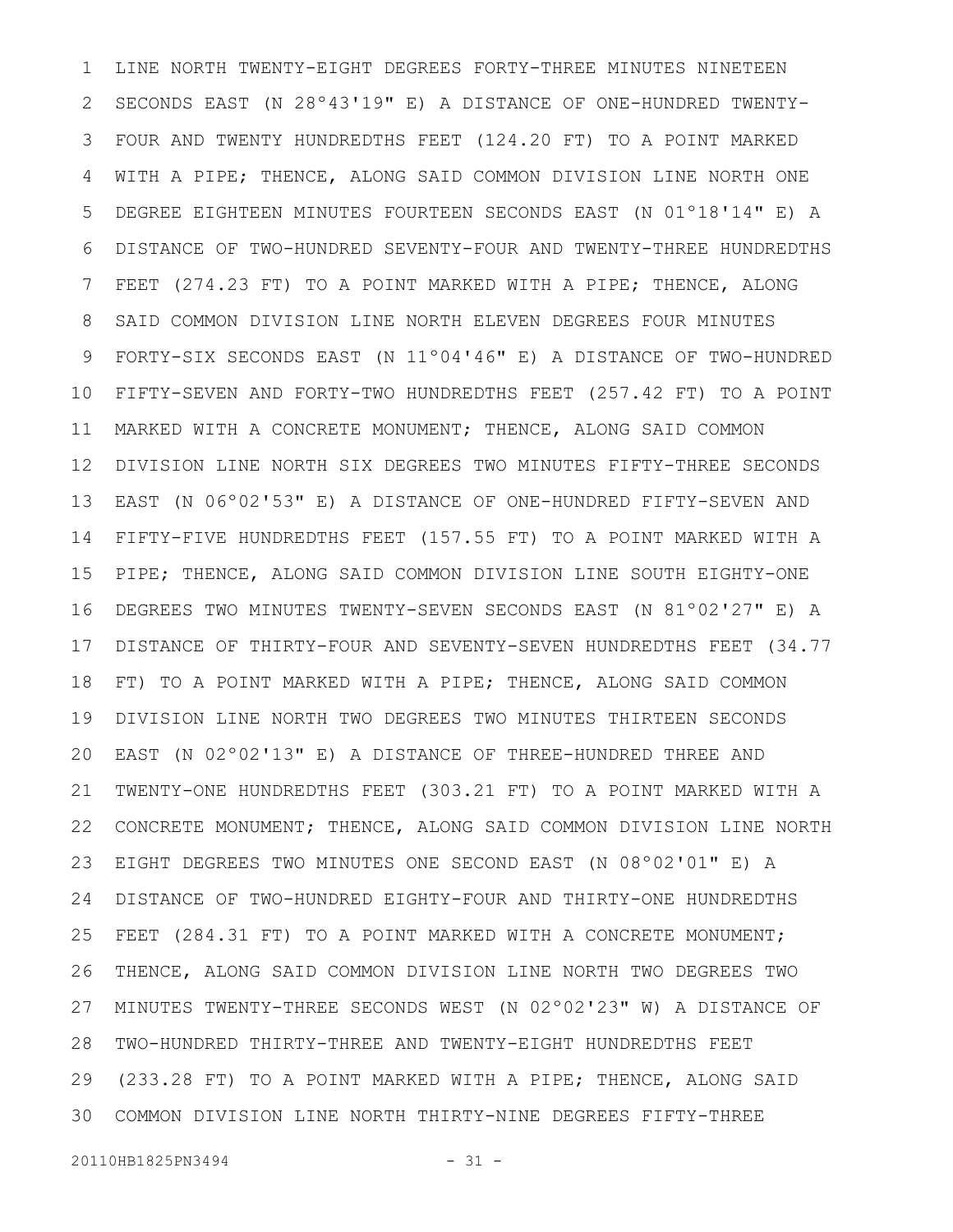MINUTES TWENTY-TWO SECONDS EAST (N 39º53'22" E) A DISTANCE OF SIX-HUNDRED FIFTEEN FEET (615.00 FT); THENCE, SOUTH NINE DEGREES FORTY-ONE MINUTES THIRTEEN SECONDS WEST (S 09º41'13" W) A DISTANCE OF NINETY-FIVE FEET (95.00 FT); THENCE, SOUTH THIRTEEN DEGREE FORTY-FOUR MINUTES THIRTEEN SECONDS WEST (S 13º44'13" W) A DISTANCE OF SIX-HUNDRED NINETY-TWO FEET (692.00 FT); THENCE, SOUTH ONE DEGREE FORTY-NINE MINUTES ZERO SECONDS EAST (S 01º49'00" E) A DISTANCE OF NINE-HUNDRED FIFTY-NINE AND SIXTY-SIX HUNDREDTHS FEET (959.66 FT); THENCE, SOUTH EIGHTY-EIGHT DEGREES TWENTY-FIVE MINUTES FORTY-EIGHT SECONDS WEST (S 88º25'48" W) A DISTANCE OF TWO-HUNDRED TWO AND FIFTY HUNDREDTHS FEET (202.50 FT); THENCE, SOUTH FOUR DEGREES FIFTY-FOUR MINUTES TWELVE SECONDS EAST (S 04º54'12" E) A DISTANCE OF THREE-HUNDRED FEET (300.00 FT); THENCE, SOUTH SIX DEGREES ELEVEN MINUTES FORTY-EIGHT SECONDS WEST (S 06º11'48" W) A DISTANCE OF TWO-HUNDRED FEET (200.00 FT); THENCE, NORTH FIFTY-NINE DEGREES TWELVE MINUTES FIFTEEN SECONDS WEST (N 59º12'15" W) A DISTANCE OF TWO-HUNDRED NINETY-SIX AND FIFTY HUNDREDTHS FEET (296.50 FT) TO THE POINT OF BEGINNING; CONTAINING AN AREA OF 11.908 ACRES. (E) LOCATION OF LANDS TO COMMONWEALTH.--THE EASEMENT TO BE CONVEYED IN ACCORDANCE WITH SUBSECTION (C) CONSISTS OF APPROXIMATELY 1.5 ACRES, LOCATED IN UNION TOWNSHIP, LEBANON COUNTY, COMMONWEALTH OF PENNSYLVANIA, IN ACCORDANCE WITH SUBSECTION (F). 1 2 3 4 5 6 7 8 9 10 11 12 13 14 15 16 17 18 19 20 21 22 23 24

(F) EASEMENT INTEREST.--THE PROPERTY TO BE CONVEYED UNDER SUBSECTION (C) CONSTITUTES AN EASEMENT INTEREST FOR THE PURPOSE OF UTILITIES AND VEHICULAR AND PEDESTRIAN INGRESS AND EGRESS, WITH MOTOR VEHICLE USE BEING LIMITED TO DEPARTMENT OF CONSERVATION AND NATURAL RESOURCES VEHICLES USED FOR CONSTRUCTION OR MAINTENANCE WITHIN THE EASEMENT CORRIDOR, OR 3025 26 27 28 29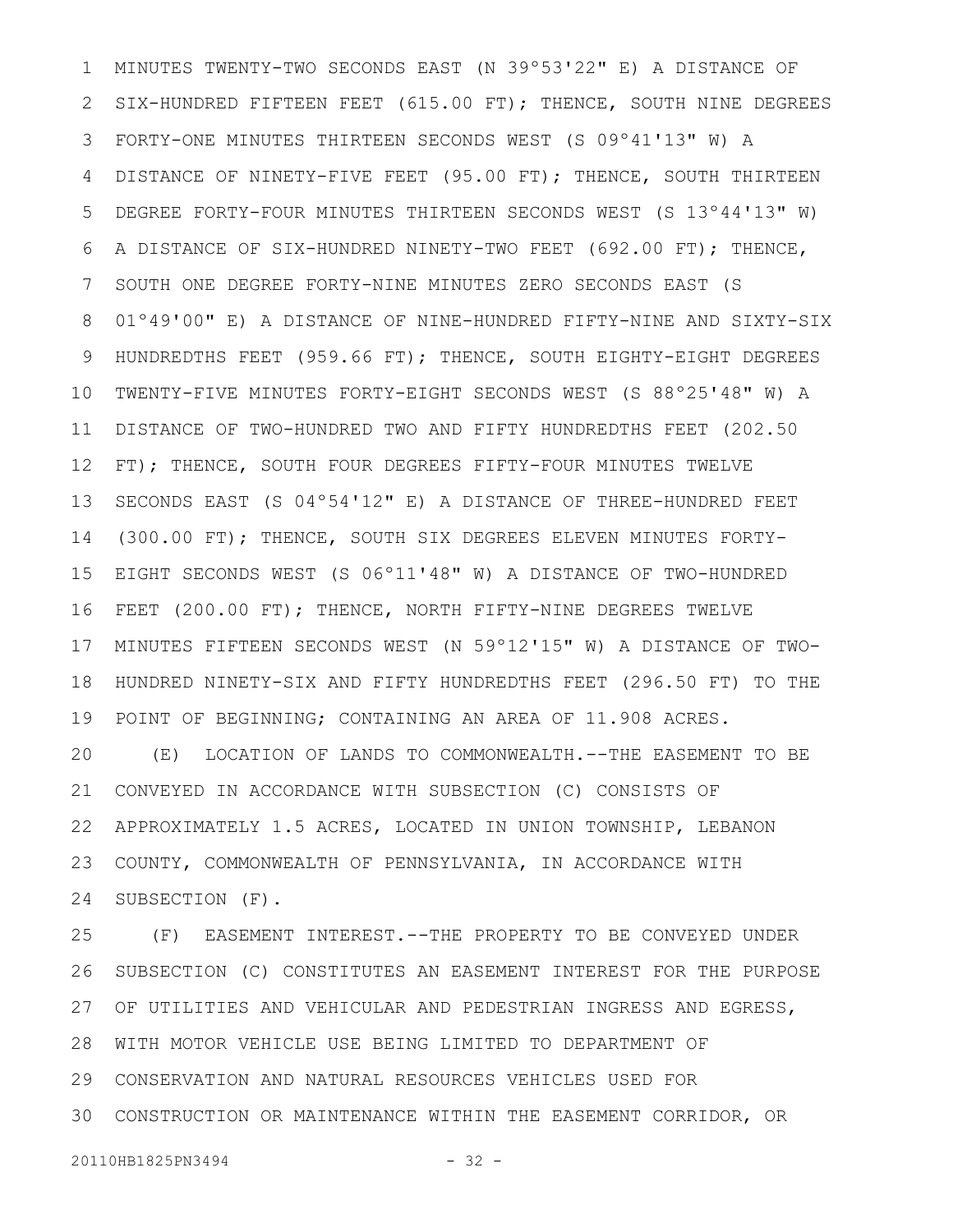EMERGENCY VEHICLES, BEGINNING AT A POINT ON THE CENTERLINE OF PENNSYLVANIA STATE ROUTE 1020, SAID POINT BEING THE CENTERLINE OF THE 30 FOOT-WIDE EASEMENT, NORTH FORTY-SEVEN DEGREES TWENTY-SIX MINUTES TWENTY-TWO SECONDS EAST (N 47º26'22" E) A DISTANCE OF ONE HUNDRED FORTY-TWO AND EIGHTY-THREE HUNDREDTHS FEET (142.83 FT); THENCE, NORTH EIGHT DEGREES FIFTY-FOUR MINUTES TWELVE SECONDS EAST (N 08º54'12" E) A DISTANCE OF TWO HUNDRED SIXTY-SIX AND EIGHT HUNDREDTHS FEET (266.08 FT); THENCE, NORTH TWENTY-THREE DEGREES TWENTY-SIX MINUTES FORTY-EIGHT SECONDS WEST (N 23º26'48" W) A DISTANCE OF ONE HUNDRED SEVENTY AND NINETY-FIVE HUNDREDTHS FEET (170.95 FT); THENCE, TO THE DIVISION LINE OF THE LANDS OF THE COMMONWEALTH OF PENNSYLVANIA NORTH FOURTEEN DEGREES FORTY-FOUR MINUTES TEN SECONDS EAST (N 14º44'10" E) A DISTANCE OF ONE THOUSAND FOUR HUNDRED EIGHTY-ONE AND EIGHTY-FOUR HUNDREDTHS FEET (1,481.84 FT). 1 2 3 4 5 6 7 8 9 10 11 12 13 14 15

(G) CONDITIONS OF CONVEYANCE.--THE CONVEYANCES DESCRIBED IN THIS SECTION SHALL BE MADE CONCURRENTLY AND UNDER AND SUBJECT TO ALL LAWFUL AND ENFORCEABLE EASEMENTS, SERVITUDES AND RIGHTS OF OTHERS, INCLUDING, BUT NOT LIMITED TO, STREETS, ROADWAYS AND RIGHTS OF ANY TELEPHONE, TELEGRAPH, WATER, ELECTRIC, GAS OR PIPELINE COMPANIES, AS WELL AS UNDER AND SUBJECT TO ANY LAWFUL AND ENFORCEABLE ESTATES OR TENANCIES VESTED IN THIRD PERSONS APPEARING OF RECORD, FOR ANY PORTION OF THE LAND OR IMPROVEMENTS ERECTED THEREON. 16 17 18 19 20 21 22 23 24

(H) RESTRICTIVE COVENANTS.--ANY CONVEYANCE AUTHORIZED UNDER SUBSECTION (A) SHALL BE MADE UNDER AND SUBJECT TO THE CONDITION, WHICH SHALL BE CONTAINED IN THE DEED OF CONVEYANCE, THAT NO PORTION OF THE PROPERTY CONVEYED TO KYLE A. AND TAMARA J. BOLTZ SHALL BE USED AS A LICENSED FACILITY, AS DEFINED IN 4 PA.C.S. \$ 1103 (RELATING TO DEFINITIONS), OR ANY OTHER SIMILAR TYPE OF 25 26 27 28 29 30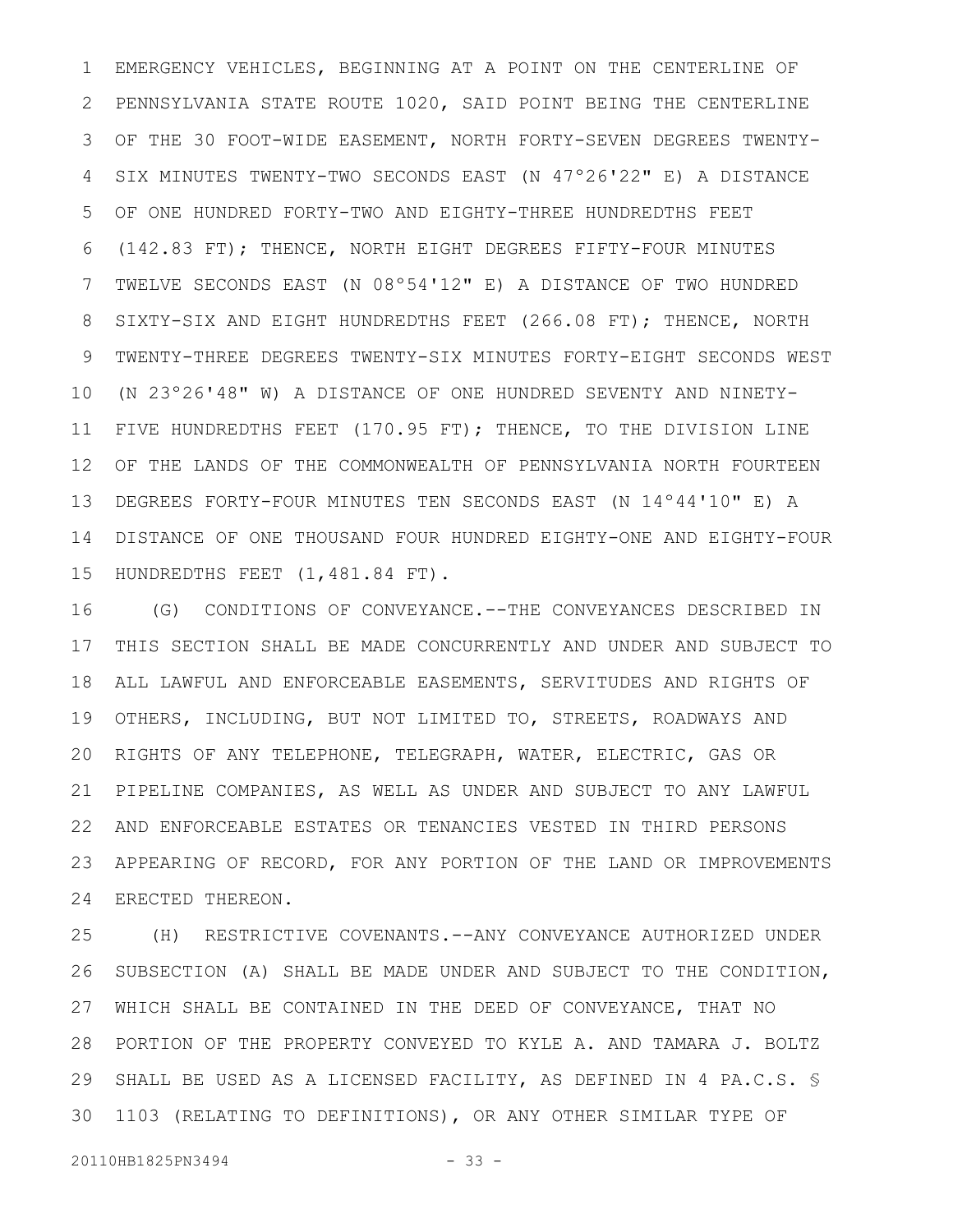FACILITY AUTHORIZED UNDER STATE LAW. THE CONDITION SHALL BE A COVENANT RUNNING WITH THE LAND AND SHALL BE BINDING UPON KYLE A. AND TAMARA J. BOLTZ, THEIR SUCCESSORS AND ASSIGNS. SHOULD KYLE A. AND TAMARA J. BOLTZ, THEIR SUCCESSORS OR ASSIGNS, PERMIT ANY PORTION OF THE PROPERTY AUTHORIZED TO BE CONVEYED TO KYLE A. AND TAMARA J. BOLTZ IN THIS SECTION TO BE USED IN VIOLATION OF THIS SUBSECTION, THE TITLE SHALL IMMEDIATELY REVERT TO AND REVEST IN THE COMMONWEALTH OF PENNSYLVANIA. 1 2 3 4 5 6 7 8

(I) DEEDS.--THE DEED OF CONVEYANCE OF THE PROPERTY IN ACCORDANCE WITH SUBSECTIONS (A) AND (C) SHALL BE BY SPECIAL 10 WARRANTY DEED AND SHALL BE EXECUTED BY THE SECRETARY OF 12 CONSERVATION AND NATURAL RESOURCES IN THE NAME OF THE COMMONWEALTH OF PENNSYLVANIA. 13 9 11

(J) COSTS AND FEES.--ALL COSTS AND FEES INCIDENTAL TO THE CONVEYANCES CONTAINED IN THIS SECTION SHALL BE BORNE BY THEIR 15 16 RESPECTIVE PARTIES. 14

(K) TIME PERIOD FOR CONVEYANCES.--IN THE EVENT THAT THESE 18 CONVEYANCES ARE NOT EXECUTED BY JULY 7, 2013, THE AUTHORIZATION CONTAINED IN THIS SECTION SHALL BECOME NULL AND VOID. 19 17

20 SECTION 9. REPEALS.

REPEALS ARE AS FOLLOWS: 21

(1) (I) THE GENERAL ASSEMBLY DECLARES THAT THE REPEAL UNDER PARAGRAPH (2)(I) IS NECESSARY TO EFFECTUATE THE PURPOSE OF SECTION 7. 22 23 24

(II) THE GENERAL ASSEMBLY DECLARES THAT THE REPEAL UNDER PARAGRAPH (2)(II) IS NECESSARY TO EFFECTUATE THE PURPOSE OF SECTION 8. 25 26 27

(2) (I) SECTION 4 OF THE ACT OF JULY 7, 2011 (P.L.225, NO.43), ENTITLED "AN ACT AUTHORIZING VENANGO COUNTY TO CONVEY A RIGHT-OF-WAY OVER CERTAIN PROJECT 70 LANDS IN 28 29 30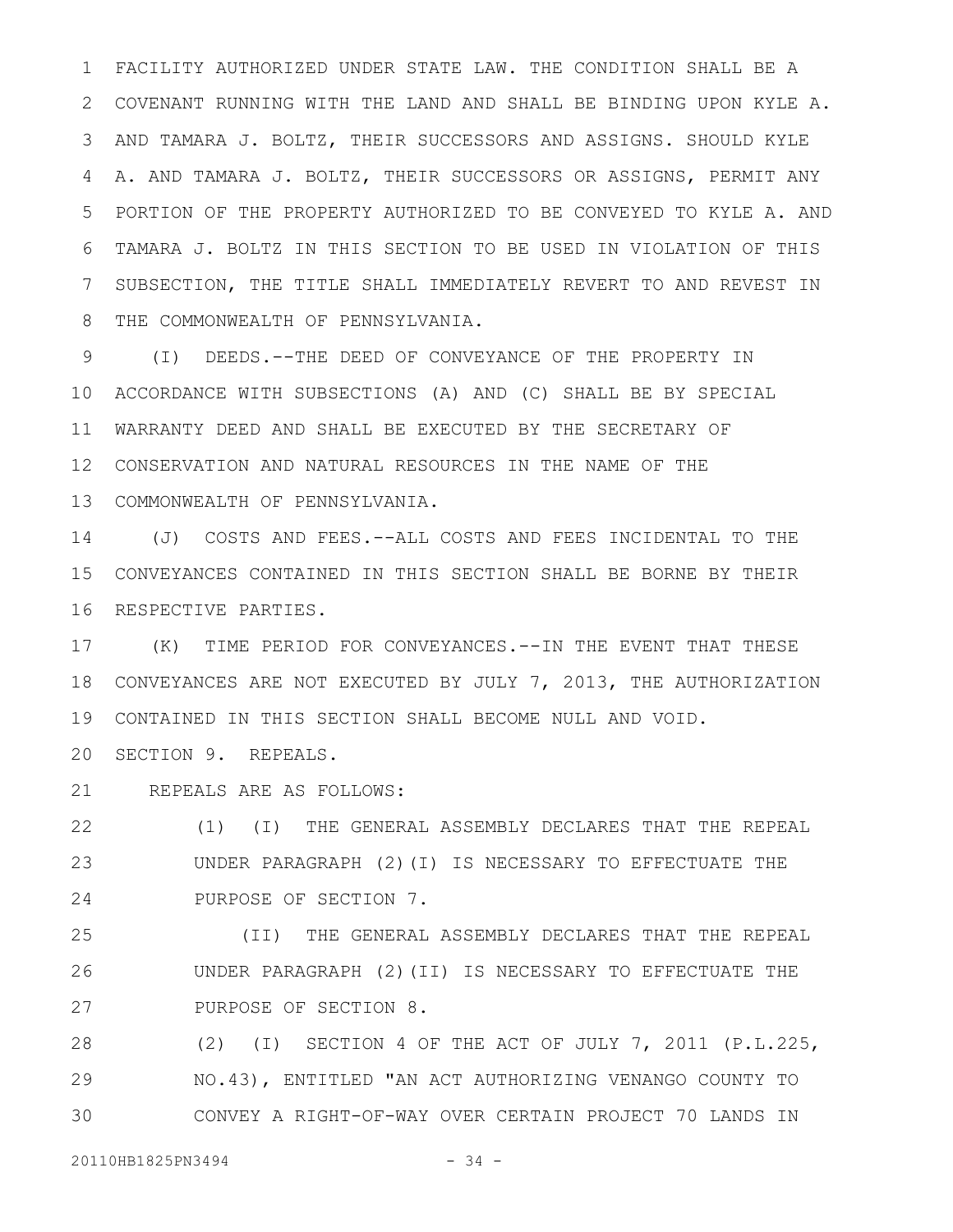OAKLAND TOWNSHIP, VENANGO COUNTY, FREE OF RESTRICTIONS IMPOSED BY THE PROJECT 70 LAND ACQUISITION AND BORROWING ACT; AUTHORIZING THE DEPARTMENT OF GENERAL SERVICES, WITH THE APPROVAL OF THE DEPARTMENT OF CONSERVATION AND NATURAL RESOURCES AND THE GOVERNOR, TO GRANT AND CONVEY TO EAST NORRITON TOWNSHIP CERTAIN LANDS SITUATE IN EAST NORRITON TOWNSHIP, MONTGOMERY COUNTY, IN EXCHANGE FOR EAST NORRITON TOWNSHIP'S GRANTING AND CONVEYING CERTAIN LANDS TO THE COMMONWEALTH OF PENNSYLVANIA TO BE ADDED TO THE EXISTING LANDS OF THE NORRISTOWN FARM PARK; AUTHORIZING THE DEPARTMENT OF GENERAL SERVICES, WITH THE APPROVAL OF THE DEPARTMENT OF CONSERVATION AND NATURAL RESOURCES AND THE GOVERNOR, TO REMOVE THE DEED RESTRICTIONS ON A PORTION OF THE LANDS PREVIOUSLY CONVEYED BY THE DEPARTMENT OF GENERAL SERVICES IN ACCORDANCE WITH SECTION 1(C) OF THE ACT OF JULY 10, 1985 (P.L.201, NO.51); AUTHORIZING EAST NORRITON TOWNSHIP TO CONVEY THE PROPERTY IT RECEIVES FROM THE COMMONWEALTH OF PENNSYLVANIA PURSUANT TO THIS ACT TO MONTGOMERY COUNTY FOR NOMINAL CONSIDERATION FOR PUBLIC HIGHWAY IMPROVEMENTS; AUTHORIZING AND DIRECTING THE DEPARTMENT OF GENERAL SERVICES, WITH THE APPROVAL OF THE GOVERNOR, TO GRANT AND CONVEY TO THE COUNTY OF CHESTER CERTAIN LANDS SITUATE IN EAST VINCENT TOWNSHIP, CHESTER COUNTY; AUTHORIZING THE DEPARTMENT OF GENERAL SERVICES, WITH THE APPROVAL OF THE DEPARTMENT OF CONSERVATION AND NATURAL RESOURCES AND THE GOVERNOR, TO GRANT AND CONVEY TO OHIOPYLE BOROUGH CERTAIN LANDS SITUATE IN OHIOPYLE BOROUGH, FAYETTE COUNTY, IN EXCHANGE FOR OHIOPYLE BOROUGH GRANTING AND CONVEYING CERTAIN LANDS TO THE COMMONWEALTH 1 2 3 4 5 6 7 8 9 10 11 12 13 14 15 16 17 18 19 20 21 22 23 24 25 26 27 28 29 30